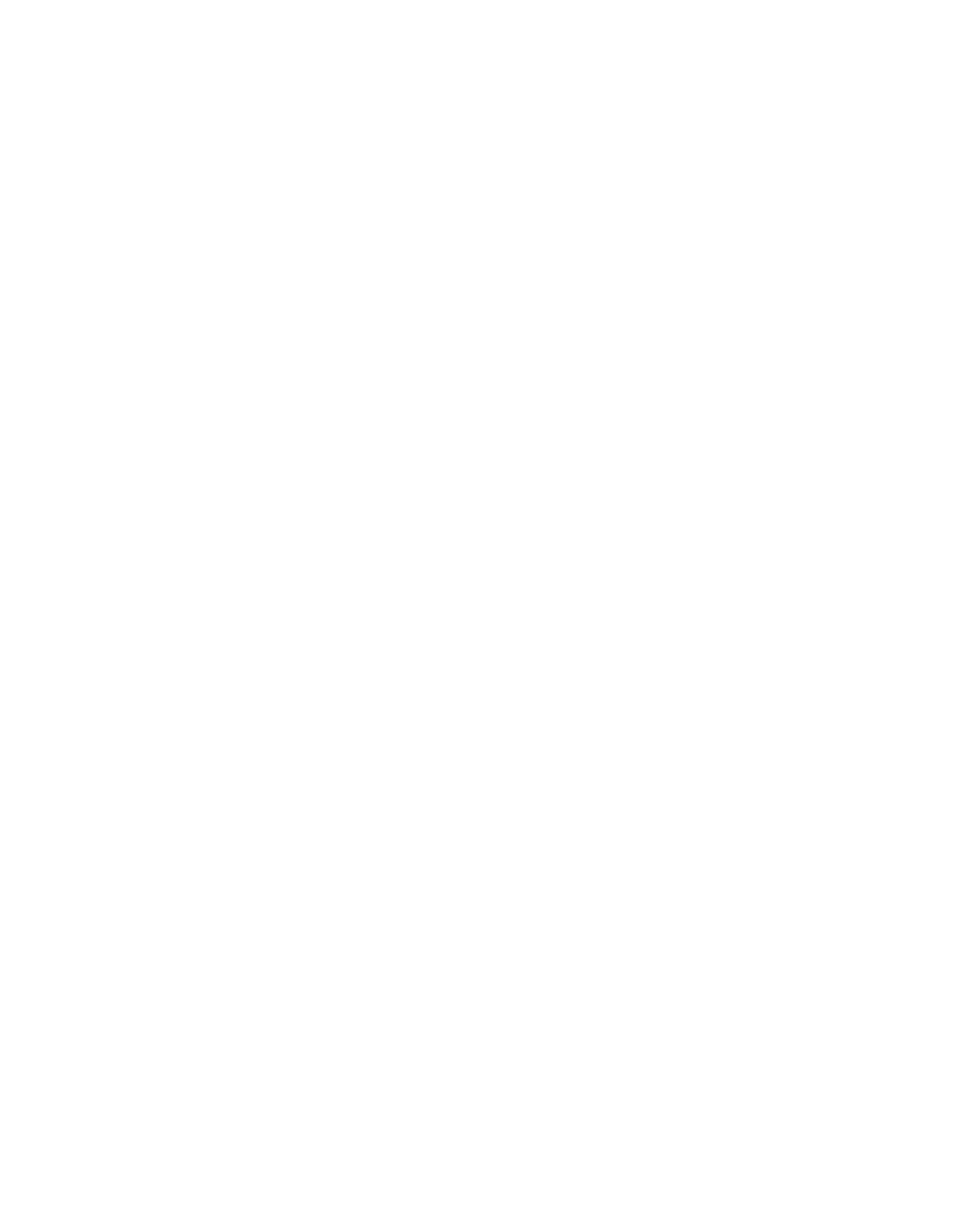# $\bf{Advanced\ Ramsey\-based\ B\ddot{u}chi\ Automata\ Inclusion\ Testing}^{\star}$

Parosh Aziz Abdulla<sup>1</sup>, Yu-Fang Chen<sup>2</sup>, Lorenzo Clemente<sup>3</sup>, Lukáš Holík<sup>1,4</sup>, Chih-Duo Hong<sup>2</sup>, Richard Mayr<sup>3</sup>, and Tomáš Vojnar<sup>4</sup>

> <sup>1</sup>Uppsala University <sup>2</sup>Academia Sinica <sup>3</sup>University of Edinburgh <sup>4</sup>Brno University of Technology

Abstract. Checking language inclusion between two nondeterministic Büchi automata *A* and *B* is computationally hard (PSPACE-complete). However, several approaches which are efficient in many practical cases have been proposed. We build on one of these, which is known as the *Ramsey-based approach*. It has recently been shown that the basic Ramsey-based approach can be drastically optimized by using powerful subsumption techniques, which allow one to prune the search-space when looking for counterexamples to inclusion. While previous works only used subsumption based on set inclusion or forward simulation on *A* and *B*, we propose the following new techniques: (1) A larger subsumption relation based on a combination of backward and forward simulations on *A* and *B*. (2) A method to additionally use forward simulation *between A* and *B*. (3) Abstraction techniques that can speed up the computation and lead to early detection of counterexamples. The new algorithm was implemented and tested on automata derived from real-world model checking benchmarks, and on the Tabakov-Vardi random model, thus showing the usefulness of the proposed techniques.

## 1 Introduction

Checking inclusion between finite-state models is a central problem in automata theory. First, it is an intriguing theoretical problem. Second, it has many practical applications. For example, in the automata-based approach to model-checking [18], both the system and the specification are represented as finite-state automata, and the model-checking problem reduces to testing whether any behavior of the system is allowed by the specification, i.e., to a language inclusion problem.

We consider language inclusion for Büchi automata (BA), i.e., automata over infinite words. While checking language inclusion between nondeterministic BA is computationally hard (PSPACE-complete [12]), much effort has been devoted to devising approaches that can solve as many practical cases as possible. A naïve approach to language inclusion between BA *A* and *B* would first complement the latter into a BA  $\mathcal{B}^c$ , and then check emptiness of  $\mathcal{L}(\mathcal{A}) \cap \mathcal{L}(\mathcal{B}^c)$ . The problem is that  $\mathcal{B}^c$  is in general exponentially larger than *B*. Yet, one can determine whether  $L(\mathcal{A}) \cap L(\mathcal{B}^c) \neq \emptyset$ 

<sup>?</sup> This work was supported by Royal Society grant JP080268, the UPMARC project, the CON-NECT project, National Science Council of Taiwan project no. 99-2218-E-001-002-MY3, the Czech Science Foundation (projects P103/10/0306 and 102/09/H042), the Czech Ministry of Education (projects COST OC10009 and MSM 0021630528), and the BUT FIT project FIT-S-11-1.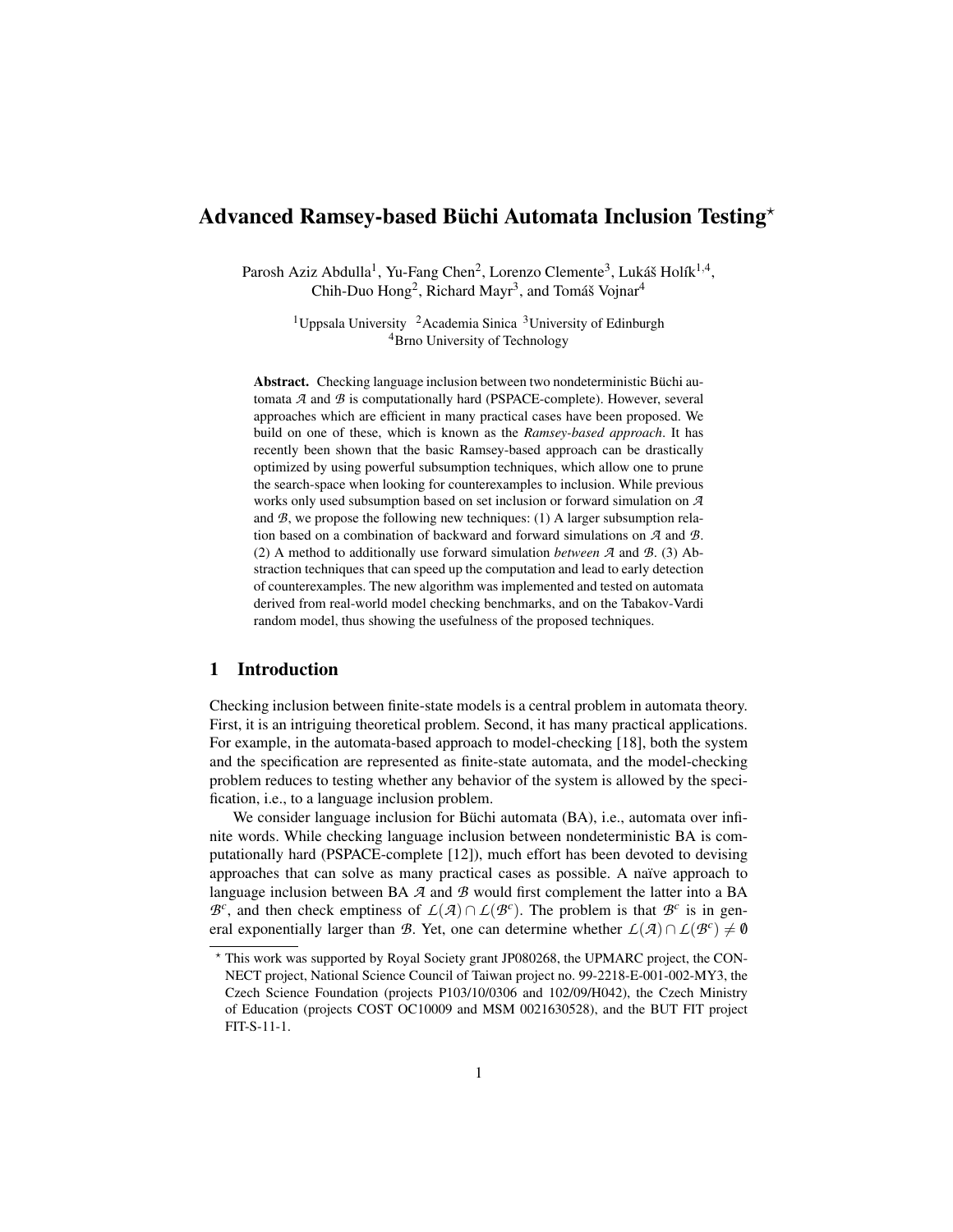by only looking at some "small" portion of *B c* . The *Ramsey-based approach* [15, 8, 9] gives a recipe for doing this. It is a descendant of Buchi's original BA complementation ¨ procedure, which uses the infinite Ramsey theorem in its correctness proof.

The essence of the Ramsey-based approach for checking language inclusion between *A* and *B* lies in the notion of *supergraph*, which is a data-structure representing a class of finite words sharing similar behavior in the two automata. Ramsey-based algorithms contain (i) an initialization phase where a set of supergraph seeds are identified, (ii) a search loop in which supergraphs are iteratively generated by composition with seeds, and (iii) a test operation where pairs of supergraphs are inspected for the existence of a counterexample. Intuitively, this counterexample has the form of an infinite ultimately periodic word  $w_1(w_2)^{\omega} \in L(\mathcal{A}) \cap L(\mathcal{B}^c)$ , where one supergraph witnesses the prefix and the other the loop. While supergraphs themselves are small, and the test in (iii) can be done efficiently, the limiting factor in the basic algorithm lies in the exponential number of supergraphs that need to be generated. Therefore, a crucial challenge in the design of Ramsey-based algorithms is to limit the supergraphs explosion problem. This can be achieved by carefully designing certain *subsumption relations* [9, 1], which allow one to safely discard subsumed supergraphs, thus reducing the search space. Moreover, methods based on minimizing supergraphs [1] by pruning their structure can further reduce the search space, and improve the complexity of (iii) above.

This paper contributes to the Ramsey-based approach to language inclusion in several ways. (1) We define a new subsumption relation based on both *forward* and *backward simulation* within the two automata. Our notion generalizes the subset-based subsumption of [9] and the forward simulation-based subsumption of [1]. (2) On a similar vein, we improve minimization of supergraphs by employing forward and backward simulation for minimizing supergraphs. (3) We introduce a method of exploiting forward simulation *between* the two automata, while previously only simulations internal to each automaton have been considered. (4) Finally, we provide a method to speed up the tests performed on supergraphs by grouping similar supergraphs together in a combined representation and extracting more abstract test-relevant information from it.

The correctness of the combined use of forward and backward simulation turns out to be far from trivial, requiring suitable generalizations of the basic notions of composition and test. Technically, we consider generalized composition and test operations where *jumps* are allowed—a jump occurring between states related by backward simulation. The proofs justifying the use of jumping composition and test are much more involved than in previous works.

We have implemented our techniques and tested them on BA derived from a set of real-world model checking benchmarks [14] and from the Tabakov-Vardi random model [17]. The new technique is able to finish many of the difficult problem instances in minutes while the algorithm of [1] cannot finish them even in one day. The concrete numbers of our experimental results can be found in Section 8 and also in Appendix H. All the benchmarks we used, the source code, and the executable of our implementation are available at http://www.languageinclusion.org/CONCUR2011.

*Related work.* An alternative approach to language inclusion for BA is given by *rankbased* methods [13], which provide a different complementation procedure based on a rank-based analysis of rejecting runs. This approach is orthogonal to Ramsey-based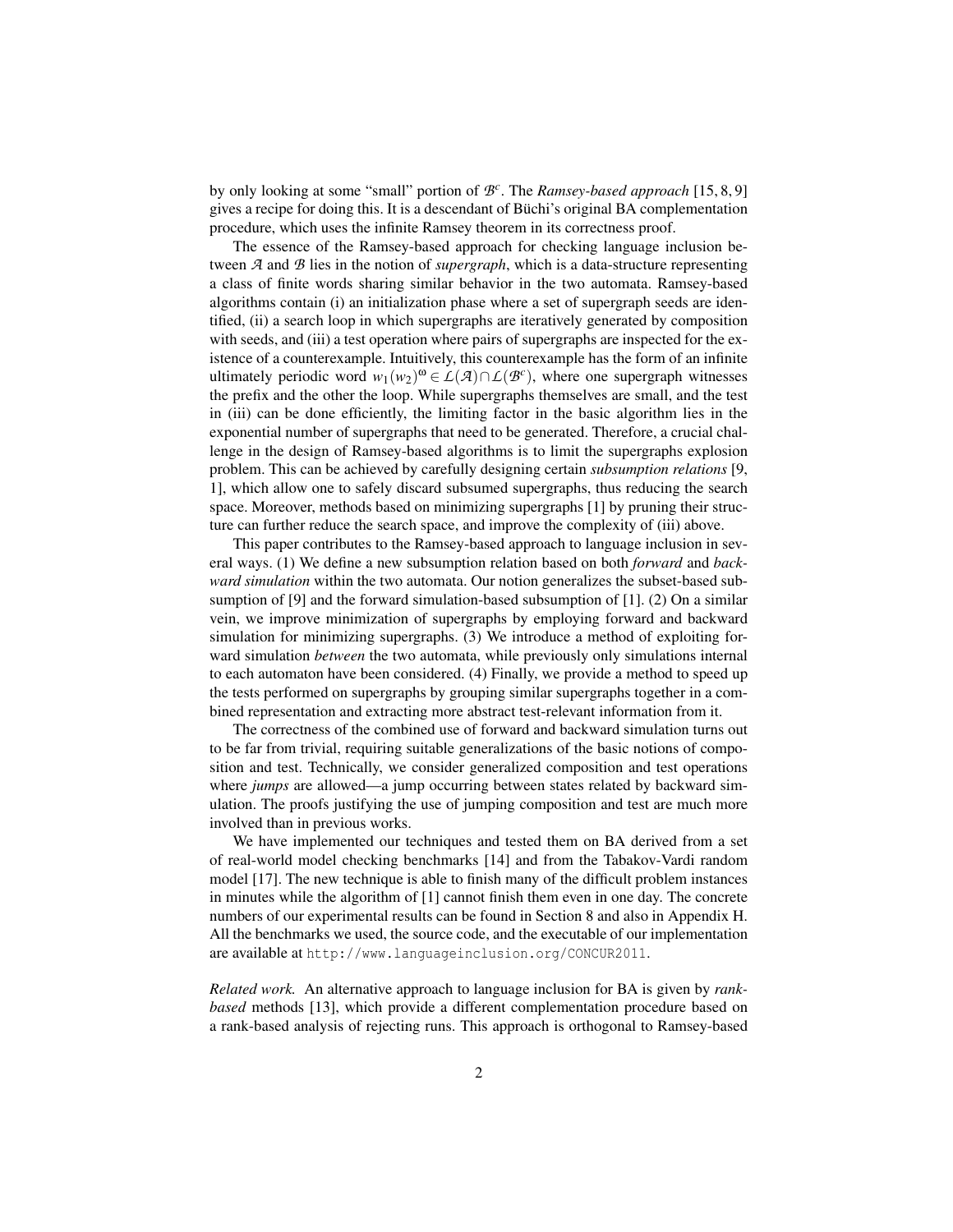algorithms. In fact, while rank-based approaches have a better worst-case complexity, Ramsey-based approaches can still perform better on many examples [9]. A subsumptionbased algorithm for the rank-based approach has been given in [4]. Subsumption techniques have recently been considered also for automata over *finite words* [19, 2].

# 2 Preliminaries

A *Buchi Automaton (BA)*  $\mathcal A$  is a tuple  $(\Sigma, Q, I, F, \delta)$  where  $\Sigma$  is a finite alphabet,  $Q$  is a finite set of states,  $I \subseteq Q$  is a non-empty set of *initial* states,  $F \subseteq Q$  is a set of *accepting* states, and  $\delta \subseteq Q \times \Sigma \times Q$  is the transition relation. A *run* of *A* on a word  $w = \sigma_1 \sigma_2 ... \in$ Σ <sup>ω</sup> *starting* in a state *q*<sup>0</sup> ∈ *Q* is an infinite sequence *q*0*q*<sup>1</sup> ... s.t. (*qj*−1,σ*<sup>j</sup>* ,*qj*) ∈ δ for all  $j > 0$ . The run is *accepting* iff  $q_i \in F$  for infinitely many *i*. The *language* of *A* is  $L(A) = \{w \mid A \text{ has an accepting run on } w \text{ starting from some } q_0 \in I\}.$ 

A *path* in *A* on a finite word  $w = \sigma_1 \dots \sigma_n \in \Sigma^+$  is a finite sequence  $q_0q_1 \dots q_n$  s.t.  $∀0 < j \le n$ :  $(q_{j-1}, \sigma_j, q_j) \in \delta$ . The path is *accepting* iff  $∃0 ≤ i ≤ n$ :  $q_i ∈ F$ . For any  $p, q \in Q$ , let  $p \stackrel{w}{\leadsto}_F q$  iff there is an accepting path on *w* from *p* to *q*, and  $p \stackrel{w}{\leadsto} q$  iff there is a (not necessarily accepting) path on *w* from *p* to *q*.

A *forward simulation* [3] on *A* is a relation  $R \subseteq Q \times Q$  such that *pRr* only if  $p \in F \implies r \in F$ , and for every transition  $(p, \sigma, p') \in \delta$ , there exists a transition  $(r, \sigma, r') \in \delta$  s.t.  $p'Rr'$ . A *backward simulation* on  $\mathcal{A}$  ([16], where it is called *reverse simulation*) is a relation  $R \subseteq Q \times Q$  s.t. *p*'*Rr*<sup>*'*</sup> only if  $p' \in F \implies r' \in F$ ,  $p' \in I \implies r' \in I$ , and for every  $(p, \sigma, p') \in \delta$ , there exists  $(r, \sigma, r') \in \delta$  s.t. *pRr*. Note that this notion of backward simulation is stronger than the usual finite-word automata version, as we require not only compatibility w.r.t. initial states, but also w.r.t. final states. It can be shown that there exists a unique maximal forward simulation denoted by  $\preceq_f^{\mathcal{A}}$  and also a unique maximal backward simulation denoted by  $\preceq_b^A$ , which are both polynomialtime computable preorders [10]. We drop the superscripts when no confusion can arise.

In the rest of the paper, we fix two BA  $A = (\Sigma, Q_A, I_A, F_A, \delta_A)$  and  $B = (\Sigma, Q_B, I_B,$ *F*<sub>B</sub>,  $\delta_B$ ). The *language inclusion problem* consists in deciding whether  $L(A) \subseteq L(B)$ . It is well known that deciding language inclusion is PSPACE-complete [12], and that forward simulations [3] can be used as an underapproximation thereof. Here, we focus on deciding language inclusion precisely, by giving a complete algorithm.

#### 3 Ramsey-Based Language Inclusion Testing

Abstractly, the Ramsey-based approach for checking  $L(\mathcal{A}) \subseteq L(\mathcal{B})$  consists in building a *finite* set  $X \subseteq 2^{\mathcal{L}(\mathcal{A})}$  of fragments of  $\mathcal{L}(\mathcal{A})$  satisfying the following two properties:

 $\alpha$  (covering)  $\bigcup X = L(A)$ . β (dichotomy) For all *X* ∈ *X*, either *X* ⊆ *L*(*B*) or *X* ∩ *L*(*B*) = 0.

The covering property ensures that the considered fragments cover  $\mathcal{L}(\mathcal{A})$ , and the dichotomy property states that the fragments are either entirely in  $L(\mathcal{B})$  or disjoint from  $L(\mathcal{B})$ . Moreover, the fragments are chosen such that they can be effectively generated and such that their inclusion in  $L(B)$  is easy to test. During the generation of the fragments, it then suffices to test each of them for inclusion in  $L(\mathcal{B})$ . If this is the case, the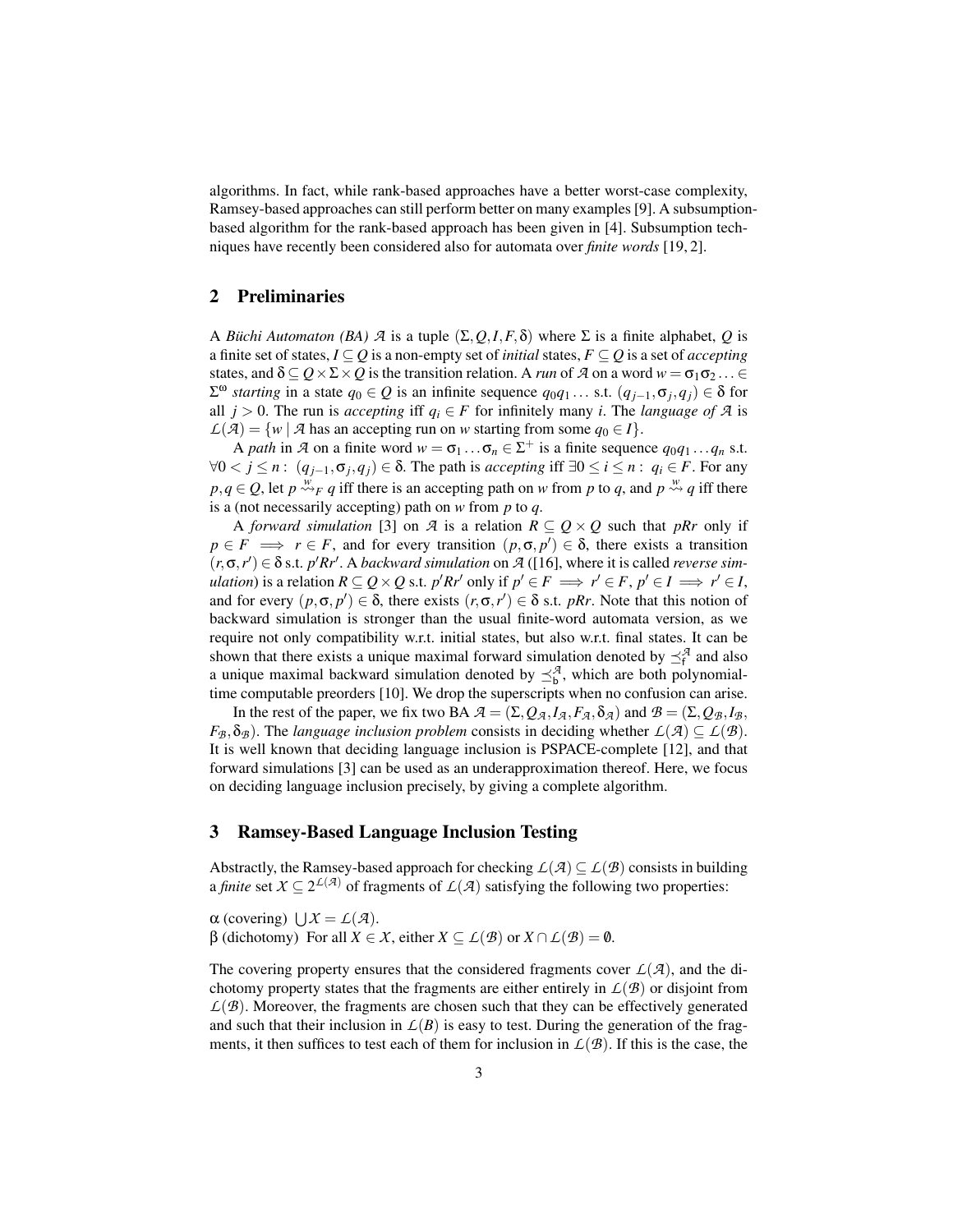inclusion  $L(\mathcal{A}) \subseteq L(\mathcal{B})$  holds. Otherwise, there is a fragment  $X \subseteq L(\mathcal{A}) \setminus L(\mathcal{B})$  s.t. every  $\omega$ -word  $w \in X$  is a counterexample to the inclusion of  $\mathcal{L}(\mathcal{A})$  in  $\mathcal{L}(\mathcal{B})$ .

We now instantiate the above described abstract algorithm by giving primitives for representing fragments of  $\mathcal{L}(\mathcal{A})$  satisfying the conditions of covering and dichotomy. Much like in [8], we introduce the notion of *arcs* for satisfying Condition  $\alpha$ , the notion of *graphs* for Condition β, and then we put them together in the notion of *supergraphs* as to satisfy  $\alpha + \beta$ . Then, we explain that supergraphs can be effectively generated and that the fragment languages they represent can be easily tested for inclusion in  $\mathcal{L}(B)$ .

*Condition*  $\alpha$ *: Edges and properness.* An *edge*  $\langle p, a, q \rangle$  is an element of  $E_A = Q_A \times$  $\{0,1\} \times Q_{\mathcal{A}}$ . Its language  $\mathcal{L}\langle p,a,q \rangle \subseteq \Sigma^+$  contains a word  $w \in \Sigma^+$  iff either (1)  $a = 1$ and  $p \stackrel{w}{\leadsto}$  *F q*, or (2)  $a = 0$ ,  $p \stackrel{w}{\leadsto} q$ , but not  $p \stackrel{w}{\leadsto}$  *F q*. A pair of edges  $(\langle q_1, a, q_2 \rangle, \langle q_3, b, q_4 \rangle)$ is *proper* iff  $q_1 \in I_{\mathcal{A}}$ ,  $q_2 = q_3 = q_4$ , and  $b = 1$ . A pair of edges  $(x, y)$  can be used to encode the ω-language  $Y_{xy} = L(x) \cdot (L(y))^{\omega}$ . Clearly, if the pair of edges is proper,  $Y_{xy} \subseteq L(\mathcal{A})$ . Intuitively, the language of a proper pair of edges contains words accepted by lasso-shaped accepting runs starting from  $q_1$  and looping through  $q_2$ . Furthermore, it is clearly the case that one can completely cover  $L(\mathcal{A})$  by languages  $Y_{xy}$ . Thus, the set  $X_{\text{edges}} = \{Y_{xy} \mid (x, y) \text{ is proper }\}$  satisfies Condition  $\alpha$ .

*Condition* β*: Graphs.* A *graph g* is a subset of edges from  $E_B = Q_B \times \{0, 1\} \times Q_B$ containing at most one edge for every pair of states. Its language is defined as the set of words over  $\Sigma^+$  that are consistent with all the edges of the graph. Namely,  $w \in L(g)$  iff, for any pair of states  $p, q \in Q_B$ , either (1)  $p \stackrel{w}{\leadsto}_F q$  and  $\langle p, 1, q \rangle \in g$ , (2)  $p \stackrel{w}{\leadsto}_G q$ ,  $\neg(p \stackrel{w}{\leadsto}_F q)$ *q*), and  $\langle p,0,q \rangle \in g$ , or (3)  $\neg (p \stackrel{w}{\leadsto} q)$  and there is no edge in *g* of the form  $\langle p,a,q \rangle$ . Intuitively, the language of a graph consists of words that all connect any chosen pair of states in the same way (i.e., possibly through an accepting state, through non-accepting states only, or not at all). Let *G* be the set of all graphs. Not all graphs, however, contain meaningful information, e.g., a graph may contain an edge between states not reachable from each other. Such contradictory information makes the language of a graph empty. Define  $G^f = \{ g \in G \mid L(g) \neq \emptyset \}$  as the set of graphs with non-empty languages.

It can be shown that the languages of graphs partition  $\Sigma^{+}$ . Like with edges, a pair of graphs  $(g,h)$  can be used to encode the  $\omega$ -language  $Y_{gh} = L(g) \cdot (L(h))^{\omega}$ . Intuitively, the pair of graphs *g*, *h* encodes *all* runs in  $\mathcal{B}$  over the  $\omega$ -words in  $Y_{gh}$ . These runs can be obtained by selecting an edge from *g* and possibly multiple edges from *h* that can be connected by their entry/exit states to form a lasso. Since the words in the language of graphs have the same power for connecting states, accepting runs exist for all elements of  $Y_{gh}$  or for none of them. The following lemma [15, 8, 9] shows that the set  $X_{\text{graphs}} =$  ${Y}_{gh}$  | *g*,*h* ∈ *G*<sup>*f*</sup> } satisfies Condition β.

**Lemma 1.** *For graphs g, h, either*  $Y_{gh} \subseteq L(\mathcal{B})$  *or*  $Y_{gh} \cap L(\mathcal{B}) = \emptyset$ *.* 

*Condition*  $\alpha + \beta$ *: Supergraphs.* We combine edges and graphs to build more complex objects satisfying, at the same time, Conditions α and β. A *supergraph* is a pair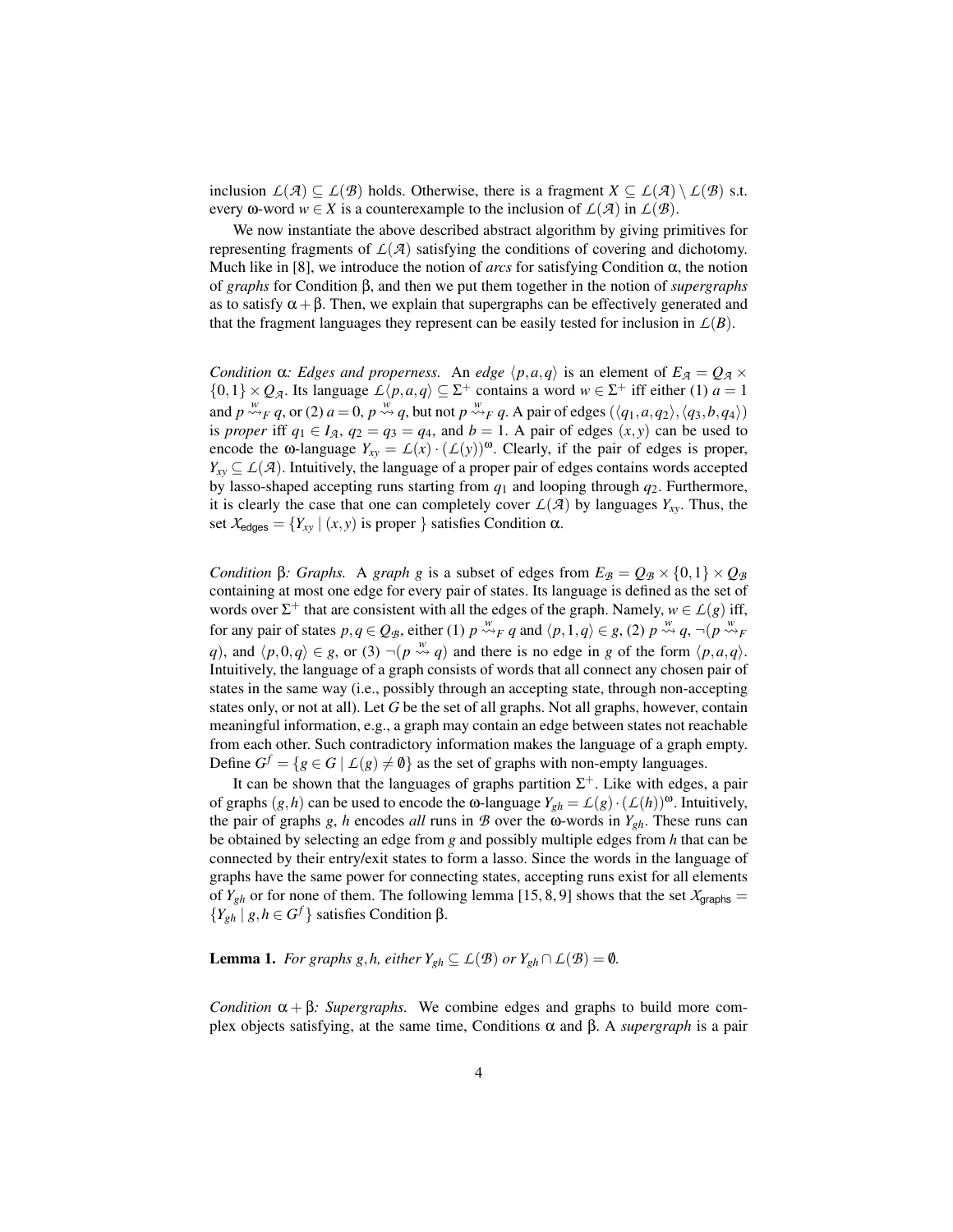$g = \langle x, g \rangle \in E_{\mathcal{A}} \times G$ .<sup>1</sup> A supergraph is only meaningful if the information in the edgepart is consistent with that in the graph-part. To this end, let  $L(g) = L(x) \cap L(g)$  and let  $S^f = \{ g \mid L(g) \neq \emptyset \}$  be the set of supergraphs with non-empty language. For two supergraphs  $\mathbf{g} = \langle x, g \rangle$  and  $\mathbf{h} = \langle y, h \rangle$ , the pair  $(\mathbf{g}, \mathbf{h})$  is *proper* if the edge-pair  $(x, y)$  is proper. Let  $Y_{gh} = L(g) \cdot (L(h))^{\omega}$ . Notice that  $Y_{gh} \subseteq Y_{xy} \cap Y_{gh}$ . Therefore, since  $Y_{gh}$  satisfies Condition β, so does  $Y_{gh} \subseteq Y_{gh}$ . For Condition α, we show that  $Y_{xy}$  can be covered by a family of languages of the form  $Y_{(x,g)(y,h)}$ . This is sound since  $Y_{(x,g)(y,h)} \subseteq Y_{xy}$  for *any g*,*h*. Completeness follows from the lemma below, stating that every word  $w \in Y_{xy}$ lies in a set of the form  $Y_{(x,g)(y,h)}$ . It is proved by a Ramsey-based argument.

**Lemma 2.** For proper edges  $(x, y)$  and  $w \in Y_{xy}$ , there exist graphs g, h s.t.  $w \in Y_{\langle x, g \rangle \langle y, h \rangle}$ .

Thus,  $Y_{xy}$  can be covered by  $X_{xy} = \{Y_{gh} | g, h \in G^f, \mathbf{g} = \langle x, g \rangle, \mathbf{h} = \langle y, h \rangle\}$ . Since  $X_{\text{edges}}$  covers  $L(\mathcal{A})$ , and each  $Y_{xy} \in X_{\text{edges}}$  can be covered by  $X_{xy}$ , it follows that  $X =$  ${Y_{gh} | g, h \in S^f, (g, h) \text{ is proper}}$  covers  $L(\mathcal{A})$ . Thus,  $\mathcal{X}$  fulfills  $\alpha + \beta$ .

*Generating and Testing Supergraphs.* While supergraphs in  $S<sup>f</sup>$  are a convenient syntactic object for manipulating languages in  $X$ , testing that a given supergraph has nonempty language is expensive (PSPACE-complete). In [11], this problem is elegantly solved by introducing a natural notion of *composition* of supergraphs, which preserves non-emptiness: The idea is to start with a (small) set of supergraphs which have nonempty language by construction, and then to obtain *S <sup>f</sup>* by composing supergraphs until no more supergraphs can be generated.

For a BA *C* and a symbol  $\sigma \in \Sigma$ , let  $E_C^{\sigma} = \{ \langle p, a, q \rangle | (p, \sigma, q) \in \delta_C, (a = 1 \iff p \in \Sigma \}$  $F \vee q \in F$ } be the set of edges induced by  $\sigma$ . The initial seed for the procedure is given by *one-letter supergraphs* in  $S^1 = \bigcup_{\sigma \in \Sigma} \{(x, E^{\sigma}_B) \mid x \in E^{\sigma}_A\}$ . Notice that  $S^1 \subseteq S^f$  by construction. Next, two edges  $x = \langle p, a, q \rangle$  and  $y = \langle q', b, r \rangle$  are *composable* iff  $q = q'$ . For composable edges *x* and *y*, let  $x$ ;  $y = \langle p, \max(a, b), r \rangle$ . Further, the *composition g*;*h* of graphs *g* and *h* is defined as follows:  $\langle p, c, r \rangle \in g$ ; *h* iff there is a state *q* s.t.  $\langle p, a, q \rangle \in g$ and  $\langle q, b, r \rangle \in h$ , and  $c = \max_{q \in Q} \{ \max(a, b) \mid \langle p, a, q \rangle \in g, \langle q, b, r \rangle \in h \}$ . Then, supergraphs  $\mathbf{g} = \langle x, g \rangle$  and  $\mathbf{h} = \langle y, h \rangle$  are *composable* if  $\langle x, y \rangle$  are composable, and their *composition* is the supergraph  $g$ ;  $h = \langle x, y, g, h \rangle$ . Notice that  $S^f$  is closed under composition, i.e.,  $g, h \in S^f \implies g; h \in S^f$ . Composition is also *complete* for generating  $S^f$ :

**Lemma 3.** [1] A supergraph **g** is in  $S^f$  iff  $\exists$ **g**<sub>1</sub>,...,**g**<sub>n</sub>  $\in$   $S^1$  such that **g** = **g**<sub>1</sub>;...;**g**<sub>n</sub>.

Now that we have a method for generating all relevant supergraphs, we need a way of checking inclusion of (supergraphs representing) fragments of  $L(\mathcal{A})$  in  $L(\mathcal{B})$ . Let  $(g, h)$  be a (proper) pair of supergraphs. By the dichotomy property,  $Y_{gh} \subseteq L(B)$  iff *Y*<sub>gh</sub>∩*L*(*B*)  $\neq$  **0**. We test the latter condition by the so-called *double graph test*: For a pair of supergraphs  $(g, h)$ ,  $DGT(g, h)$  iff, whenever  $(g, h)$  is proper, then  $LFT(g, h)$ . Here, *LFT* is the so-called *lasso-finding test*: Intuitively, *LFT* checks for a lasso with a handle in *g* and an accepting loop in *h*. Formally, *LFT*(*g*,*h*) iff there is an edge  $\langle p, a_0, q_0 \rangle \in g$ and an infinite sequence of edges  $\langle q_0, a_1, q_1 \rangle$ ,  $\langle q_1, a_2, q_2 \rangle$ ,...  $\in h$  s.t.  $p \in I$  and  $a_i = 1$ for infinitely many *j*'s.

 $1$  The definition of supergraph given here is slightly different from [8, 1], where the edge-part is just a pair of states  $(p,q)$ . Having labels allows us to give a notion of properness which does not require to have  $q \in F$ .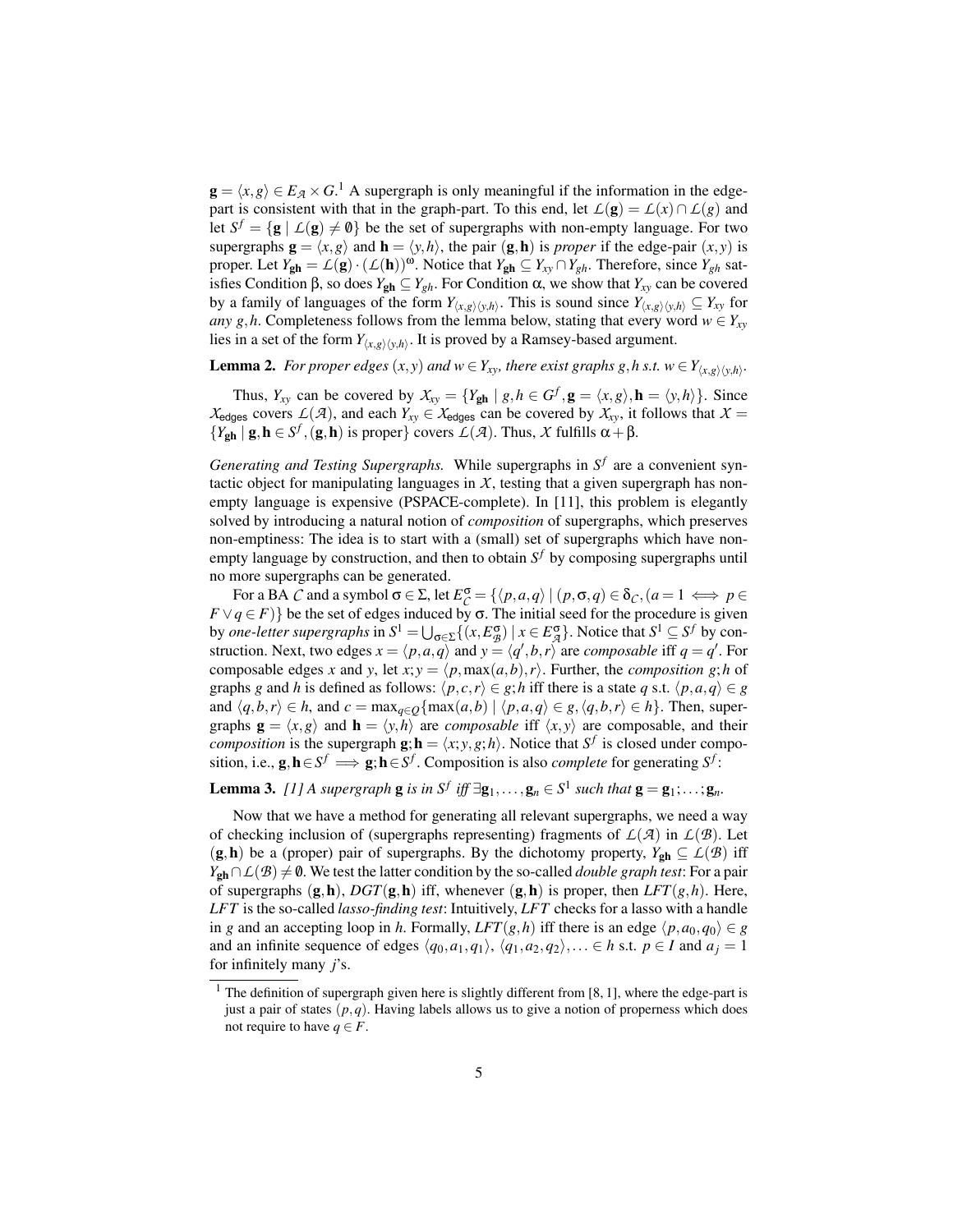**Lemma 4.** *[1]*  $L(\mathcal{A}) \subseteq L(\mathcal{B})$  *iff for all*  $\mathbf{g}, \mathbf{h} \in S^f$ ,  $DGT(\mathbf{g}, \mathbf{h})$ *.* 

*Basic Algorithm [8].* The basic algorithm for checking inclusion enumerates all supergraphs from *S <sup>f</sup>* by extending supergraphs on the right by one-letter supergraphs from  $S^1$ ; that is, a supergraph **g** generates new supergraphs by selecting some  $h \in S^1$  and building g; h. Then,  $L(\mathcal{A}) \subseteq L(\mathcal{B})$  holds iff all the generated pairs pass the DGT.

Intuitively, the algorithm processes all lasso-shaped runs that can be used to accept some words in *A*. These runs are represented by the edge-parts of proper pairs of generated supergraphs. For each such run of *A*, the algorithm uses LFT to test whether there is a corresponding accepting run of *B* among *all* the possible runs of *B* on the words represented by the given pair of supergraphs. These latter runs are encoded by the graph-parts of the respective supergraphs.

# 4 Optimized Language Inclusion Testing

The basic algorithm of Section 3 is wasteful for two reasons. First, not all edges in the graph component of a supergraph are needed to witness a counterexample to inclusion: Hence, we can reduce a graph by keeping only a certain subset of its edges (Optimization 1). Second, not all supergraphs need to be generated and tested: We show a method which safely allows the algorithm to discard certain supergraphs (Optimization 2). Both optimizations rely on various notions of *subsumption*, which we introduce next.

Given two edges  $x = \langle p, a, q \rangle$  and  $y = \langle r, b, s \rangle$ , we say that *y subsumes x*, written  $x \sqsubseteq y$ , if  $p = r$ ,  $a \leq b$ , and  $q = s$ ; that *x forward-subsumes y*, written  $x \sqsubseteq_f y$ , if  $p = r$ , *a* ≤ *b*, and *q*  $\preceq$ <sub>f</sub> *s*; that *x backward-subsumes y*, written *x*  $\sqsubseteq$ <sub>b</sub> *y*, if *p*  $\preceq$ <sub>b</sub> *r*, *a* ≤ *b*, and *q* = *s*; and that *x forward-backward-subsumes y*, written  $x \sqsubseteq_{fb} y$ , if  $p \preceq_b r$ ,  $a \leq b$ , and *q*  $\leq_f$  *s*. We lift all the notions of subsumption to graphs: For any *z* ∈ {f, b, fb,  $\Box$ } and for graphs *g* and *h*, let  $g \sqsubseteq_z h$  iff, for every edge  $x \in g$ , there exists an edge  $y \in h$  s.t.  $x \sqsubseteq_z y$ . Since the simulations  $\preceq_f$  and  $\preceq_b$  are preorders, all subsumptions are preorders. We define backward and forward-backward subsumption equivalence as  $\sim_b = \underline{\sqsubseteq}_b \cap \underline{\sqsubseteq}_b^{-1}$ and  $\simeq_{\text{fb}} = \sqsubseteq_{\text{fb}} \cap \sqsubseteq_{\text{fb}}^{-1}$ , respectively.

#### 4.1 Optimization 1: Minimization of Supergraphs

The first optimization concerns the structure of individual supergraphs. Let  $\mathbf{g} = \langle x, g \rangle \in$ *S* be a supergraph, with *g* its graph-component. We minimize *g* by deleting edges therein which are subsumed by  $\mathcal{L}_{\text{fb}}$ -larger ones. That is, whenever we have  $x \mathcal{L}_{\text{fb}} y$  for two edges  $x, y \in g$ , we remove *x* and keep *y*. Intuitively, subsumption-larger arcs contribute more to the capability of representing lassoes since their right and left endpoints are  $\preceq_f/\preceq_b$ larger, respectively, and have therefore a richer choice of possible futures and pasts. Subsumption smaller arcs are thus redundant, and removing them does not change the capability of *g* to represent lassoes in *B*. Formally, we define a minimization operation *Min* mapping a supergraph  $\mathbf{g} = \langle x, g \rangle$  to its minimized version  $Min(\mathbf{g}) = \langle x, Min(g) \rangle$ where  $Min(g)$  is the minimization applied to the graph-component.<sup>2</sup>

<sup>&</sup>lt;sup>2</sup> In [1], we used  $\subseteq$  for minimization. The theory allowing the use of  $\subseteq$  fo is significantly more involved, but as as shown in Section 8, the use of  $\subseteq$ <sub>fb</sub> turns out to be much more advantageous.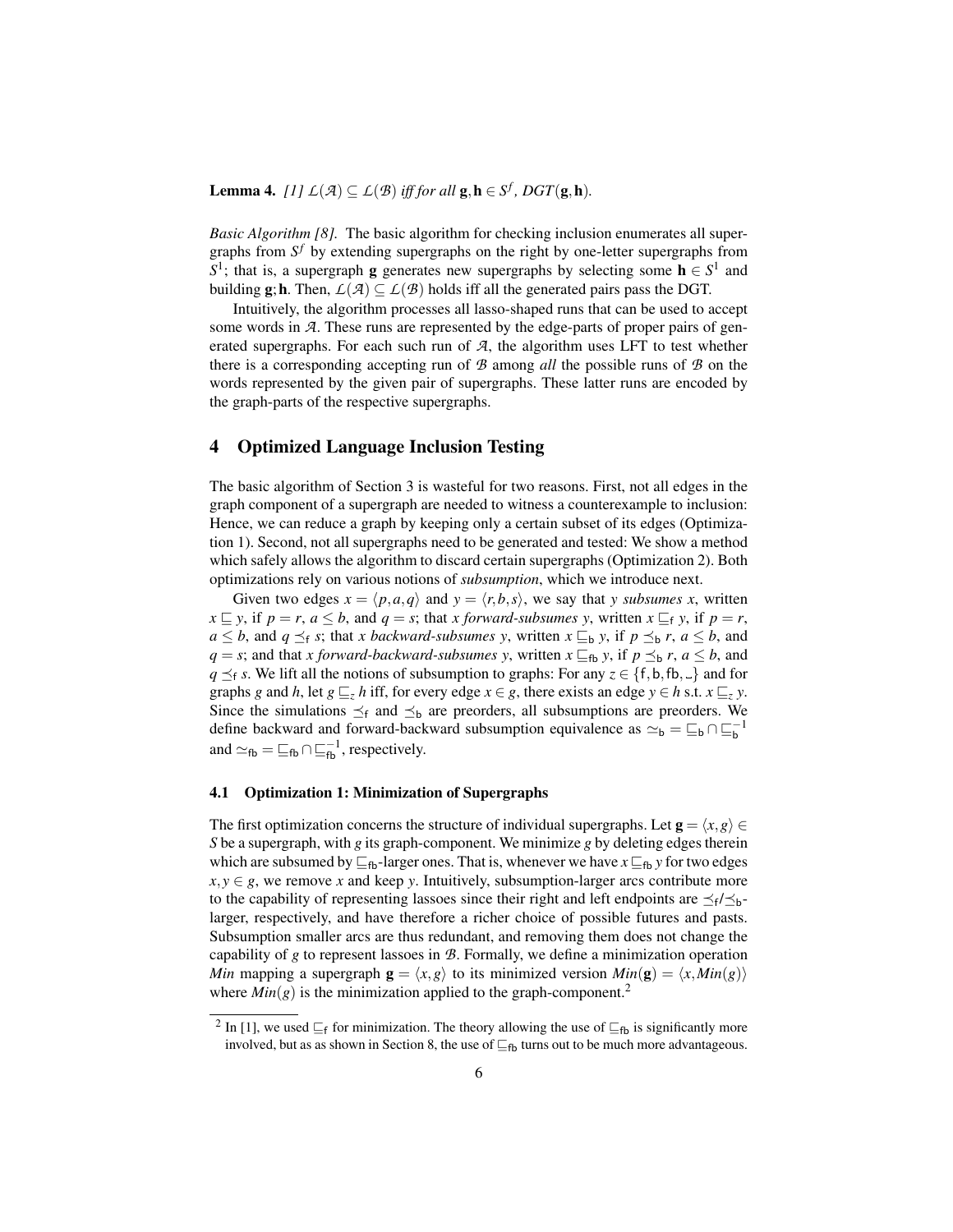**Definition 1.** *For two graphs g and h, let*  $g \le h$  *iff (1)*  $g \subseteq h$  *and (2)*  $h \subseteq_b g$ *. For supergraphs*  $\mathbf{g} = \langle x, g \rangle$  *and*  $\mathbf{h} = \langle y, h \rangle$ *, let*  $\mathbf{g} \leq \mathbf{h}$  *iff*  $x = y$  *and*  $g \leq h$ *. A* minimization *of graphs is any function Min such that, for any graph h,*  $Min(h) \le h$ *.* 

Point 1 in the definition of  $\leq$  allows some edges to be erased or their label decreased. Point 2 states that only subsumed arcs can be removed or have their label decreased. Note also that, clearly,  $Min(h) \leq h$  holds for any supergraph h. Finally, note that *Min* is not uniquely determined: First, there are many candidates satisfying  $Min(h) \le h$ . Yet, an implementation will usually remove a maximal number of edges to keep the size of graphs to a minimum. Second, even if we required  $Min(h)$  to be a  $\leq$ -smallest element (i.e., no further edge can be removed), the minimization process might encounter  $\Box_{\text{fb}}$ equivalent edges, and in this case, we do not specify which ones get removed. Therefore, we prove correctness for any minimization satisfying  $Min(h) \leq h$ .

Intuitively, a minimized supergraph g can be seen as a small *representative* of all supergraphs  $h \in G^f$  with  $g \leq h$ , and of all the fragments of  $L(A)$  encoded by them. Using representatives allows us to deal with a smaller number of smaller supergraphs. We now explain how (sufficiently many) representatives encoding fragments of  $\mathcal{L}(\mathcal{A})$ can be *generated* and *tested* for inclusion in *L*(*B*).

*Generating representatives of supergraphs.* We need to create a representative of each supergraph in  $S^f$  by composing representatives only. Let  $\mathbf{g} = \langle x, g \rangle$  and  $\mathbf{h} = \langle y, h \rangle$  be two composable supergraphs, representing  $\mathbf{g}' = \langle x, g' \rangle$  and  $\mathbf{h}' = \langle y, h' \rangle$ , respectively. If graph composition were  $\leq$ -monotone, i.e.,  $g; h \leq g'; h'$ , then we would be done. However, graph composition is not monotone: The reason is that some composable edges  $e \in g'$ and  $f \in h'$  may be erased by minimization, and be represented by some  $\hat{e} \in g$  and  $\hat{f} \in h$ instead, with  $e \sqsubseteq_{\text{fb}} \hat{e}$  and  $f \sqsubseteq_{\text{fb}} \hat{f}$ . But now,  $\hat{e}$  and  $\hat{f}$  are not necessarily composable anymore. Thus,  $g$ ;  $h \nleq g'$ ;  $h'$ . We solve this problem in two steps: We allow composition to jump to  $\preceq_b$ -larger states (Def. 2), and relax the notion of representative (Def. 3).

**Definition 2.** *Given graphs g,h*  $\in$  *G, their* jumping composition  $g_{\theta}$ <sup>b</sup> *h contains an edge*  $\langle p, c, r \rangle \in g_{b}$  *h iff there are edges*  $\langle p, a, q \rangle \in g$ ,  $\langle q', b, r \rangle \in h$  *s.t. q*  $\preceq_b q'$ , *and*  $a - \max$ ,  $\{ \max(a, b) \mid (p, a, a) \in g, (a', b, r) \in h, a \prec_a a' \}$ . For two composable super  $c = \max_{q,q'} \{\max(a,b) \mid (p,a,q) \in g, \langle q',b,r \rangle \in h, q \preceq_b q' \}$ *. For two composable supergraphs*  $\mathbf{g} = \langle x, g \rangle$  *and*  $\mathbf{h} = \langle y, h \rangle$ , *let*  $\mathbf{g}_{\phi}^* \mathbf{h} = \langle x, y, g_{\phi}^* h \rangle$ .

Jumping composition alone does not yet give the required monotonicity property. The problem is that  $\mathbf{g}_{\beta}^{\circ} \mathbf{h}$  is not necessarily a minimized version of  $\mathbf{g}'$ ;  $\mathbf{h}'$ , but it is only a minimized version of comething  $\alpha$ ; equivalent to  $\mathbf{g}'$ ;  $\mathbf{h}'$ . This leads us to the followin a minimized version of something  $\simeq_b$ -equivalent to  $g'$ ;  $h'$ . This leads us to the following more liberal notion of representatives, which is based on  $\leq$  modulo the equivalence  $\simeq_b$ , and for which Lemma 5 proves the required monotonicity property.

**Definition 3.** *A graph g*  $\in$  *G is a* representative *of a graph h*  $\in$  *G*<sup>*f*</sup>, *denoted g*  $\leq$  *h*, *iff there exists*  $\bar{h} \in G$  such that  $g \le \bar{h} \simeq_b h$ . For supergraphs  $\mathbf{g} = \langle x, g \rangle, \mathbf{h} = \langle y, h \rangle \in S$ , we *say that* **g** *is a* representative *of* **h**, written **g**  $\leq$  **h**, *iff*  $x = y$  *and*  $g \leq h$ . Let  $S^R = \{g | \exists h \in S^R\}$  $S^f$ . **g**  $\leq$  **h**} *be the set of representatives of supergraphs.* 

**Lemma 5.** For supergraphs  $g, h \in S^R$  and  $g', h' \in S^f$ , if  $g \trianglelefteq g'$ ,  $h \trianglelefteq h'$  and  $g', h'$  are *composable, then* **g**, **h** *are composable and* **g**<sup>2</sup><sub>3</sub><sub>b</sub> **h**  $\leq$  **g**′; **h**<sup>*'*</sup> *and* **g**<sup>2</sup><sub>3</sub><sub>b</sub> **h**  $\in$  *S*<sup>R</sup>.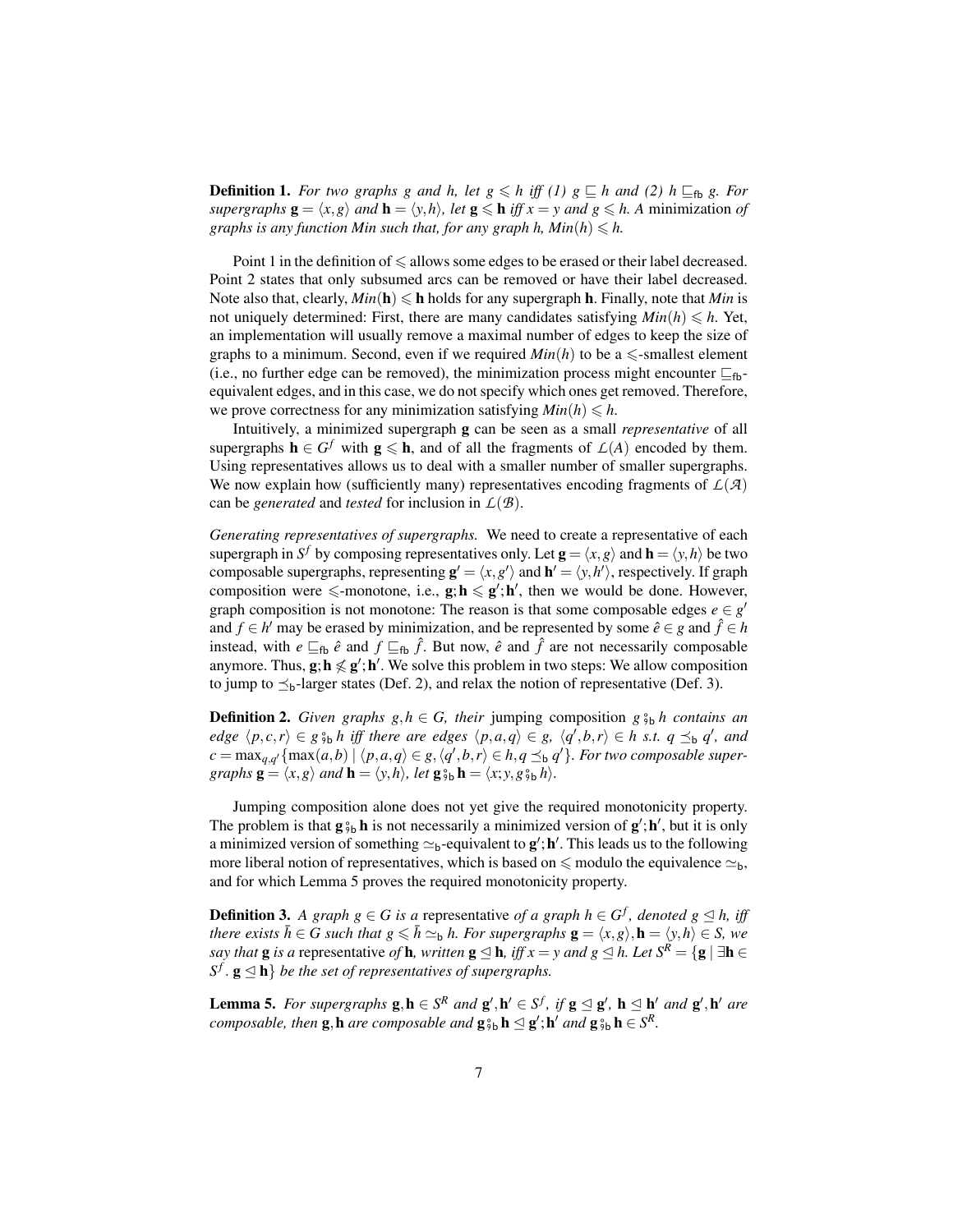**Lemma 6.** *Let* **f** ∈ *S*, **g** ∈ *S*<sup>*R*</sup>, *and* **h** ∈ *S*<sup>*f*</sup>. *If* **f** ≤ **g** *and* **g** ⊴ **h**, *then* **f** ⊴ **h** *(and thus* **f** ∈ *S*<sup>*R*</sup>). *In particular, the statement holds when*  $\mathbf{f} = Min(\mathbf{g})$ *.* 

Lemmas 5, 6, and 3 imply that creating supergraphs by  $\frac{6}{9}$ -composing representatives, followed by further minimization, suffices to create a representative of each supergraph in  $S^f$ . This solves the problem of generating representatives of supergraphs.

*Weak properness and Relaxed DGT.* We now present a relaxed DGT proposed in [1], which we further improve below. The idea is to weaken the properness condition in order to allow more pairs of supergraphs to be eligible for LFT on their graph part. This may lead to a quicker detection of a counterexample. Weak properness is sound since it still produces fragments *Y*gh ⊆ *L*(*A*) as required by Condition α. Completeness is guaranteed since properness implies weak properness.

**Definition 4.** *(adapted from [1]) A pair of edges*  $(\langle p, a, q \rangle, \langle r, b, s \rangle)$  *is* weakly proper *iff*  $p \in I_{\mathcal{A}}$ ,  $r \preceq_f q$ ,  $r \preceq_f s$ , and  $b = 1$ ,<sup>3</sup> and a pair of supergraphs  $(g = \langle x, g \rangle, \mathbf{h} = \langle y, h \rangle)$  is *weakly proper when*  $(x, y)$  *is weakly proper. Supergraphs*  $g, h$  *pass the* relaxed double graph test*, denoted RDGT*(g,h)*, iff whenever* (g,h) *is weakly proper, then LFT*(*g*,*h*)*.*

**Lemma 7.** *[1]*  $L(\mathcal{A}) \subseteq L(\mathcal{B})$  *iff for all*  $\mathbf{g}, \mathbf{h} \in S^f$ , *RDGT*( $\mathbf{g}, \mathbf{h}$ )*.* 

*Testing representatives of supergraphs.* We need a method for testing inclusion in  $L(\mathcal{B})$ of the fragments of  $L(\mathcal{A})$  encoded by representatives of supergraphs that is equivalent to testing inclusion of fragments of  $L(\mathcal{A})$  encoded by the represented supergraphs. As with composition, minimization is not compatible with such testing since edges needed to find loops may be erased during the minimization process. Technically, this results in the LFT (and therefore RDGT) not being  $\leq$ -monotone. Therefore, we generalize the LFT by allowing jumps to  $\leq_b$ -larger states, in a similar way as with  $\frac{6}{9b}$ . Lemma 8 establishes the required monotonicity property.

Definition 5. *A pair of graphs* (*g*,*h*) *passes the* jumping lasso-finding test*, denoted*  $LFT_{\bf b}(g,h)$  *iff there is an edge*  $\langle p,a_0,q_0\rangle$  *in g and an infinite sequence of edges*  $\langle q'_0,a_1,q_1\rangle$ *,*  $\langle q'_1, a_2, q_2 \rangle, \ldots$  *in h s.t.*  $p \in I$ ,  $q_i \preceq_b q'_i$  for all  $i \ge 0$ , and  $a_j = 1$  for infinitely many j's. *A pair of supergraphs* (g,h) *passes the* jumping relaxed double graph test*, denoted RDGT*<sub>b</sub>( $g$ , $h$ )*, iff whenever* ( $g$ , $h$ ) *is weakly proper, then LFT*<sub>b</sub>( $g$ , $h$ ).

**Lemma 8.** *For any*  $g, h \in S^R$  *and*  $g', h' \in S^f$  *such that*  $g \trianglelefteq g'$  *and*  $h \trianglelefteq h'$ *, it holds that*  $\mathit{RDGT}_{\mathbf{b}}(\mathbf{g}, \mathbf{h}) \Longleftrightarrow \mathit{RDGT}(\mathbf{g}', \mathbf{h}').$ 

*Algorithm with minimization.* By Lemma 8,  $RDGT_b$  on representatives is equivalent to RDGT on the represented supergraphs. Together with Lemma 7, this means that it is enough to generate a representative of each supergraph from *S f* , and test all pairs of the generated supergraphs with  $R$ DGT<sub>b</sub>. Thus, we have obtained a modification of the basic algorithm which starts from minimized 1-letter supergraphs in  $Min(S^1)$  =  $\{Min(g) | g \in S^1\}$ , and constructs new supergraphs by  $\mathcal{G}_b$ -composing already generated<br>supergraphs with  $Min(S^1)$  on the right. New supergraphs are further minimized with supergraphs with  $Min(S^1)$  on the right. New supergraphs are further minimized with *Min*. Inclusion holds iff all pairs of generated supergraphs pass  $RDGT_b$ .

<sup>&</sup>lt;sup>3</sup> We note that instead of testing  $r \leq_f q$ , testing inclusion of the languages of the states is sufficient. Furthermore, instead of testing  $r \leq_f s$ , one can test for *delayed simulation*, but not for language inclusion. See Lemma 34 in Appendix C.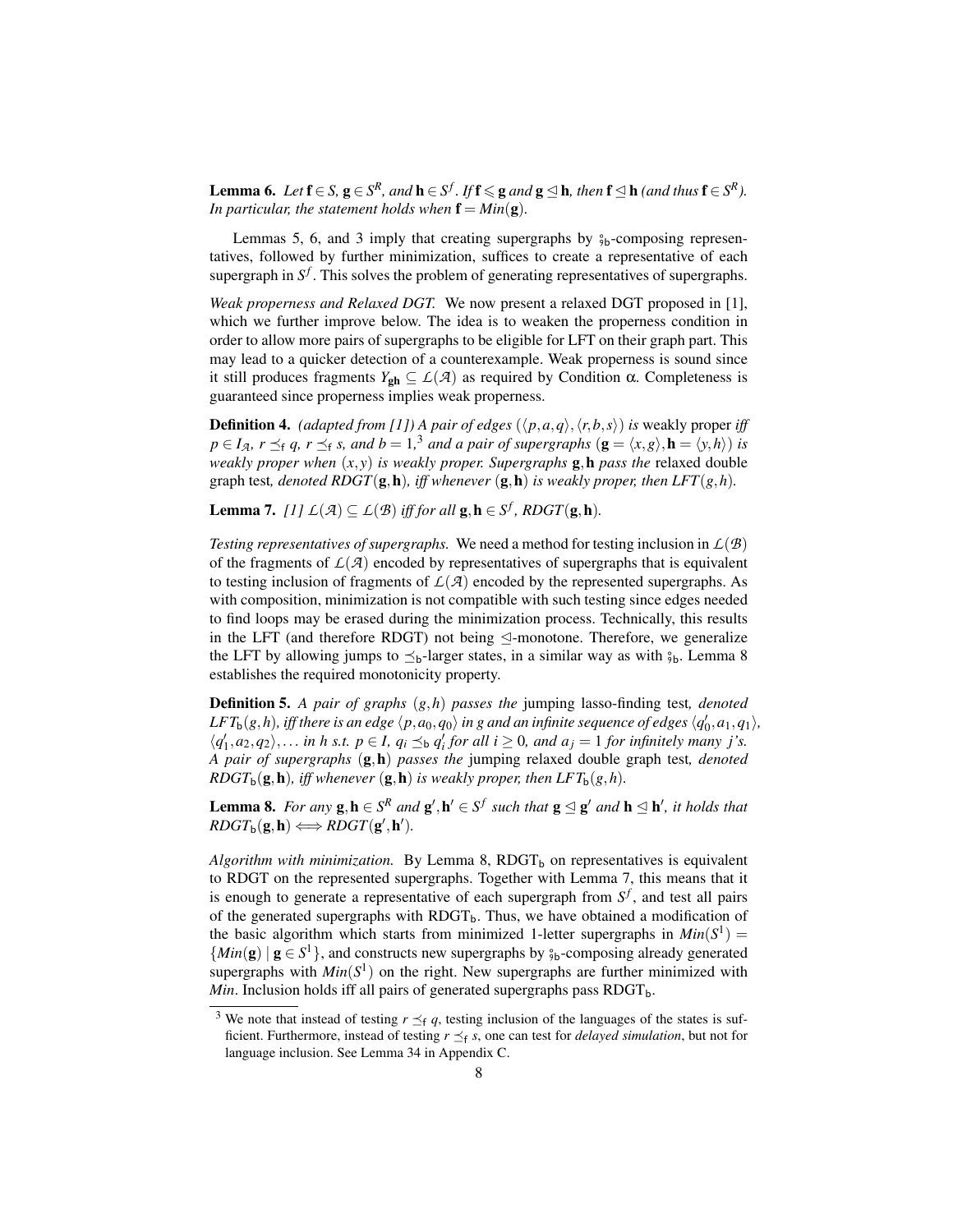#### 4.2 Optimization 2: Discarding Subsumed Supergraphs

The second optimization gives a rule for discarding supergraphs subsumed by some other supergraph. This is safe in the sense that if a subsumed supergraph can yield a counterexample to language inclusion, then also the subsuming one can yield a counterexample. We present an improved version of the subsumption from [1]. The new version uses both  $\preceq_f$  and  $\preceq_b$  on the *B* part of supergraphs instead of  $\preceq_f$  only. This allows us to discard significantly more supergraphs than in [1], as illustrated in Section 8.

**Definition 6.** We say that a supergraph  $\mathbf{g} = \langle x, g \rangle$  subsumes *a supergraph*  $\mathbf{g}' = \langle y, g' \rangle$ , *written*  $\mathbf{g} \sqsubseteq_{\text{fb}} \mathbf{g}'$ , *iff*  $y \sqsubseteq_{\text{f}} x$  *and*  $g \sqsubseteq_{\text{fb}} g'$ .

Intuitively, if  $y \sqsubseteq_f x$ , then *x* has more power for representing lassoes in *A* than *y* since, by the properties of forward simulation, it has a richer choice of possible forward continuations in  $\mathcal{A}$ . On the other hand,  $g \sqsubseteq_{\text{fb}} g'$  means that  $g'$  has more chance of representing lassoes in  $B$  than  $g$ : In fact,  $g'$  contains edges that have a richer choice of backward continuations (due to the  $\preceq_b$  on the left endpoints of the edges) as well as a richer choice of forward continuations (due to the  $\preceq_f$  on the right endpoints). Thus, it is more likely for  $g$  than for  $g'$  to lead to a counterexample to language inclusion. This intuition is confirmed by the lemma below, stating the  $\sqsubseteq_{\text{fb}}$ -monotonicity of RDGT<sub>b</sub>.

**Lemma 9.** For supergraphs  $g, h \in S^R$  and  $g', h' \in S$ , if  $g \sqsubseteq_{fb} g'$  and  $h \sqsubseteq_{fb} h'$ , then  $\mathit{RDGT}_{\mathbf{b}}(\mathbf{g}, \mathbf{h}) \Rightarrow \mathit{RDGT}_{\mathbf{b}}(\mathbf{g}', \mathbf{h}').$ 

Therefore, no counterexample is lost by testing only  $\sqsubseteq_{fb}$ -smaller supergraphs. To show that we can completely discard  $\mathcal{F}_{\mathsf{fb}}$ -larger supergraphs, we need to show that subsumption is compatible with composition, i.e., that descendants of larger supergraphs are (eventually) subsumed by descendants of smaller ones. Ideally, we would achieve this by showing the following more general fact: For two composable representatives  $g', h' \in S^R$  that are subsumed by supergraphs g and h, respectively, the composite supergraph  $\mathbf{g} \, \mathbf{s}_b$  h subsumes  $\mathbf{g}' \, \mathbf{s}_b$  h'. The problem is that subsumption does not preserve<br>composability: Even if  $\mathbf{a}'$  h' are composable, this pages not to hold for  $\mathbf{a}$  h composability: Even if  $g', h'$  are composable, this needs not to hold for  $g, h$ .

We overcome this difficulty by taking into account the specific way supergraphs are generated by the algorithm. Since we only generate new supergraphs by composing old ones on the right with 1-letter minimized supergraphs, we do not need to show that arbitrary composition is  $\mathcal{L}_{\text{fb}}$ -monotone. Instead, we show that, for representatives  $g, g' \in S^R$  and a 1-letter minimized supergraph  $h' \in Min(S^1)$ , if g subsumes g', then there will always be a supergraph h available which is composable with g such that  $\mathbf{g} \, \hat{\mathbf{s}}_b$  h subsumes  $\mathbf{g}' \, \hat{\mathbf{s}}_b$  h'. Thus, we can safely discard  $\mathbf{g}'$  from the rest of the computation.

**Lemma 10.** For any  $g, g' \in S^R$  with  $g \sqsubseteq_{fb} g'$  and  $h' \in Min(S^1)$  such that  $g'$  and  $h'$ *are composable, there exists*  $\hat{\mathbf{h}} \in Min(S^1)$  *such that for all*  $\mathbf{h} \in S^R$  *with*  $\mathbf{h} \sqsubseteq_{\text{fb}} \hat{\mathbf{h}}$ , **g** *is composable with* **h** *and* **g**<sup> $\circ$ </sup><sub> $\circ$ </sub>**b h**  $\subseteq$ <sub> $\circ$ </sub>**h h**<sup> $\circ$ </sup>*k*<sup> $\circ$ </sup>*h*<sup> $\circ$ </sup>*h*<sup> $\circ$ </sup>*h*<sup> $\circ$ </sup>*h*<sup> $\circ$ </sup>*h*<sup> $\circ$ </sup>*h*<sup> $\circ$ </sup>*h*<sup> $\circ$ </sup>*h*<sup> $\circ$ </sup>*h*<sup> $\circ$ </sup>*h*<sup> $\circ$ </sup>*h*<sup> $\circ$ </sup>*h*<sup> $\circ$ </sup>*h*<sup> $\circ$ </sup>*h*<sup> $\circ$ </sup>*h*<sup> $\circ$ </sup>*h* 

*Algorithm with minimization and subsumption.* We have obtained a modification of the algorithm with minimization. It starts with a subset  $Init \subseteq Min(S^1)$  of  $\sqsubseteq_{fb}$ -smallest minimized one-letter supergraphs. New supergraphs are generated by  $\frac{6}{9}b$ -composition on the right with supergraphs in *Init*, followed by minimization with *Min*. Generated supergraphs that are  $\subseteq_{\text{fb}}$ -larger than other generated supergraphs are discarded. The inclusion holds iff all pairs of generated supergraphs that are not discarded pass  $R\text{DGT}_b$ . (An illustration of a run of the algorithm can be found in Appendix D.)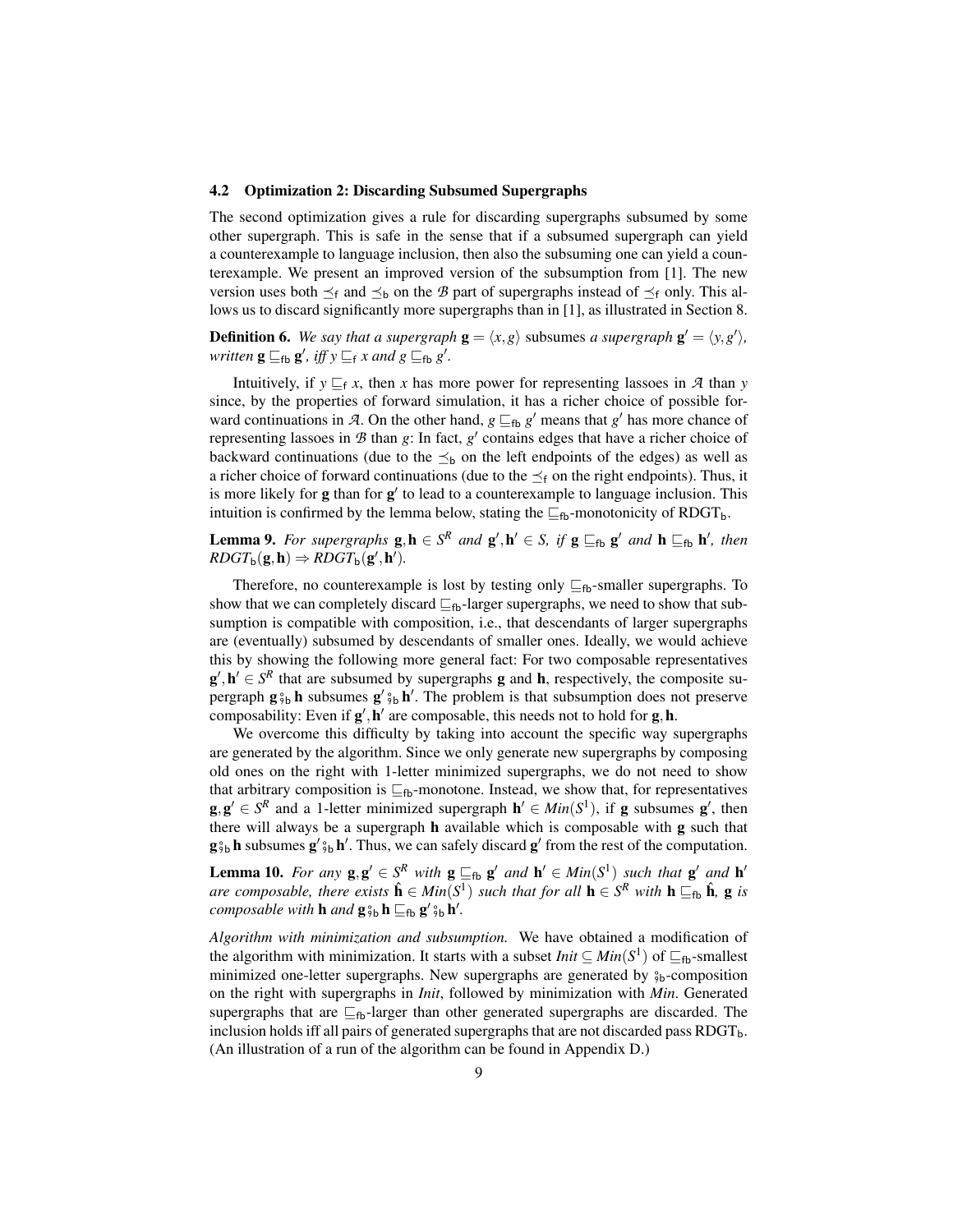#### 5 Using Forward Simulation Between *A* and *B*

Previously, we showed that some supergraphs can safely be discarded because some  $\mathbb{E}_{\text{fb}}$ -smaller ones are retained, which preserves the chance to find a counterexample to language inclusion. Our subsumption relation  $\mathcal{L}_{\text{fb}}$  is based on forward/backward simulation on *A* and *B*. In order to use forward simulation *between A* and *B*, we describe a different reason to discard supergraphs. Generally, supergraphs can be discarded because they can neither find a counterexample to inclusion (i.e., always pass the RDGT) nor generate any supergraph that can find a counterexample. However, the RDGT is asymmetric w.r.t. the left and right supergraph. Thus, a supergraph that is useless (i.e., not counterexample-finding) in the left role is not necessarily useless in the right role (and vice-versa). The following condition C is sufficient for a supergraph to be *useless on the left*. Moreover, C is efficiently computable and compatible with subsumption. Therefore, its use preserves the soundness and completeness of our algorithm.

**Definition 7.** For  $\mathbf{g} = \langle \langle p, a, q \rangle, g \rangle \in S$ ,  $C(\mathbf{g})$  *iff*  $p \notin I_{\mathcal{A}} \vee (\exists \langle r, b, s \rangle \in g$ *.*  $r \in I_{\mathcal{B}} \wedge q \preceq_f^{A\mathcal{B}} s)$ .

The first part  $p \notin I_{\mathcal{A}}$  of the condition is obvious because paths witnessing counterexamples to inclusion must start in an initial state. The second part  $(\exists \langle r, b, s \rangle \in g, r \in g)$  $I_B$ ,  $q \leq_f^{AB} s$  ) uses forward-simulation  $\leq_f^{AB}$  *between A* and *B* to witness that neither this supergraph nor any other supergraph generated from it will find a counterexample *when used on the left side of the RDGT*. It might still be needed for tests on the right side of the RDGT though. Instead of  $\preceq_f^{AB}$ , every relation implying language inclusion would suffice, but (as mentioned earlier) simulation preorder is efficiently computable while inclusion is PSPACE-complete. The following lemma shows the correctness of C.

**Lemma 11.** ∀g, **h** ∈  $S^R$ . C(g)  $\Rightarrow$  *RDGT*<sub>b</sub>(g, **h**).

C is  $\sqsubseteq_{\text{fb}}$ -upward-closed and closed w.r.t. right extensions. Hence, it is compatible with subsumption-based pruning of the search space and with the employed incremental construction of supergraphs (namely, satisfaction of the condition is inherited to supergraphs newly generated by right extension with one-letter supergraphs).

**Lemma 12.** *Let*  $g, h \in S$  *s.t.*  $g \sqsubseteq_{fb} h$ *. Then*  $C(g) \Rightarrow C(h)$ *.* 

# **Lemma 13.** *Let*  $\mathbf{g} \in S^R$ ,  $\mathbf{h} \in Min(S^1)$  *be composable. Then*  $C(\mathbf{g}) \Rightarrow C(\mathbf{g}_{\beta \mathbf{b}})$ *n*.

In principle, one could store separate sets of supergraphs for use on the left/right in the RDGT, respectively. However, since all supergraphs need to be used on the right anyway, a simple flag is more efficient. We assign the label *L* to a supergraph to indicate that it is still useful on the left in the RDGT. If a supergraph satisfies condition C, then the *L*-label is removed. The algorithm counts the number of stored supergraphs that still carry the *L*-label. If this number drops to zero, then (1) it will remain zero (by Lemma 13), and (2) no RDGT will ever find a counterexample: In this case, the algorithm can terminate early and report inclusion. In the special case where forwardsimulation holds even between the *initial* states of *A* and *B*, condition C is true for *every* generated supergraph. Thus, all *L*-labels are removed and the algorithm terminates immediately, reporting inclusion. Of course, condition C can also help in other cases where simulation does not hold between initial states but "more deeply" inside the automata.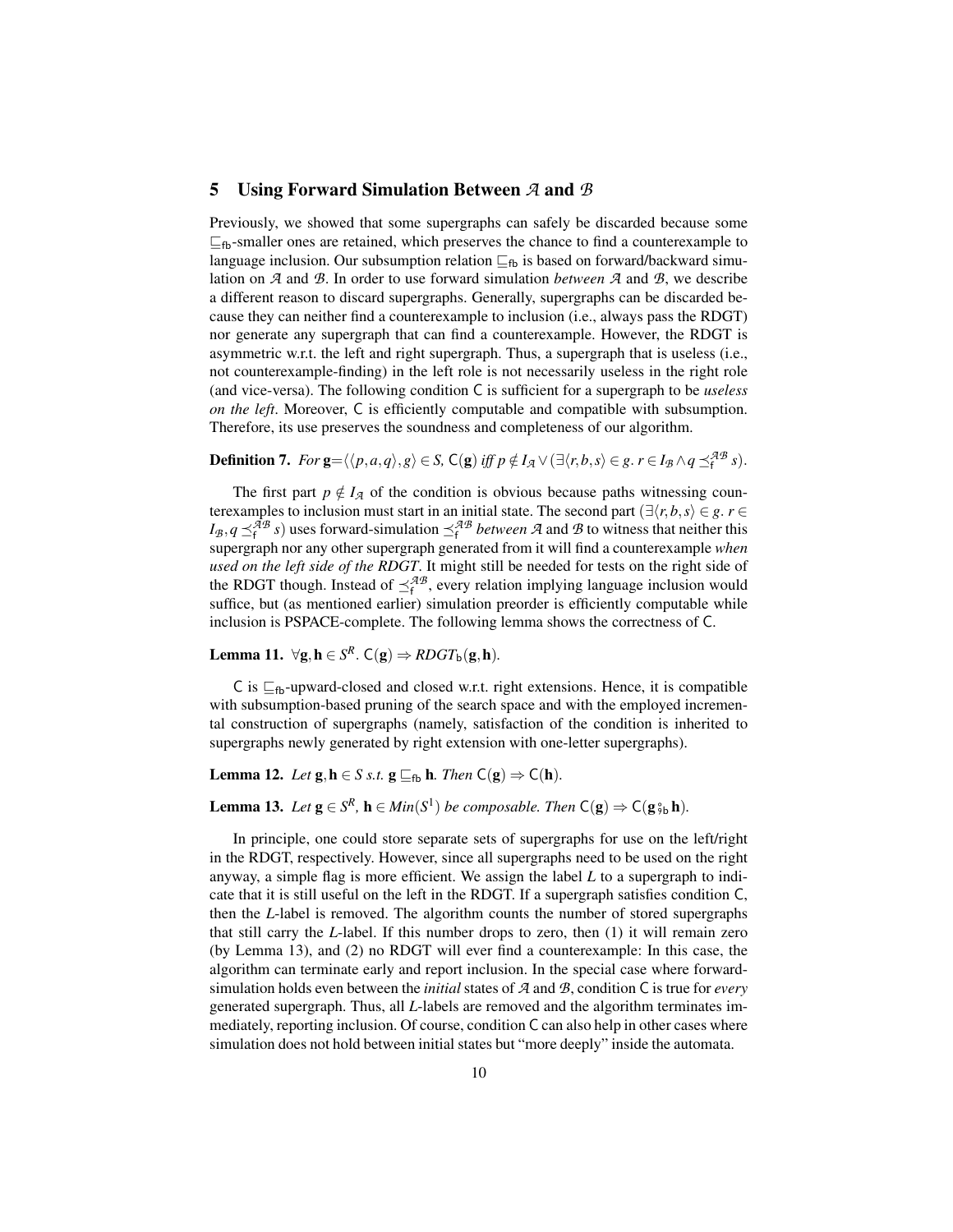The following lemma shows that if some supergraph g can find a counterexample when used on the left in the RDGT, then at least one of its 1-letter right-extensions can also find a counterexample. Intuitively, the counterexample has the form of a prefix followed by an infinite loop, and the prefix can always be extended by one step. E.g., the infinite words  $xy(abc)$ <sup>o</sup> and  $xya(bca)$ <sup>o</sup> are equivalent. This justifies the optimization in line 15 of our algorithm (see Appendix G).

**Lemma 14.** Let  $g, h \in S^R$ . If  $\neg RDGT_b(g, h)$ , then there exists a  $\sqsubseteq_{fb}$ -minimal supergraph **f** in  $Min(S^1)$  and  $e \in S^R$  s.t.  $\neg RDGT_b(g\frac{1}{9}b\mathbf{f}, \mathbf{e}).^4$ 

# 6 Metagraphs and a New RDGT

Since many supergraphs share the same graph for *B*, they can be more efficiently represented by a combined structure that we call a *metagraph*. Moreover, metagraphs allow to define a new RDGT where several *A*-edges jointly witness a counterexample to inclusion, so that counterexamples can be found earlier than with individual supergraphs.

A metagraph is a structure  $(X, g)$  where  $X \subseteq E_{\mathcal{A}}$  is a set of  $\mathcal{A}$ -edges and  $g \in G_{\mathcal{B}}$ . The metagraph  $(X, g)$  represents the set of all supergraphs  $\langle x, g \rangle$  with  $x \in X$ . The L-labels of supergraphs then become labels of the elements of  $X$  since the graph  $g$  is the same.

We lift basic concepts from supergraphs to metagraphs. For every character  $\sigma \in \Sigma$ , there is exactly one single-letter metagraph  $(E_{{\mathcal{A}}}^{\sigma}, E_{{\mathcal{B}}}^{\sigma})$ . Let  $M^1 = \{(E_{{\mathcal{A}}}^{\sigma}, E_{{\mathcal{B}}}^{\sigma}) | \sigma \in \Sigma\}$ . Thus, the set of single-letter metagraphs  $M<sup>1</sup>$  represents all single-letter supergraphs in *S* 1 . The function *RightExtend* defines the composition of two metagraphs such that  $RightExtend((X, g), (Y, h)) = (X; Y, g\hat{\sigma}_{h}h)$ , which is the metagraph containing the supergraphs that are  $\zeta_b$ -right extensions of supergraphs contained in  $(X,g)$  by supergraphs contained in  $(Y, h)$ . The L-labels of the elements  $z \in X$ ; *Y* are assigned after testing condition C. The function  $Min_f$  is defined on sets  $X \subseteq E_{\mathcal{A}}$  s.t.  $Min_f(X)$  contains the  $\sqsubseteq_f$ minimal edges of *X*. If some edges are  $\mathbb{E}_f$ -equivalent, then *Min*<sub>f</sub>(*X*) contains just any of them. Let  $Min_M(X, g) = (Min_f(X), Min(g))$ . Thus,  $Min_M(X, g)$  contains exactly one representative of every  $\simeq_{\text{fb}}$  equivalence class of the  $\sqsubseteq_{\text{fb}}$ -minimal supergraphs in  $(X,g)$ .

It is not meaningful to define subsumption for metagraphs. Instead, we need to remove certain supergraphs (i.e., *A*-edges) from some metagraph if another metagraph contains a  $\sqsubseteq_{\text{fb}}$ -smaller supergraph. If no *A*-edge remains, i.e.,  $X = \emptyset$  in  $(X, g)$ , then this metagraph can be discarded. This is the purpose of introducing the function *Clean*: It takes two metagraphs  $(X, g)$  and  $(Y, h)$ , and it returns a metagraph  $(Z, g)$  that describes all supergraphs from  $(X, g)$  for which there is no  $\sqsubseteq_{\text{fb}}$ -smaller supergraph in  $(Y, h)$ . Formally, if *h* ⊆<sub>fb</sub> *g*, then *x* ∈ *Z* iff *x* ∈ *X* and  $\exists y$  ∈ *Y* s.t. *x* ⊑<sub>f</sub> *y*. Otherwise, if *h* ⊈<sub>fb</sub> *g*, then  $Z = X$ . Now we define a generalized RDGT on metagraphs.

**Definition 8.** *A pair of sets of A-edges X,Y*  $\subseteq$  *E<sub>A</sub> passes the* forward-downward jumping lasso-finding test, *denoted LFT*<sub>f</sub> $(X, Y)$ *, iff there is an arc*  $\langle p, a_0, q_0 \rangle$  *in X (with the L*-label) and an infinite sequence of arcs  $\langle q'_0, a_1, q_1 \rangle, \langle q'_1, a_2, q_2 \rangle, \ldots$  in Y s.t.  $p \in I_{\mathcal{A}}$ ,  $q'_i \preceq_f q_i$  *for all i*  $\geq 0$ *, and a*<sub>*j*</sub> = 1 *for infinitely many j's.* 

<sup>4</sup> A slightly modified version, Lemma 37 in Appendix E, holds for the version of the RDGT mentioned in the footnote on Definition 4.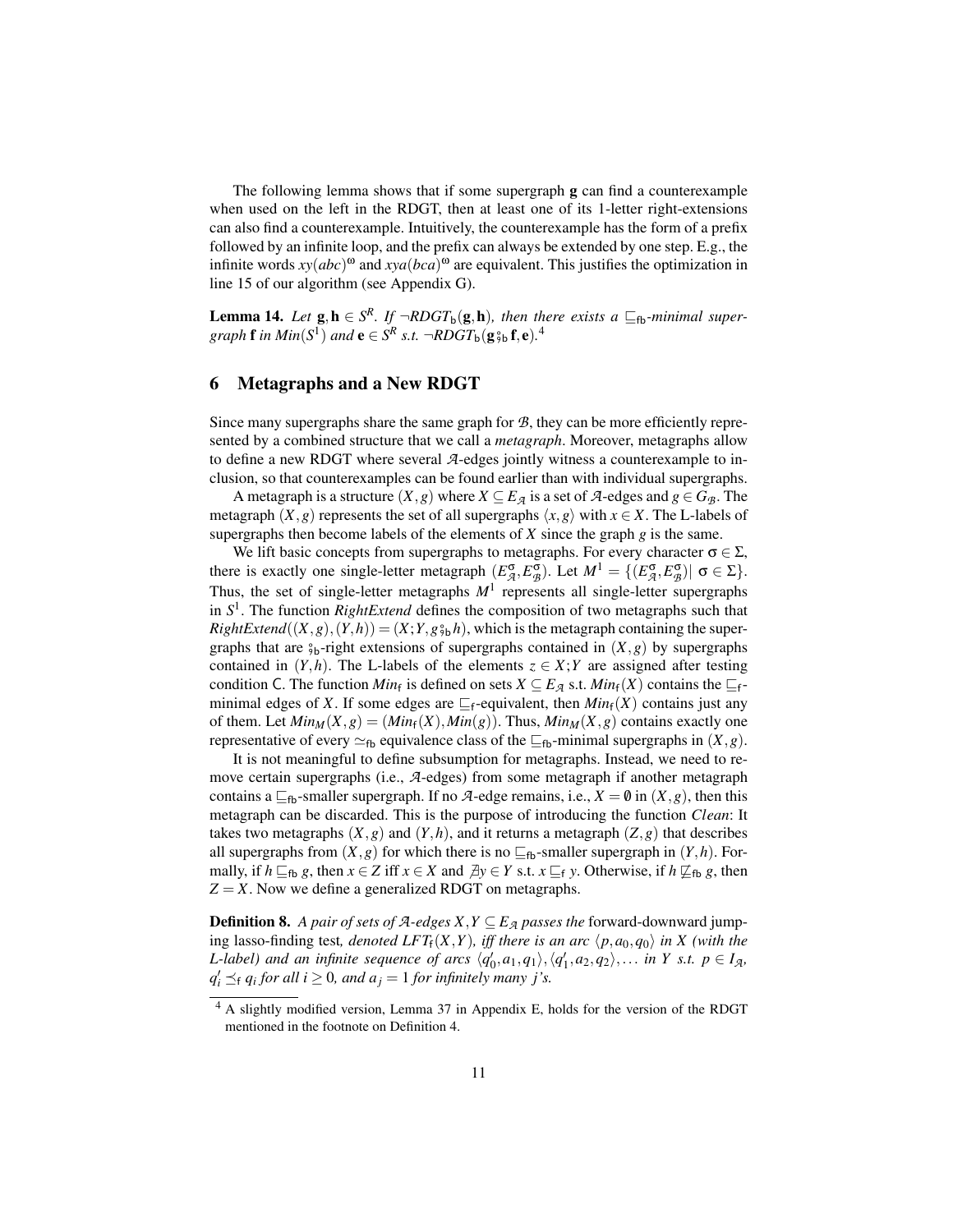**Definition 9.**  $ROGT_b^M((X, g), (Y, h))$  iff, whenever  $LFT_f(X, Y)$ , then  $LFT_b(g, h)$ .

The following lemma shows the soundness of the new RDGT.

Lemma 15. *Let* (*X*,*g*),(*Y*,*h*) *be metagraphs where all contained supergraphs are in*  $S^R$ *.* If  $\neg$ *RDGT*<sup>*M*</sup><sub>**b**</sub><sup>(</sup> $(X, g)$ ,  $(Y, h)$ )*, then*  $\mathcal{L}(\mathcal{A}) \nsubseteq \mathcal{L}(\mathcal{B})$ *.* 

If there are  $x \in X, y \in Y$  s.t.  $\neg RDGT_{\mathbf{b}}(\langle x, g \rangle, \langle y, h \rangle)$ , then  $\neg RDGT_{\mathbf{b}}^M((X, g), (Y, h)),$ by Definitions 4, 8, and 9. Thus the completeness of the new RDGT follows already from Lemmas 7 and 8. Checking  $RDGT_b^M((X,g),(Y,h))$  can be done very efficiently for large numbers of metagraphs, by using an abstraction technique that extracts testrelevant information from the metagraphs and stores it separately (see Appendix G).

#### 7 The Main Algorithm

Algorithm 1 describes our inclusion testing algorithm. The function *Clean* is extended to sets of metagraphs in the standard way and implemented in procedures *Clean*<sup>1</sup> and *Clean*<sup>3</sup> in which the result overwrites the first argument (the two procedures differ in the role of the first argument, and *Clean*<sub>3</sub> in addition discards empty metagraphs). Lines 1-6 compute the metagraphs which contain the subsumption-minimal 1-letter supergraphs. Lines 7-10 initialize the set *Next* with these metagraphs and assign the correct labels by testing condition C.  $L(x)$  denotes that the *A*-arc *x* is labeled with *L*. Lines 11-21 describe the main loop. It runs until *Next* is empty or there are no more *L*-labels left. In the main loop, metagraphs are tested (lines 13-14) and then moved from *Next* to *Processed* without the *L*-label (line 15). Moreover, new metagraphs are created and some parts of them discarded by the *Clean* operation (lines 16-21). Extra bookkeeping is needed to handle the case where *L*-labels are regained by supergraphs in *Processed* in line 19 (see *Clean*<sub>2</sub> in Appendix F).

**Theorem 1.** *Algorithm 1 terminates. It returns*  $\mathsf{TRUE}$  *iff*  $\mathcal{L}(\mathcal{A}) \subseteq \mathcal{L}(\mathcal{B})$ *.* 

#### 8 Experimental Results

We have implemented the proposed inclusion-checking algorithm in Java (the implementation is available at http://www.languageinclusion.org/CONCUR2011) and tested it on automata derived from (1) mutual exclusion protocols [14] and (2) the Tabakov-Vardi model [17]. We have compared the performance of the new algorithm with the one in [1] (which only uses supergraphs, not metagraphs, and subsumption and minimization based on forward simulation on *A* and on *B*), and found it better on average, and, in particular, on difficult instances where the inclusion holds. Below, we present a condensed version of the results. Full details can be found in Appendix H.

In the first experiment, we inject artificial errors into models of several mutual exclusion protocols from  $[14]^{5}$ , translate the modified versions into BA, and compare

<sup>5</sup> The models in [14] are based on guarded commands. We derive variants from them by randomly weakening or strengthening the guard of some commands.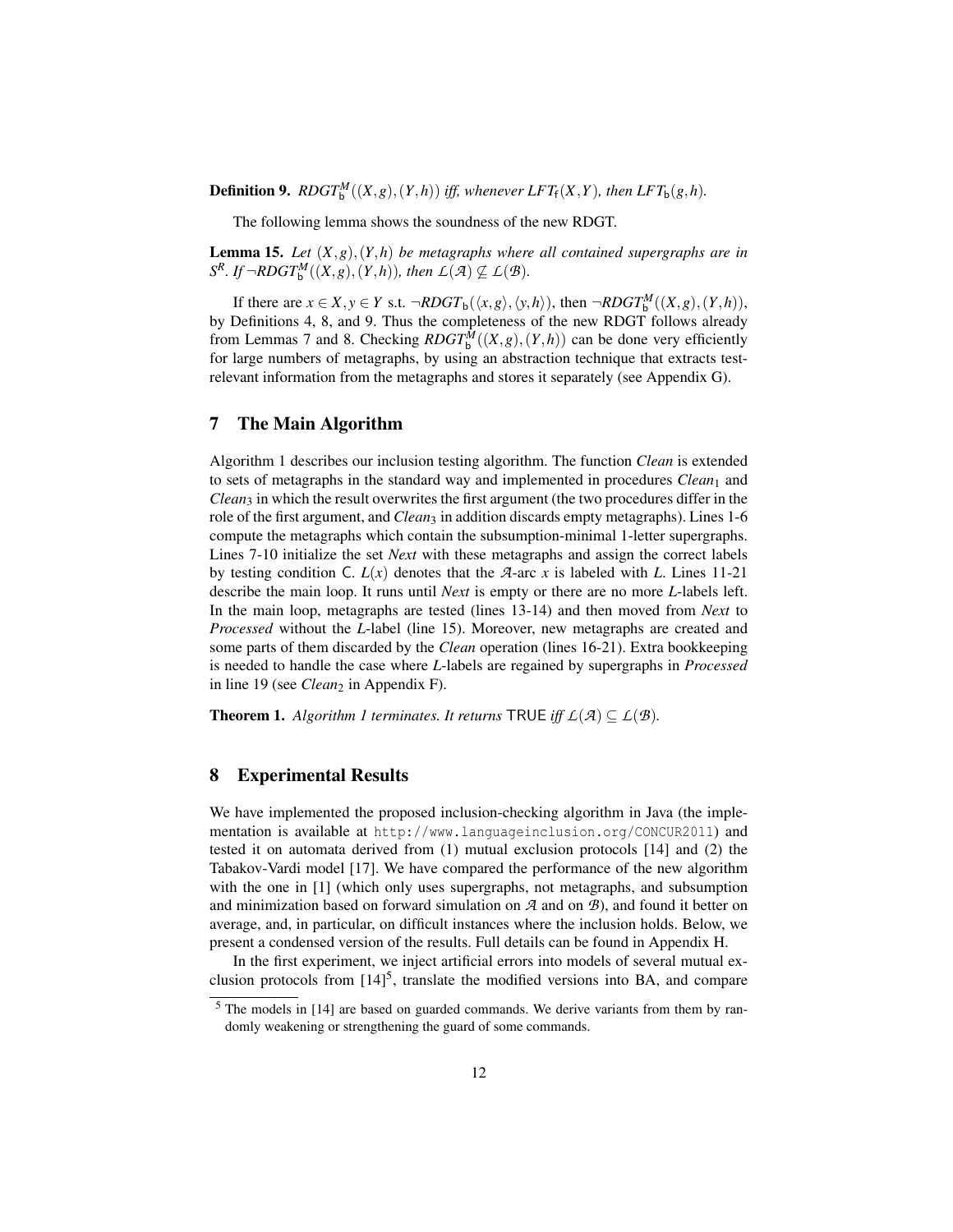Algorithm 1: *Inclusion Checking with Metagraphs*

Input: BA  $\mathcal{A} = (\Sigma, Q_{\mathcal{A}}, I_{\mathcal{A}}, F_{\mathcal{A}}, \delta_{\mathcal{A}}), \mathcal{B} = (\Sigma, Q_{\mathcal{B}}, I_{\mathcal{B}}, F_{\mathcal{B}}, \delta_{\mathcal{B}})$ , and the set  $M_{\mathcal{A}, \mathcal{B}}^1$ . **Output:** TRUE if  $L(A) \subseteq L(B)$ . Otherwise, FALSE. *n Next* := { $Min_M((X, g)) | (X, g) ∈ M^1_{\mathcal{A}, \mathcal{B}}$ }; *Init* := **0**; 2 while  $Next \neq \emptyset$  do 3 Pick and remove a metagraph (*X*,*g*) from *Next*; 4  $\bigcup$  *Clean*<sub>1</sub>((*X*,*g*),*Init*); 5 **if**  $X \neq \emptyset$  then 6  $\blacksquare$  *Clean*<sub>3</sub>(*Init*,  $(X, g)$ ); Add  $(X, g)$  to *Init*; 7  $Proceed := 0; Next := Init;$ 8 foreach  $(X, g) \in$  *Next* do 9  $\vert$  foreach  $x \in X$  do 10 **if**  $\neg C(\langle x, g \rangle)$  then label *x* with *L* 11 while  $Next \neq \emptyset \land ∃(X, g) \in Next \cup Processes$ .  $∃x \in X.L(x)$  do 12 | Pick a metagraph  $(X, g)$  from *Next* and remove  $(X, g)$  from *Next*;  $\textbf{if } \neg RDGT_{\mathbf{b}}^M((X,g),(X,g)) \text{ then return } \textit{FALSE};$ **if** ∃(*Y*,*h*) ∈ *Processed* : ¬*RDGT*<sup>*M*</sup><sub>b</sub></sub>((*Y*,*h*),(*X*,*g*))∨ ¬*RDGT*<sup>*M*</sup><sub>b</sub></sub>((*X*,*g*),(*Y*,*h*)) **then** return *FALSE*; 15 Create  $(X', g)$  from  $(X, g)$  by removing the *L*-labels from *X* and add  $(X', g)$  to *Processed*; 16 **foreach**  $(Y,h) \in *Init*$  do 17  $|Z(z, f) := Min_M(RightExtend((X, g), (Y, h)))$ ; 18 **if**  $Z \neq \emptyset$  then *Clean*<sub>1</sub>((*Z*, *f*), *Next*); 19 **if**  $Z \neq \emptyset$  then *Clean*<sub>2</sub>((*Z*, *f*), *Processed*); 20 **if**  $Z \neq \emptyset$  then 21  $|$   $|$   $|$   $Clean_3(Next, (Z, f))$ ;  $Clean_3(Processed, (Z, f))$ ; Add  $(Z, f)$  to *Next*; 22 return *TRUE*;

the sequences of program states (w.r.t. occupation of the critical section) of the two versions. For each protocol, we test language inclusion  $L(\mathcal{A}) \subseteq L(\mathcal{B})$  of two variants *A* and *B*. We use a timeout of 24 hours and a memory limit of 4GB. We record the running time and indicate a timeout by ">24h". We compare the algorithm from [1] against its various improvements proposed above. The basic new setting (denoted as "default" in the results) uses forward simulation as in [1] together with metagraphs from Section 6 (and some further small optimizations described in Appendix G). Then, we gradually add the use of backward simulation proposed in Section 4 (denoted by -b in the results) and forward simulation between  $A$  and  $B$  from Section 5 (denoted by  $-c$ , finally yielding the algorithm of Section 7). We also consider repeated quotienting w.r.t. forward/backward-simulation-equivalence before starting the actual inclusion checking (denoted by  $-qr$ ), while the default does quotienting w.r.t. forward simulation only. In order to better show the capability of the new techniques, the results are categorized into three classes, according to whether (1) simulation holds, (2) inclusion holds (but not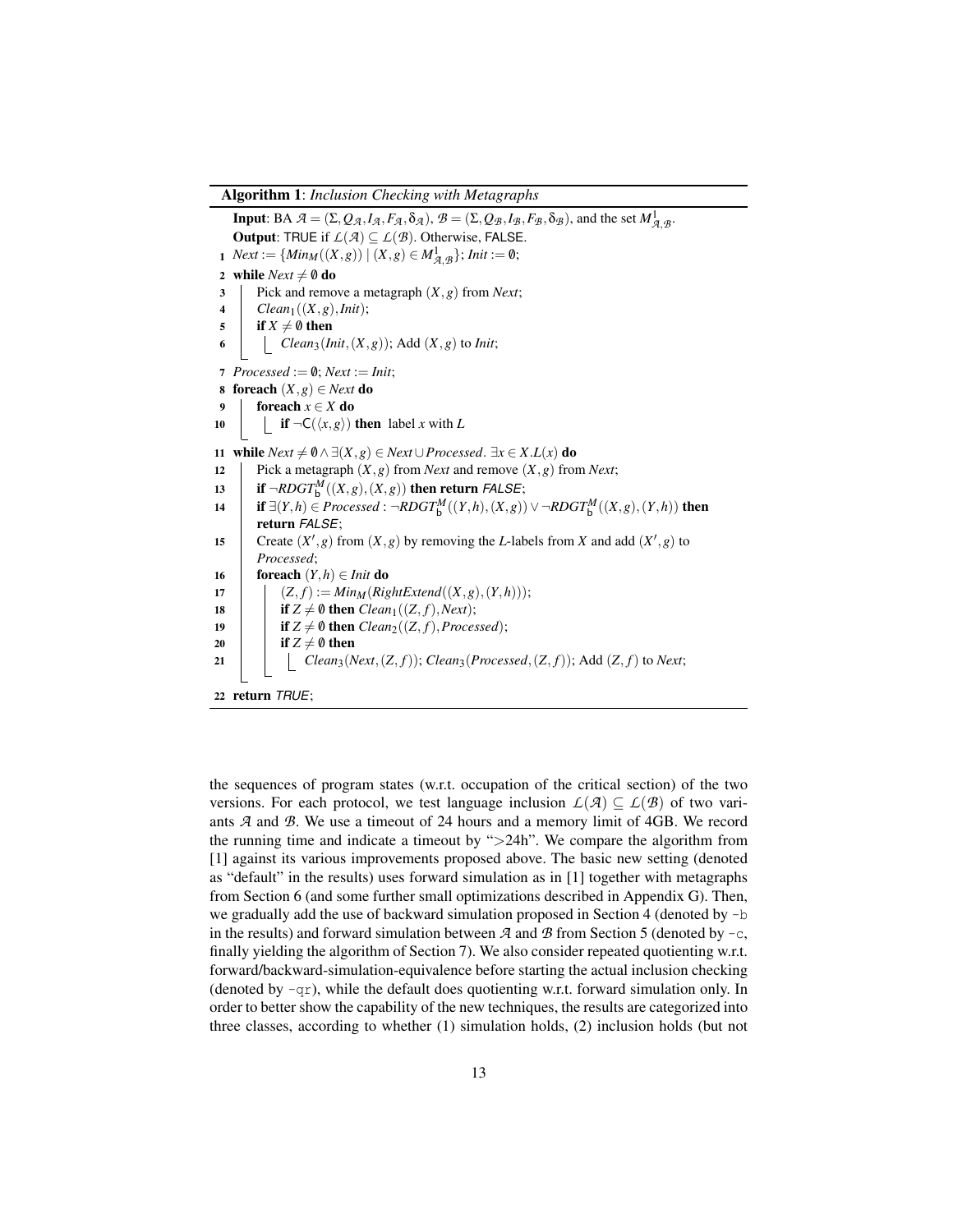Table 1. Language inclusion checking on mutual exclusion protocols. Forward simulation holds between initial states. The option -c is extremely effective in such cases.

| Protocol              |      | Я    |                             | B    | Algorithm | New Algorithm   |                 |                               |                    |  |
|-----------------------|------|------|-----------------------------|------|-----------|-----------------|-----------------|-------------------------------|--------------------|--|
|                       |      |      | Trans. States Trans. States |      | of $[1]$  | default         | $-h$            |                               | l-b -qr -b -qr -cl |  |
| Peterson              | 33   | 20   | 34                          | 20   | 0.46s     | 0.39s           | 0.54            | 0.61s                         | 0.03s              |  |
| Phils                 | 49   | 23   | 482                         | 161  | 12h36m    |                 |                 | 11h3m 7h21m 7h23m             | 0.1s               |  |
| Mcs                   | 3222 | 1408 | 21503 7963                  |      | >24h      |                 |                 | 2m43s 2m32s 2m49s             | 1m24s              |  |
| <b>Bakery</b>         | 2703 | 1510 | 2702                        | 1509 | >24h      | >24h            | >24h            | >24h                          | 12s                |  |
| Fischer               | 1395 | 634  | 3850                        | 1532 | 4h50m     | $2m38s$ $2m50s$ |                 | 27s                           | 3.6s               |  |
| Fischer <sub>V2</sub> | 147  | 56   | 147                         | 56   | 13m15s    |                 | $5m14s$   1m26s | 1 <sub>m</sub> 1 <sub>s</sub> | 0.1s               |  |

Table 2. Language inclusion checking on mutual exclusion protocols. Language inclusion holds, but forward simulation does not hold between initial states (we call this category "inclusion"). The new alg. is much better in FischerV3, due to metagraphs. Option -b is effective in FischerV4. Bakery V2 is a case where  $-c$  is useful even if simulation does not hold between initial states.

| Protocol                              | Я   |     | $\mathcal{B}$               |     | Algorithm | New Algorithm |                           |                        |                         |  |
|---------------------------------------|-----|-----|-----------------------------|-----|-----------|---------------|---------------------------|------------------------|-------------------------|--|
|                                       |     |     | Trans. States Trans. States |     | of $[1]$  | default       | $-b$                      |                        | $ -b - qr -b - qr - c $ |  |
| FischerV3  1400                       |     | 637 | 1401                        | 638 | 3h6m      | 45s           | 10s                       | 11s                    |                         |  |
| Fischer V4                            | 147 | 56  | $1506 \perp$                | 526 | >24h      |               |                           | $>24h$   1h31m   2h12m | 2h12m                   |  |
| Bakery V2   2090   1149   2091   1150 |     |     |                             |     | >24h      |               | $>$ 24h $ >$ 24h $ >$ 24h |                        | 18s                     |  |

simulation), and (3) inclusion does not hold. See, resp., Tables 1, 2, and 3. On average, the newly proposed approach using all the mentioned options produces the best result.

In the second experiment, we use the Tabakov-Vardi random model $<sup>6</sup>$  with fixed</sup> alphabet size 2. There are two parameters, *transition density* (td; average number of transitions per state and alphabet symbol) and *acceptance density* (ad; percentage of accepting states). The results of a complete test for many parameter combinations and automata of size 15 can be found in Table 19 in Appendix H. Its results can be summarized as follows. In those cases where simulation holds between initial states, the time needed is negligible. Also the time needed to find counterexamples is very small. Only the "inclusion" cases are interesting. Based on the results in Table 19, we picked two configurations (Hard: td=2, ad=0.1, size=30) and (Easy, but nontrivial: td=3, ad=0.6, size=50) for an experiment with larger automata. Both configurations have a substantial percentage of the interesting "inclusion" cases. The results can be found in Table 4.

# 9 Conclusions

We have presented an efficient method for checking language inclusion for Büchi automata. It augments the basic Ramsey-based algorithm with several new techniques

<sup>6</sup> Note that automata generated by the Tabakov-Vardi model are very different from a controlflow graph of a program. They are almost unstructured, and thus on average the density of simulation is much lower. Hence, we believe it is not a fair evaluation benchmark for algorithms aimed at program verification. However, since it was used in the evaluation of most previous works on language inclusion testing, we also include it as one of the evaluation benchmarks.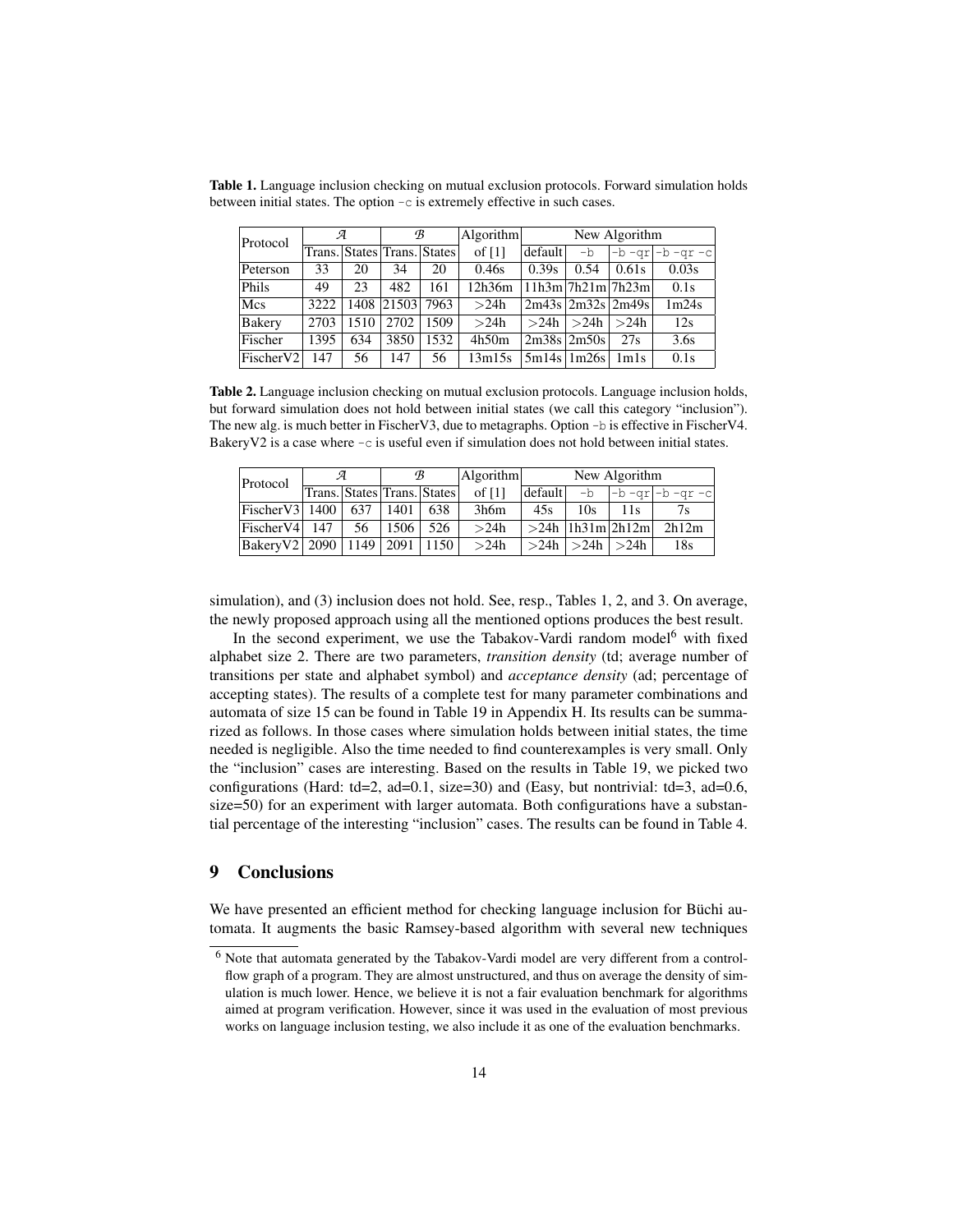Table 3. Language inclusion checking on mutual exclusion protocols. Language inclusion does not hold. Note that the new algorithm uses a different search strategy (BFS) than the alg. in [1].

| Protocol                | Я   |      | B                           |      | Algorithm |                   | New Algorithm     |      |                         |  |  |
|-------------------------|-----|------|-----------------------------|------|-----------|-------------------|-------------------|------|-------------------------|--|--|
|                         |     |      | Trans. States Trans. States |      | of $[1]$  | default           | $-h$              |      | $ -b - qr -b - qr - c $ |  |  |
| Bakery V3   2090   1149 |     |      | 2697                        | 1506 | 12m19s    | 5s                | 6s                | 16s  | 15s                     |  |  |
| Fischer V5 $ 3850 $     |     | 1532 | 1420                        | 643  | 7h28m     | 1 <sub>m</sub> 6s | 1 <sub>m47s</sub> | 39s  | 36s                     |  |  |
| Phils <sub>V2</sub>     | 482 | 161  | 212                         | 80   | 1.1s      | 0.7s              | 0.8s              | 1s   | 1s                      |  |  |
| PhilsV3                 | 464 | 161  | 212                         | 80   | 1s        | 0.7s              | 0.8s              | 1.2s | 1.1s                    |  |  |
| PhilsV4                 | 482 | 161  | 464                         | 161  | 10.7s     | 3.8s              | 4.5s              | 4.8s | 4.8s                    |  |  |

Table 4. Results of the Tabakov-Vardi experiments on two selected configurations. In each case, we generated 100 random automata and set the timeout to one hour. The new algorithm found more cases with simulation between initial states because the option  $-qr$  (do fw/bw quotienting repeatedly) may change the forward simulation in each iteration. In the "Hard" case, most of the timeout instances probably belong to the category "inclusion" (Inc).

|      | Hard: $td=2$ , $ad=0.1$ , $size=30$ |                | Easy, but nontrivial: $td=3$ , $ad=0.6$ , size=50           |               |  |  |  |  |
|------|-------------------------------------|----------------|-------------------------------------------------------------|---------------|--|--|--|--|
|      |                                     |                | The Algorithm of $[1]$ New Algorithm The Algorithm of $[1]$ | New Algorithm |  |  |  |  |
| Sim  | $1\%$ , 32m42s                      | $2\%$ , 0.025s | 13%, 2m5s                                                   | $21\%, 0.14s$ |  |  |  |  |
| Inc  | $16\%, 43m$                         | 20%, 30m42s    | 68%, 26m14s                                                 | 64%, 6m12s    |  |  |  |  |
| nInc | 49%, 0.17s                          | 49%, 0.2s      | $15\%, 0.3s$                                                | $15\%, 0.3s$  |  |  |  |  |
| TO   | 34%                                 | 29%            | $4\%$                                                       | $0\%$         |  |  |  |  |

such as the use of weak subsumption relations based on combinations of forward and backward simulation, the use of simulation relations between automata in order to limit the search space, and methods for eliminating redundant tests in the search procedure. We have performed a wide set of experiments to evaluate our approach, showing its practical usefulness. An interesting direction for future work is to characterize the roles of the different optimizations in different application domains. Although their overall effect is to achieve a much better performance compared to existing methods, the contribution of each optimization will obviously vary from one application to another. Such a characterization would allow a portfolio approach in which one can predict which optimization would be the dominant factor on a given problem. In the future, we also plan to implement both the latest rank-based and Ramsey-based approaches in a uniform way and thoroughly investigate how they behave on different classes of automata.

# References

- 1. P. A. Abdulla, Y.-F. Chen, L. Clemente, L. Holík, C. D. Hong, R. Mayr, and T. Vojnar. Simulation Subsumption in Ramsey-Based Büchi Automata Universality and Inclusion Testing, *In Proc. of CAV'10*, LNCS, volume 6174, Springer, 2010.
- 2. P. A. Abdulla, Y.-F. Chen, L. Holík, R. Mayr, and T. Vojnar. When Simulation Meets Antichains: On Checking Language Inclusion of Nondeterministic Finite (Tree) Automata. In *Proc. of TACAS'10*, LNCS 6015. Springer, 2010.
- 3. D. Dill, A. Hu and H. Wong-Toi. Checking for language inclusion using simulation preorders. In *Proc. of CAV'92*, LNCS 575. Springer, 1992.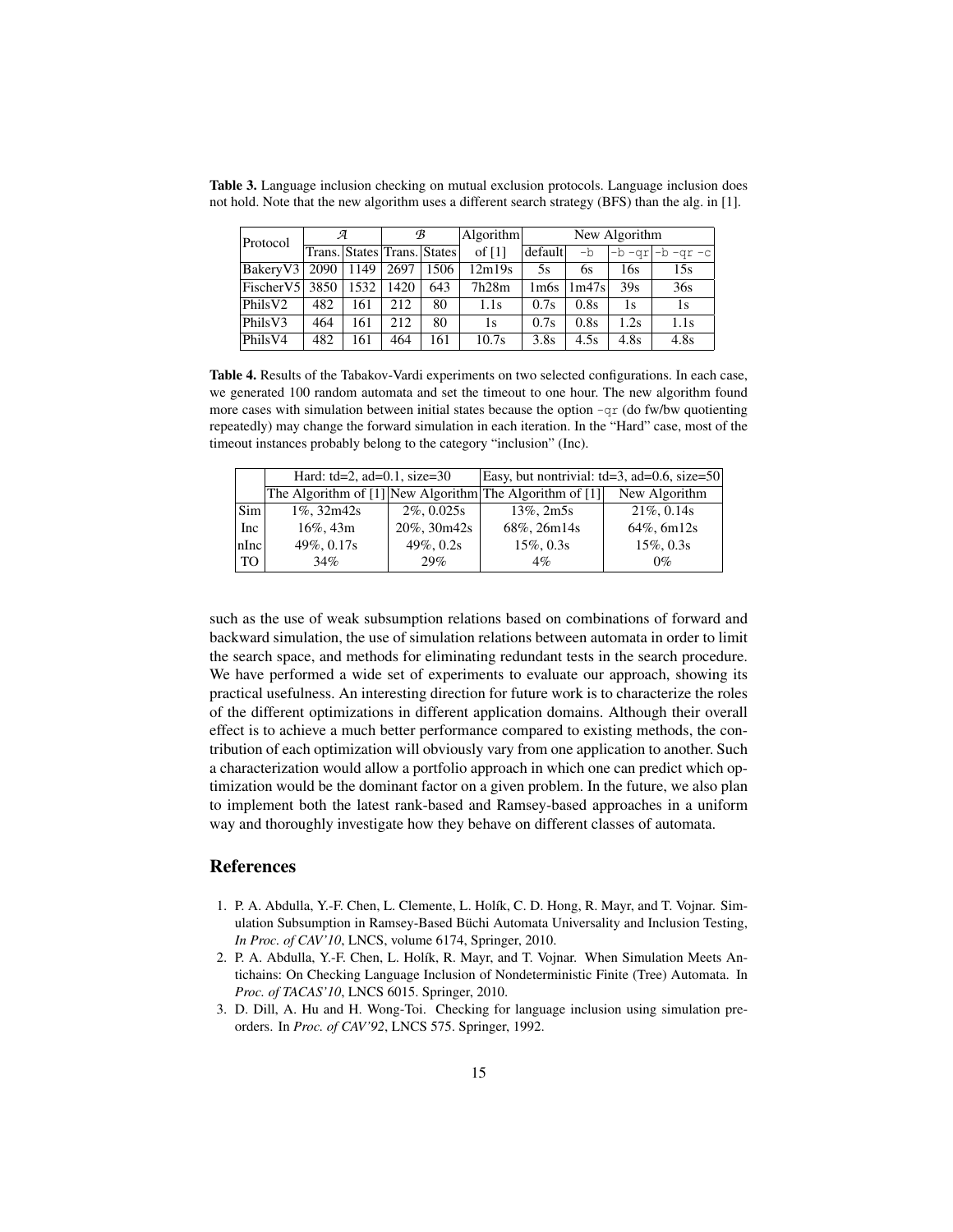- 4. L. Doyen and J.-F. Raskin. Improved Algorithms for the Automata-based Approach to Model Checking. In *Proc. of TACAS'07*, LNCS 4424. Springer, 2007.
- 5. K. Etessami. A Hierarchy of Polynomial-Time Computable Simulations for Automata. In *Proc. of CONCUR'02*, LNCS 2421. Springer, 2002.
- 6. K. Etessami, T. Wilke, and R.A. Schuller. Fair Simulation Relations, Parity Games, and State Space Reduction for Büchi Automata. SIAM J. Comp., 34(5), 2005.
- 7. S. Fogarty. Büchi Containment and Size-Change Termination. Master's Thesis, 2008.
- 8. S. Fogarty and M. Y. Vardi. Büchi Complementation and Size-Change Termination. In *Proc. of TACAS'09*, LNCS 5505, 2009.
- 9. S. Fogarty and M.Y. Vardi. Efficient Büchi Universality Checking. In *Proc. of TACAS'10*, LNCS 6015. Springer, 2010.
- 10. M.R. Henzinger and T.A. Henzinger and P.W. Kopke. Computing Simulations on Finite and Infinite Graphs. In *Proc. FOCS'95*. IEEE CS, 1995.
- 11. N. D. Jones, C. S. Lee, and A. M. Ben-Amram. The Size-Change Principle for Program Termination. In *Proc. of POPL'01*. ACM SIGPLAN, 2001.
- 12. O. Kupferman, M.Y. Vardi. Verification of fair transition systems. In *Proc. of CAV'96*, 1996.
- 13. O. Kupferman and M.Y. Vardi. Weak Alternating Automata Are Not That Weak. *ACM Transactions on Computational Logic*, 2(2):408-29, 2001.
- 14. R. Pelánek. BEEM: Benchmarks for Explicit Model Checkers. In *Proc. of SPIN'07*, LNCS 4595. Springer, 2007.
- 15. A. P. Sistla, M. Y. Vardi, and P. Wolper. The Complementation Problem for Buchi Automata ¨ with Applications to Temporal Logic. In *Proc. of ICALP'85*, LNCS 194. Springer, 1985.
- 16. F. Somenzi and R. Bloem. Efficient Büchi Automata from LTL Formulae. In Proc. of *CAV'00*, LNCS 1855. Springer, 2000.
- 17. D. Tabakov, M.Y. Vardi. Model Checking Büchi Specifications. In Proc. of LATA'07, 2007.
- 18. M. Y. Vardi and P. Wolper, An automata-theoretic approach to automatic program verification. In *Proc. of LICS'86*, IEEE Comp. Soc. Press, 1986.
- 19. M. D. Wulf, L. Doyen, T. A. Henzinger, and J.-F. Raskin. Antichains: A New Algorithm for Checking Universality of Finite Automata. In *Proc. of CAV'06*, LNCS 4144. Springer, 2006.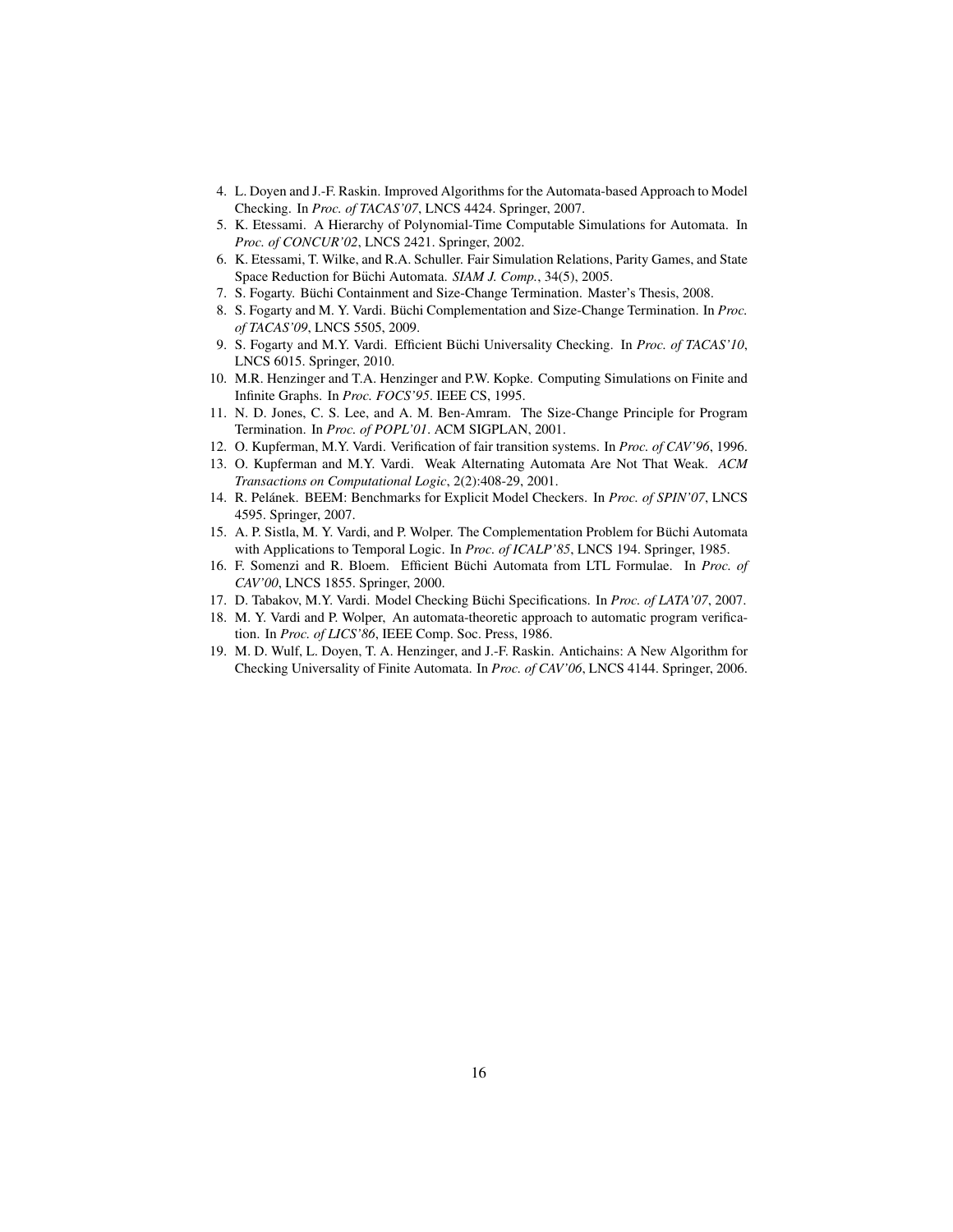#### A Proofs for Section 3

In this appendix, we provide some more basic facts about the principles of Ramseybased inclusion checking.

**Lemma 16.** *For proper edges x and y,*  $\mathcal{L}(x) \cdot \mathcal{L}(y) \subseteq \mathcal{L}(x)$  *and*  $\mathcal{L}(y) \cdot \mathcal{L}(y) \subseteq \mathcal{L}(y)$ *.* 

*Proof.* Immediate from the definition.

 $\Box$ 

For a countably infinite set *A*, let  $H(A)$  be the set of unordered pairs of elements from *A*, i.e.,  $\mathcal{H}(A) = \{ \{x, y\} \mid x, y \in A \land x \neq y \}$ . The following is a suitable version of the infinite Ramsey theorem. It says that for any finite coloring (partitioning) of  $H(A)$ , there exists a complete and infinite monochromatic subset of  $H(A)$ .

**Lemma 17** (Infinite Ramsey Theorem). Let A be a countably infinite set, and let  $B =$  $H(A)$ *. For any partitioning of B into finitely many classes*  $B_1, \ldots, B_m$ *<i>, there exists an infinite subset*  $A'$  *of*  $A$  *s.t.*  $\mathcal{H}(A') \subseteq B_k$ *, for some k.* 

**Lemma 18.** Let  $v_0v_1 \cdots \in \Sigma^{\omega}$ , where each  $v_i$  is in  $\Sigma^+$ . Then, there exist graphs g, h s.t.  $v_0v_1 \cdots v_{i_0-1} \in L(g)$ , and  $v_{i_k}v_{i_k+1} \cdots v_{i_{k+1}-1} \in L(h)$  for any  $k \ge 0$ .

*Proof.* Let  $w = v_0 v_1 \cdots$  be an  $\omega$ -word, where  $v_i$  is in  $\Sigma^+$  for any  $i \ge 0$ . We have to show that it is possible to represent *w* as  $z_0z_1 \cdots$ , with  $z_0 = v_0v_1 \cdots v_{i_0-1}$  and  $z_{k+1} =$ *v*<sub>*i*</sub><sup>*x*</sup><sub>*i*</sub><sup>*k*</sup>  $\cdot$  *v*<sup>*i*</sup><sub>*k*+1</sub>−1 for any *k* ≥ 0, s.t. *z*<sub>0</sub> ∈ *L*(*g*) and *z*<sub>*k*+1</sub> ∈ *L*(*h*) for any *k* ≥ 0, for some graphs *g*,*h*.

Consider prefixes  $w_i = v_0 \dots v_i$  of *w*. Let  $A = \{w_i \mid i \ge 0\}$ . For any  $w_i, w_j \in A$  with  $i \leq j$ , let  $w_j \ominus w_i = v_{i+1} \dots v_j$  (and define  $w_j \ominus w_i$  as  $w_i \ominus w_j$  if  $i > j$ ), and let  $B = \mathcal{H}(A)$ be the set of unordered pairs of strings from *A*. Each  $w_i \ominus w_j$  belongs to the language of exactly one graph (since the languages of graphs partition  $\Sigma^+$ ) and there are only finitely many graphs. Therefore, we can define the partitioning of  $B = \bigcup_{h \in G} B_h$  into finitely many classes, where each class  $B_h$  is defined as:  $\{w_i, w_j\} \in B_h$  iff  $w_j \ominus w_i \in L(h)$ .

By the infinite-Ramsey theorem, there exists a graph  $h$  and an infinite subset  $A'$  of A s.t.  $\mathcal{H}(A') \subseteq B_h$ , i.e., for every  $w_i, w_j$  in  $A'$ ,  $w_j \ominus w_i$  belongs to  $\mathcal{L}(h)$ . That is, it is possible to split the word *w* as follows:

$$
w = v_0 \dots v_{i_0-1} \quad v_{i_0} \dots v_{i_1-1} \quad v_{i_1} \dots v_{i_2-1} \quad v_{i_2} \dots
$$

where  $z_0 := v_0 \dots v_{i_0-1}$  is in  $L(g)$  for some graph g (which exists since graphs partition  $\Sigma^{+}$ ), and  $z_{k+1} := v_{i_k} \dots v_{i_{k+1}-1}$  is in  $\mathcal{L}(h)$  for  $k \geq 0$ .  $\Box$ 

**Lemma 2.** For proper edges  $(x, y)$  and  $w \in Y_{xy}$ , there exist graphs  $g, h$  s.t.  $w \in Y_{\langle x, g \rangle \langle y, h \rangle}$ .

*Proof.* Let  $w \in Y_{xy}$ . Therefore, it is possible to write *w* as  $v_0v_1v_2\cdots$ , where  $v_0 \in L(x)$  and *v*<sub>*i*+1</sub> ∈ *L*(*y*) for any *i* ≥ 0. By Lemma 18, there exist graphs *g*, *h* s.t. *v*<sub>0</sub>*v*<sub>1</sub> ··· *v*<sub>*i*<sub>0</sub>−1</sub> ∈ *L*(*g*), and  $v_{i_k}v_{i_k+1}\cdots v_{i_k-1}\in L(h)$  for any  $k\geq 0$ . By Lemma 16,  $v_0v_1\cdots v_{i_0-1}\in L(x)$  and  $v_{i_k}v_{i_k+1}\cdots v_{i_k-1}\in L(y)$  for any  $k\geq 0$ . Therefore,  $w\in (L(x)\cap L(g))\cdot (L(y)\cap L(h))^{\omega}$ . Let  $\mathbf{g} = \langle x, g \rangle$  and  $\mathbf{h} = \langle y, h \rangle$ . By the definition of *Y*<sub>gh</sub>,  $w \in Y_{\text{gh}}$ .

**Lemma 19** (Lemma 14 in [1]). *For g, h* ∈ *G*<sup>*f*</sup>, *LFT*(*g, h*) *iff*  $Y_{gh} \cap L(B) \neq \emptyset$ .

Lemma 19 gives the basis for proving correctness of using DGT for testing language inclusion, which is stated by Lemma 4.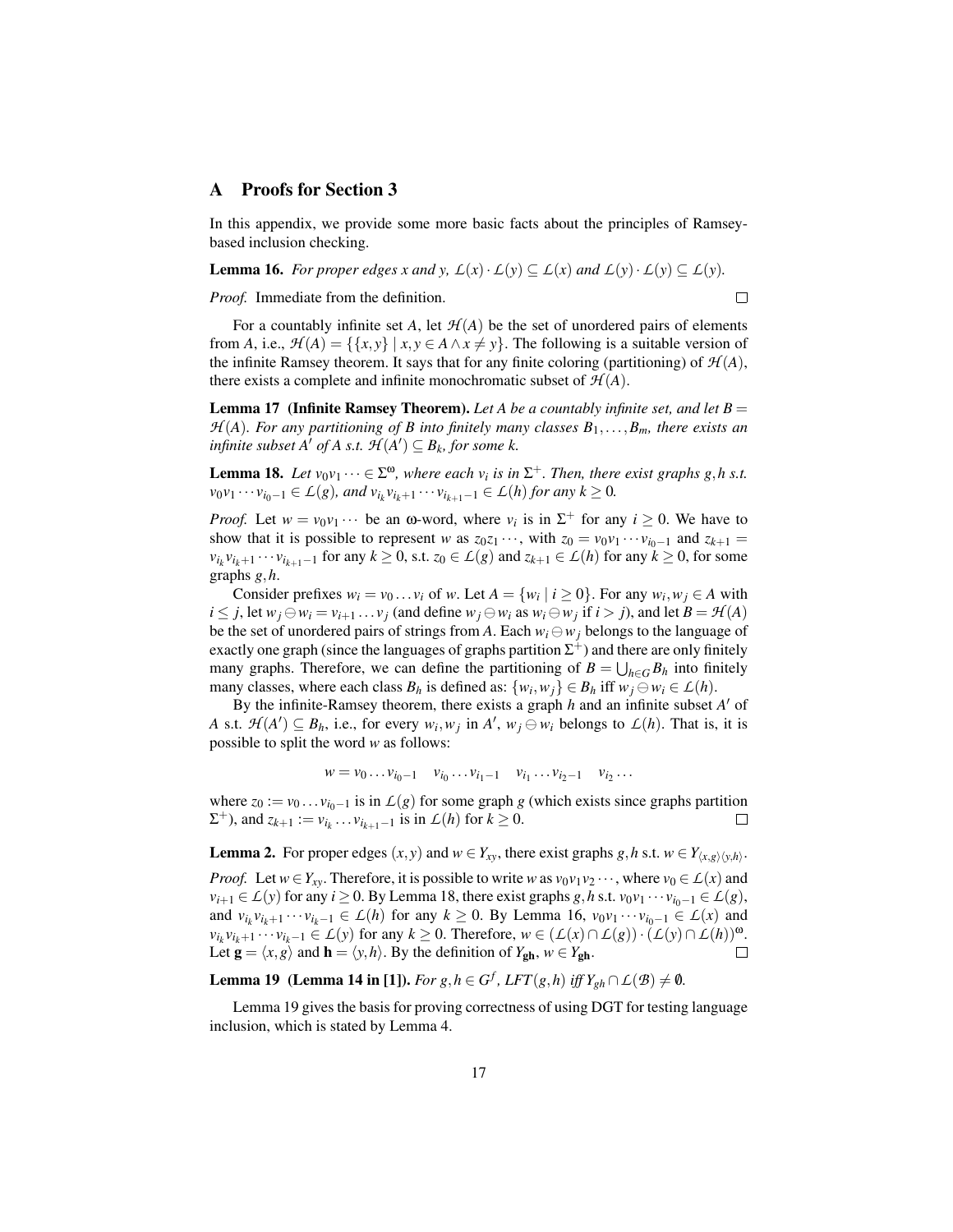#### B Properties of graphs

The following auxiliary lemma has been proved in [7]. It is used in the proof of Lemma 5.

**Lemma 20.** *(Lemma 3.1.1 in [7]*)  $\forall g, h \in G : L(g) \cdot L(h) \subseteq L(g; h)$ .

**Lemma 21.** *For any*  $f, g \in G, f \leq g \implies f \simeq_{\text{fb}} g$  *and*  $f \trianglelefteq g \implies f \simeq_{\text{fb}} g$  *(or, equivalently,*  $\leq \leq \leq_{\text{fb}}$  *and*  $\leq \leq \leq_{\text{fb}}$ *).* 

*Proof.* The first implication follows directly from the definition of  $\leq$ , since  $\subseteq \subseteq$   $\subseteq$ <sub>fb</sub>. To show the second implication, let  $\bar{f} \in G$  with  $f \leq \bar{f} \simeq_{\mathsf{b}} g$  be a witness for  $f \leq g$ . From the previous point,  $f \simeq_{fb} \bar{f}$ . By the transitivity of  $\simeq_{fb}$  and  $\simeq_b \subseteq \simeq_{fb}$ , we have  $f \simeq$ fb  $g$ . П

**Lemma 22.** *Given*  $g$  ∈ *G*<sup>*f*</sup>,  $\langle p, a, q \rangle$  ∈ *g, and r* ∈ *Q, it holds that* 

- *1. if*  $p \preceq_f r$  *then there is*  $\langle r, a', q' \rangle \in g$  *such that*  $q \preceq_f q'$  *and*  $a \leq a'$ *,* 2. *if*  $q \leq_b r$  *then there is*  $\langle p', a', r \rangle \in g$  *such that*  $p \leq_b p'$  *and*  $a \leq a'$ *.*
- 

*Proof.* Point (1) of the lemma was shown in [1]. Point (2) can be proved analogously. П

The following lemma states that jumping composition is  $\Box$ -monotone.

**Lemma 23.** For graphs  $f, f', g, g' \in G$ , if  $f \sqsubseteq f'$  and  $g \sqsubseteq g'$ , then  $f \circ_{b} g \sqsubseteq f' \circ_{b} g'$ .

*Proof.* Let  $\langle p, x, r \rangle \in f_{\theta}^{\circ}$  *b*, *By* the definition of composition, there exist arcs  $\langle p, a, q \rangle \in$ *f* and  $\langle q', b, r \rangle \in g$  with  $x = \max(a, b)$  and  $q \leq_b q'$ . Since  $f \subseteq f'$ , there exists an arc  $\langle p, a', q \rangle \in f'$  with  $a \le a'$ , and similarly, as  $g \sqsubseteq g'$ , there exists an arc  $\langle q', b', r \rangle \in g'$  with  $b \leq b'$ . Take  $y = \max(a', b')$ . Clearly,  $x \leq y$ . By the def. of composition, there exists an arc  $\langle p, y', r \rangle \in f'$   $\phi_b g'$  with  $x \le y \le y'$ .  $\Box$ 

The following lemma states that jumping composition is  $\sqsubseteq_b$ -monotone.

**Lemma 24.** For graphs  $f, f', g, g' \in G$ , if  $f \sqsubseteq_b f'$  and  $g \sqsubseteq_b g'$ , then  $f \hat{\beta}_b g \sqsubseteq_b f' \hat{\beta}_b g'$ .<br>Moreover if  $f' \subset G^f$  has non approximate then  $f \hat{\beta}_b g \sqsubseteq_b f' \hat{\beta}_b g'$ . *Moreover, if*  $f' \in G^f$  *has non-empty language, then*  $f \hat{\beta}_b g \sqsubseteq_b f'; g'.$ 

*Proof.* Let  $\langle p, x, r \rangle \in f \S_{\text{b}} g$ . By the definition of composition, there exist arcs  $\langle p, a, q \rangle \in$ *f* and  $\langle q', b, r \rangle \in g$  with  $x = \max(a, b)$  and  $q \leq_b q'$ . Since  $f \subseteq_b f'$ , there exists an arc  $\langle p', a', q \rangle \in f'$  with  $a \le a'$  and  $p \le b p'$ . Similarly, since  $g \sqsubseteq_b g'$ , there exists an arc  $\langle q'', b', r \rangle \in g'$  with  $b \leq b'$  and  $q \leq_b q' \leq_b q''$ . Consequently, by the definition of composition, there exists an arc  $\langle p', y, r \rangle \in f'$ ,  $\beta_b g'$  with  $x \le \max(a', b') \le y$ .<br>For the second part, further assume  $f' \in C$  and recall  $\langle p', a' \rangle \in C$ .

For the second part, further assume  $f' \in G^f$  and recall  $\langle p', a', q \rangle \in f', \langle q'', b', r \rangle \in g'$ and  $q \leq_b q''$ . Then, by Lemma 22 (2), there exists an arc  $\langle p'', a'', q'' \rangle \in f'$  with  $p' \leq_b p''$ and  $a' \le a''$ . Thus, by the definition of composition, it follows that there exists an arc  $\langle p'', y', r \rangle \in f'; g'$  (i.e., no jumps), with  $x \le \max(a', b') \le \max(a'', b') \le y'$ .  $\Box$ 

Finally, the following lemma states a limited form of  $\mathcal{L}_{\text{fb}}$ -monotonicity of composition.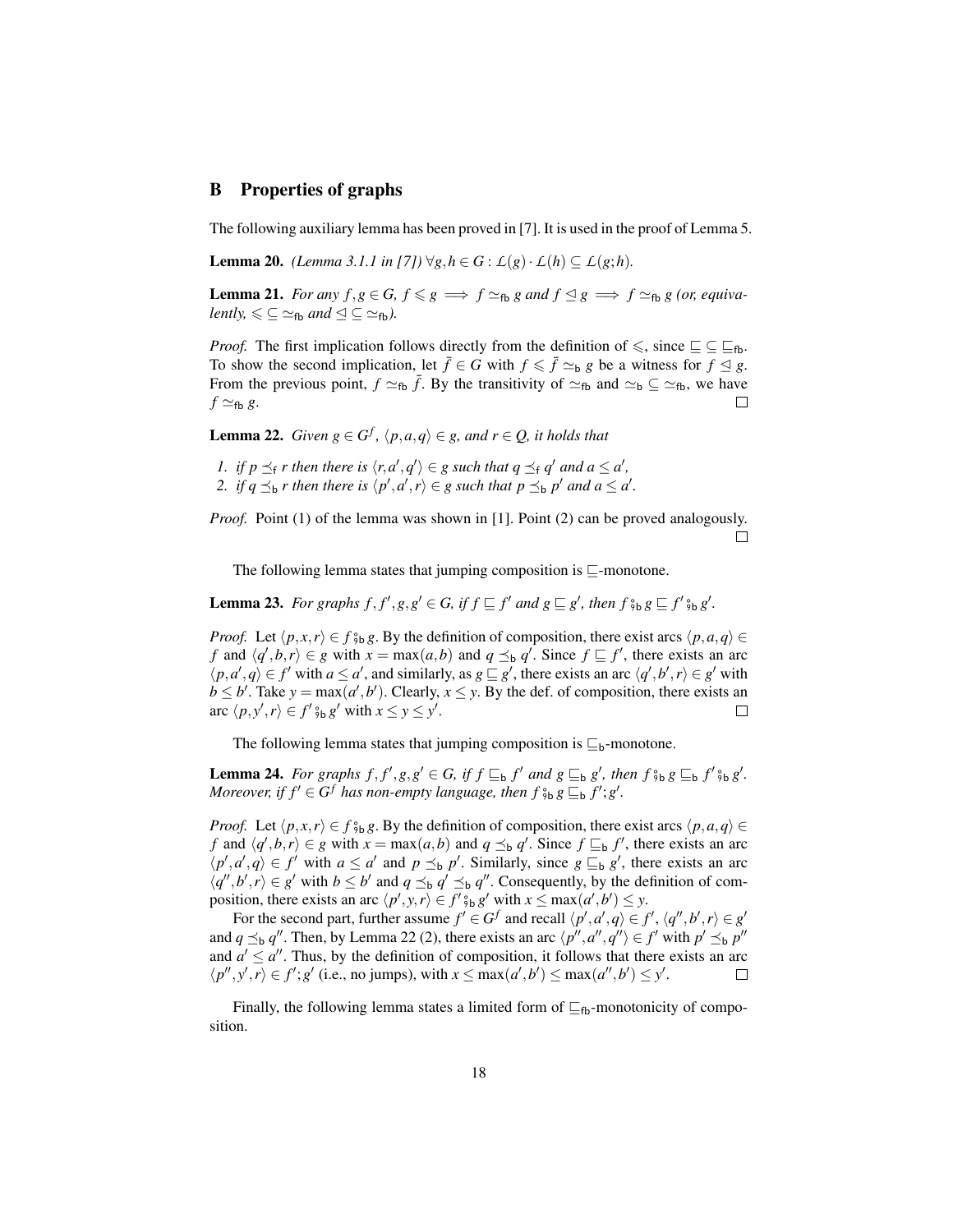**Lemma 25.** For  $f, f', g \in G$  and  $g' \in G^f$ , if  $f' \sqsubseteq_{\text{fb}} f$  and  $g' \sqsubseteq_{\text{fb}} g$ , then  $f'; g' \sqsubseteq_{\text{fb}} f$   $\zeta_{\text{b}} g$ .

*Proof.* Let  $\langle p, x, r \rangle \in f'; g'$ . By the definition of composition, there exist arcs  $\langle p, a, q \rangle \in$ *f*' and  $\langle q, b, r \rangle \in g'$ , with  $x = \max(a, b)$ . Since  $f' \sqsubseteq_{\text{fb}} f$ , there exists an arc  $\langle p', a', q' \rangle \in f$ s.t.  $p \leq_b p'$ ,  $a \leq a'$  and  $q \leq_f q'$ . Since  $g' \in G^f$  has non-empty language, by Lemma 22 (1) there exists an arc  $\langle q', b', r' \rangle \in g'$  s.t.  $b \leq b'$  and  $r \leq_f r'$ . Since  $g' \sqsubseteq_{fb} g$ , there exists an arc  $\langle q'', b'', r'' \rangle \in g$  s.t.  $q \leq_b q' \leq_b q''$ ,  $b \leq b' \leq b''$  and  $r \leq_f r' \leq_f r''$ . By the definition of composition, there exists an arc  $\langle p', y, r'' \rangle \in f_{\theta}^*$  *b*, with  $x \le \max(a', b'') \le y$ .  $\Box$ 

We are now ready to prove a kind of monotonicity of composition w.r.t.  $\triangleleft$ .

**Lemma 26.** For graphs  $f, g \in G^R$  and  $f', g' \in G^f$ , if  $f \leq f'$  and  $g \leq g'$ , then  $f \hat{\zeta}_b g \leq f' \hat{\zeta}_b$  $f';g'.$ 

*Proof.* Assume  $f \leq f'$ ,  $g \leq g'$ , with  $f'$ ,  $g' \in G^f$ . By the definition of  $\leq$ , there are witnesses  $\bar{f}$  and  $\bar{g}$  such that  $f \leq \bar{f} \simeq_b f'$  and  $g \leq \bar{g} \simeq_b g'$ . We prove the lemma by showing that  $\bar{f}$   ${}_{\beta\beta}$   $\bar{g}$  is a witness for  $f$   ${}_{\beta\beta}$   $g \leq f'$ ;  $g'$ , i.e., that  $f$   ${}_{\beta\beta}$   $g \leq \bar{f}$   ${}_{\beta\beta}$   $g \leq_{\beta} f'$ ;  $g'$ .<br>The equivalence  $\bar{f}$   ${}_{\beta}$ ,  $\bar{g} \approx f'$ ;  $g'$  is immediate by a double

The equivalence  $\bar{f}$   $\frac{8}{9}$   $\bar{g} \simeq_{b} f'$ ;  $g'$  is immediate by a double application of Lemma 24:  $\bar{f}$   ${}_{9}^{5}$ *b* $\bar{g} \sqsubseteq$  *f*<sub>1</sub> $'$ ; *g*<sup>1</sup> $\subseteq$  *f*<sub>1</sub> $'$ <sub>9</sub><sup> $f$ </sup> $g$ <sub>*b*</sub> $g' \sqsubseteq$  *f*<sub>9</sub> $g$ <sup> $f$ </sup> $g$ <sup> $g$ </sup> $g$ <sup> $f$ </sup> $g$ <sup> $g$ </sup> $g$  $g$  $g$  $g$  $g$ 

To show  $f_{9b}^{\circ}g \leq \bar{f}_{9b}^{\circ}\bar{g}$ , we apply the definition of  $\leq$ , and we verify a)  $f_{9b}^{\circ}g \subseteq \bar{f}_{9b}^{\circ}\bar{g}$ and b)  $\bar{f}$   $\hat{g}_b$   $\bar{g}$   $\subseteq$   $f_b$   $\hat{f}$   $\hat{g}_b$  *g*. We first prove Point a): From  $g \leq \bar{g}$  and  $f \leq \bar{f}$  we have, by the definition of  $\leq$ ,  $g \sqsubseteq \bar{g}$  and  $f \sqsubseteq \bar{f}$ . Then,  $f \circ_{\mathfrak{b}} g \sqsubseteq \bar{f} \circ_{\mathfrak{b}} \bar{g}$  follows by the  $\sqsubseteq$ -monotonicity of composition (by Lemma 23).

We now prove Point b). In the first part, we have already proved the equivalence  $\bar{f}$   $\bar{g}_b$   $\bar{g} \simeq_b f'$ ;  $g'$ . Since  $\subseteq_b \subseteq \subseteq_b$ , it suffices to show  $f'$ ;  $g' \sqsubseteq_b f$   $\hat{g}_b$   $g$ . The latter claim follows from I amma 25 since  $f' \sqsubseteq_b f$  and  $g' \sqsubseteq_b g$  by I amma 21 follows from Lemma 25, since  $f' \sqsubseteq_{\text{fb}} f$  and  $g' \sqsubseteq_{\text{fb}} g$  by Lemma 21.

**Lemma 27.** *For any graphs*  $f \in G$ ,  $g \in G^R$ , and  $h \in G^f$  such that  $f \le g$  and  $g \le h$ , it *holds that*  $f \leq h$ *.* 

*Proof.* By the definition of  $\leq$ , there is  $\bar{g} \in G$  with  $g \leq \bar{g} \simeq_b h$ . Since  $\leq$  is transitive, we have  $f \leq \bar{g} \simeq_b h$ , that is,  $f \leq h$ .  $\Box$ 

The following lemma states that the jumping lasso finding test is  $\sqsubseteq_b$ -monotone.

**Lemma 28.** For graphs  $f, g, f', g' \in G$  with  $f \sqsubseteq_b f'$  and  $g \sqsubseteq_b g'$ ,  $LFT_b(f, g) \implies$  $LFT_{\mathbf{b}}(f',g').$ 

*Proof.* Let  $\langle p, a_0, q_0 \rangle \in f, \langle q'_0, a_1, q_1 \rangle \in g, \langle q'_1, a_2, q_2 \rangle \in g, \ldots$  be the sequence of arcs witnessing *LFT*<sub>b</sub>(*f*,*g*), where, in particular,  $q_i \leq_b q'_i$  for any  $i \geq 0$  and  $p \in I_B$ . Since  $f \sqsubseteq_b f'$ , there exists an arc  $\langle p', a'_0, q_0 \rangle \in f'$  with  $a_0 \le a'_0, p \le_b p'$  and  $p' \in I_B$  by the def. of  $\leq_b$ . Since  $g \sqsubseteq_b g'$ , for any  $i \geq 0$ , there exists an arc  $\langle q''_i, a'_{i+1}, q_{i+1} \rangle$  with  $q_i \preceq_b q'_i \preceq_b q''_i$ <br>and  $a_{i+1} \leq a'_{i+1}$ . Therefore, the sequence  $\langle p', a'_0, q_0 \rangle \in f', \langle q''_0, a'_1, q_1 \rangle \in g', \langle q''_1, a'_2, q_2 \rangle \$  $g'$ ,... is a witness for *LFT*<sub>b</sub>( $f'$ , $g'$ ).  $\Box$ 

The following lemma states that the jumping lasso finding test is redundant on graphs with non-empty language.

**Lemma 29.** For graphs  $f', g' \in G^f$  with non-empty language,  $LFT_b(f', g') \Longrightarrow LFT(f', g').$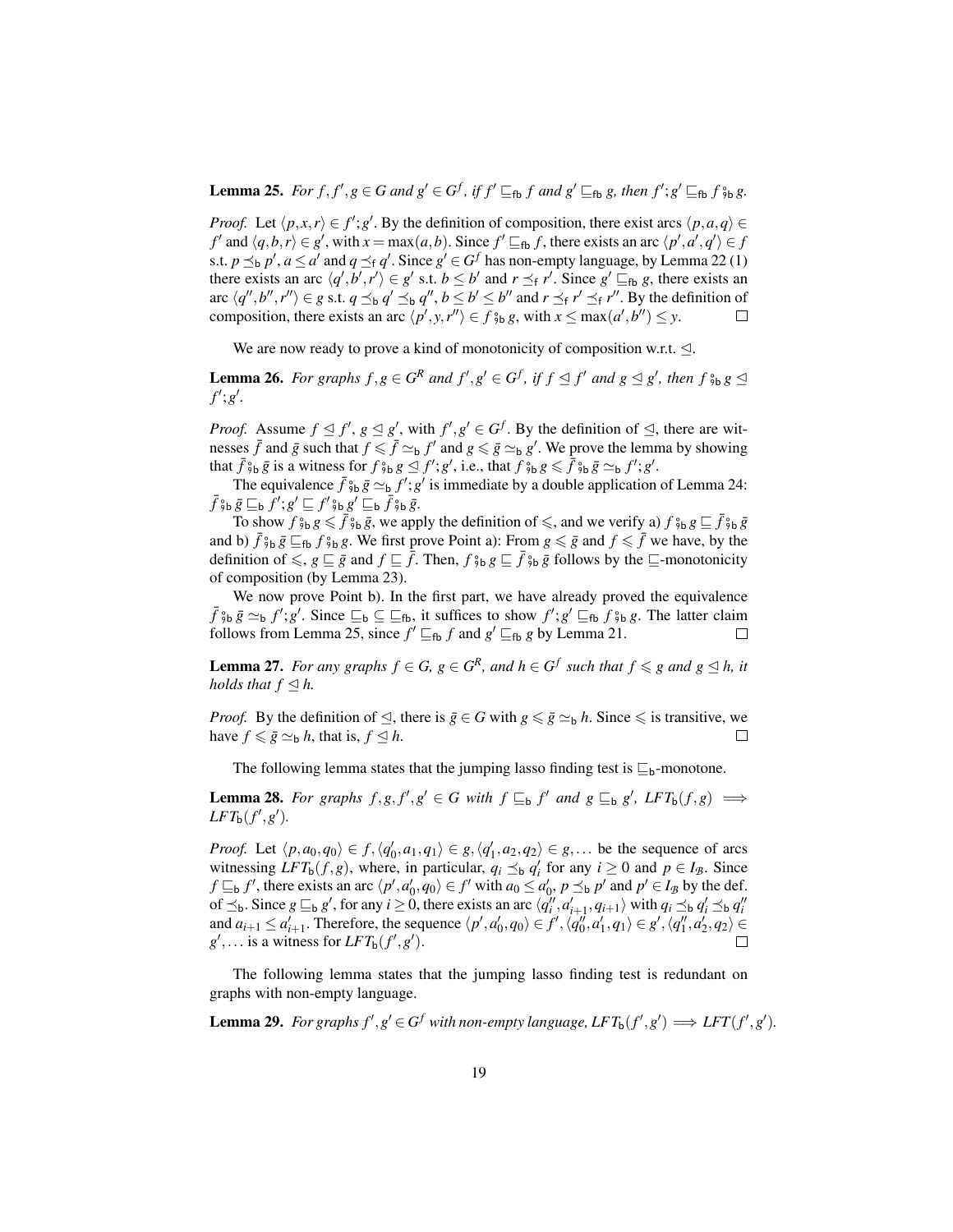*Proof.* Let  $\langle p, a_0, q_0 \rangle \in f', \langle q'_0, a_1, q_1 \rangle \in g', \langle q'_1, a_2, q_2 \rangle \in g', \dots$  be the sequence of arcs witnessing *LFT*<sub>b</sub>(*f'*,*g'*), i.e.,  $p \in I$ ,  $q_i \leq_b q'_i$  and  $a_j = 1$  for infinitely many *j*'s. We proceed in two steps: (1) we show that there are longer and longer finite paths with arbitrarily many occurrences of 1-arcs, and (2) we show the existence of a single infinite path infinitely many 1-arcs.

For Step 1, we proceed by induction, using the properties of backward simulation. We prove the following claim: For every  $n \ge 0$  and every  $s_n$  with  $q_n \preceq_b s_n$ , there exists a sequence of arcs

$$
\langle r, b_0, s_0 \rangle \in f', \langle s_0, b_1, s_1 \rangle \in g', \langle s_1, b_2, s_2 \rangle \in g', \ldots, \langle s_{n-1}, b_n, s_n \rangle \in g'
$$

where  $p \leq_b r$  (thus  $r \in I$ ),  $a_i \leq b_i$ , and  $q_i \leq_b s_i$  for all *i*.

Let  $n = 0$ . Since  $\langle p, a_0, q_0 \rangle \in f'$  and  $q_0 \leq_b s_0$  by assumption, by Lemma 22 (2), there is  $\langle r, b_0, s_0 \rangle \in f'$  with  $p \leq_b r$  and  $a_0 \leq b_0$ . For  $n > 0$ , we proceed similarly. Since  $\langle q_{n-1}, a_n, q_n \rangle \in g'$  and  $q_n$  ≾<sub>b</sub>  $s_n$  by assumption, by Lemma 22 (2), there is  $\langle s_{n-1}, b_n, s_n \rangle \in g'$ *g*<sup>'</sup> with  $q_{n-1}$   $\leq$ <sub>*b*</sub> *s*<sub>*n*−1</sub> and  $a_n \leq b_n$ . By induction hypothesis, there exists a sequence of arcs

$$
\langle r, b_0, s_0 \rangle \in f', \langle s_0, b_1, s_1 \rangle \in g', \langle s_1, b_2, s_2 \rangle \in g', \ldots, \langle s_{n-2}, b_{n-1}, s_{n-1} \rangle \in g'
$$

where  $p \leq_b r$  (thus  $r \in I$ ),  $a_i \leq b_i$ , and  $q_i \leq_b s_i$ . By extending this sequence with the arc  $\langle s_{n-1}, b_n, s_n \rangle \in g'$  found above, we have shown the claim.

For Step 2, it is enough to notice that there are only finitely many different arcs in *g*<sup> $\prime$ </sup>. Therefore, there exists *n* sufficiently large s.t. an arc  $\langle s_i, b_{i+1}, s_{i+1} \rangle \in g'$  in the sequence above repeats twice (and it can be chosen with  $b_{i+1} = 1$ ). Thus, the required infinite path may be obtained by repeating infinitely often the appropriate sequence of arcs. This shows  $LFT(f', g')$ .  $\Box$ 

The following lemma states a limited form of  $\mathcal{L}_{\text{fb}}$ -monotonicity of the jumping lasso finding test.

**Lemma 30.** For graphs  $f', g' \in G^f$  and  $\hat{f}, \hat{g} \in G$  s.t.  $f' \sqsubseteq_{\text{fb}} \hat{f}$  and  $g' \sqsubseteq_{\text{fb}} \hat{g}$ ,  $LFT(f', g') \implies$  $LFT_{\mathbf{b}}(\hat{f},\hat{g})$ .

*Proof.* Let  $\langle p, a_0, q_0 \rangle \in f', \langle q_0, a_1, q_1 \rangle \in g', \langle q_1, a_2, q_2 \rangle \in g', \dots$  be a sequence of arcs witnessing  $LFT(f', g')$ , i.e.,  $p \in I$  and  $a_j = 1$  for infinitely many *j*'s. We show that there  $\exists$  exists a sequence  $\langle r, b_0, s_0 \rangle \in \hat{f}, \langle s'_0, b_1, s_1 \rangle \in \hat{g}, \langle s'_1, b_2, s_2 \rangle \in \hat{g}, \dots$  witnessing  $LFT_\text{b}(\hat{f}, \hat{g}),$ s.t.  $p \leq_b r$  (implying  $r \in I$ ),  $a_i \leq b_i$ , and  $s_i \leq_b s_i^j$ , with the additional property  $q_i \leq_f s_i$ needed within the induction argument. Since  $f' \subseteq_{\text{fb}} \hat{f}$ , there exists an arc  $\langle r, b_0, s_0 \rangle \in \hat{f}$ s.t.  $p \leq_b r$ ,  $a_0 \leq b_0$ , and  $q_0 \leq_f s_0$  starting the sequence. We show that for any  $n \geq 0$ , if the prefix  $\langle r, b_0, s_0 \rangle \in \hat{f}, \langle s'_0, b_1, s_1 \rangle \in \hat{g}, \dots, \langle s'_{n-1}, b_n, s_n \rangle \in \hat{g}$  of the sequence exists, then it can be extended by one arc.

By Lemma 22 (1) and the assumptions  $q_n \leq_f s_n$  and  $\langle q_n, a_{n+1}, q_{n+1} \rangle \in g'$ , there is  $\langle s_n, \bar{a}_{n+1}, \bar{q}_{n+1} \rangle \in g'$  with  $a_{n+1} \leq \bar{a}_{n+1}$  and  $q_{n+1} \leq f \bar{q}_{n+1}$ . Then, since  $g' \sqsubseteq_{f_b} \hat{g}$ , there is  $\langle s'_n, b_{n+1}, s_{n+1} \rangle \in \hat{g}$  such that  $s_n \preceq_b s'_n$ ,  $\bar{a}_{n+1} \leq b_{n+1}$ , and  $\bar{q}_{n+1} \preceq_f s_{n+1}$ . We obtain  $a_{n+1} \leq b_{n+1}$  and  $q_{n+1} \leq f$  *s*<sub>*n*+1</sub> by transitivity, which concludes the proof.  $\Box$ 

**Lemma 31.** For any  $f, g \in G^R$  and  $f', g' \in G^f$  such that  $f \trianglelefteq f'$  and  $g \trianglelefteq g'$ ,  $LFT_b(f, g) \Longleftrightarrow$  $LFT(f',g').$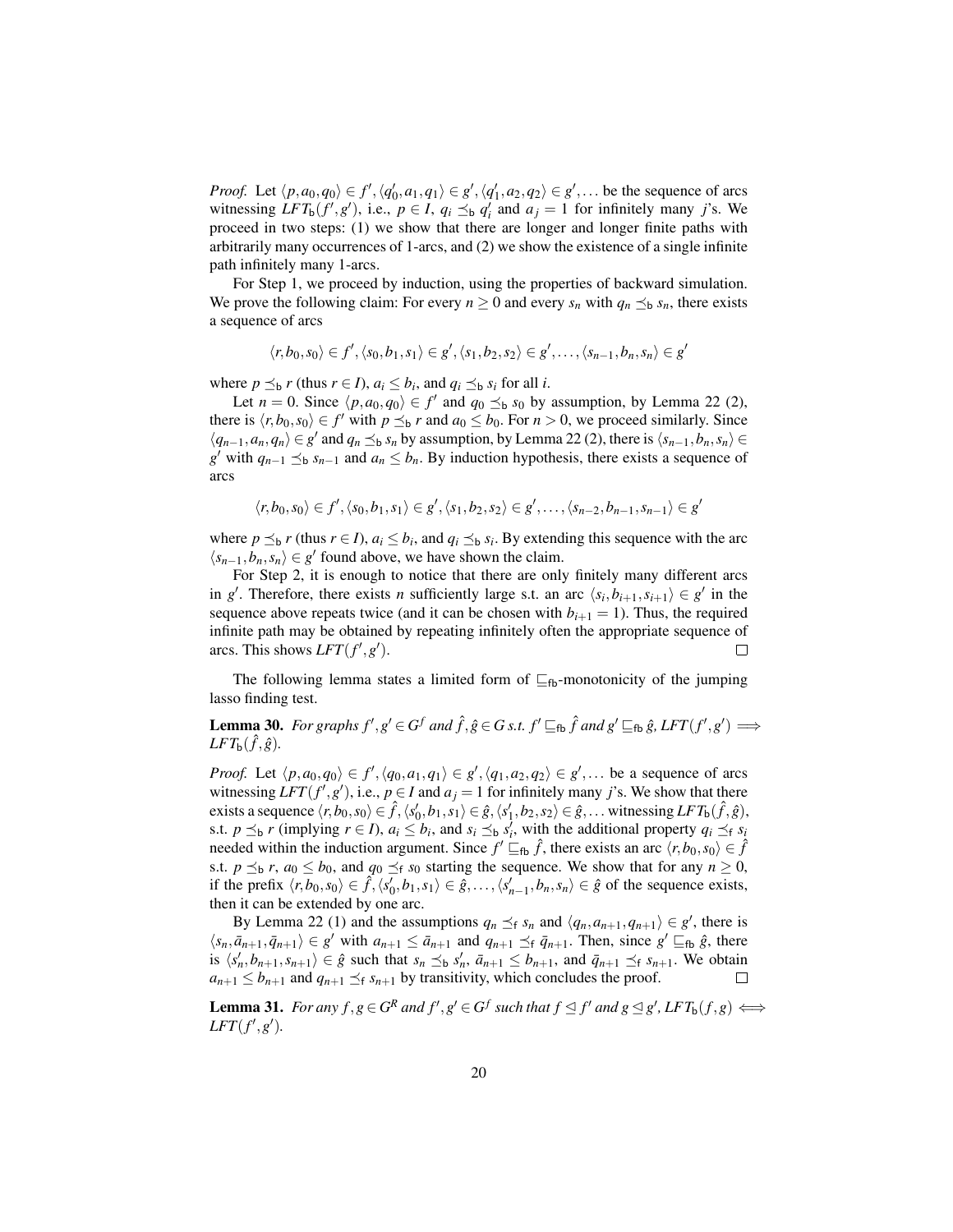*Proof.* The "only if" direction follows from Lemmas 28 and 29, by recalling that  $\leq \subseteq$  $\sqsubseteq_b$ . The "if" direction follows from Lemma 30, since  $\leq$  ⊆  $\simeq$ <sub>fb</sub> (by Lemma 21).  $\Box$ 

**Lemma 32.** *Given*  $f, g \in G^R$  *and*  $\hat{f}, \hat{g} \in G$  *where*  $f \sqsubseteq_{\text{fb}} \hat{f}$  *and*  $g \sqsubseteq_{\text{fb}} \hat{g}$ *, it holds that*  $\mathit{LFT}_b(f,g) \Longrightarrow \mathit{LFT}_b(\hat{f},\hat{g}).$ 

*Proof.* By the definition of  $G^R$ , there are  $f'$ ,  $g' \in G^f$  with  $f \leq f'$  and  $g \leq g'$ . From Lemma 31, we obtain  $LFT(f', g')$ . Since  $\leq \leq \simeq_{\text{fb}}$  and  $f \sqsubseteq_{\text{fb}} \hat{f}, g \sqsubseteq_{\text{fb}} \hat{g}$ , by transitivity, we get  $f' \sqsubseteq_{\text{fb}} \hat{f}$  and  $g' \sqsubseteq_{\text{fb}} \hat{g}$ . Thus,  $LFT_{\text{b}}(\hat{f}, \hat{g})$  by Lemma 30.  $\Box$ 

**Lemma 33.** *Given graphs*  $f, g \in G^R$  *and*  $\hat{f}, \hat{g} \in G$  *such that*  $f \sqsubseteq_{\text{fb}} \hat{f}$  *and*  $g \sqsubseteq_{\text{fb}} \hat{g}$ *, it holds that*  $f \hat{\mathbf{s}}_b g \sqsubseteq_{\text{fb}} \hat{f} \hat{\mathbf{s}}_b \hat{g}$ .

*Proof.* Since  $f, g \in G^R$ , there exist graphs  $f', g' \in G^f$  s.t.  $f \leq f'$  and  $g \leq g'$ . By Lemma 21,  $f \leq f' \sqsubseteq_{\text{fb}} \hat{f}$  and  $g \leq g' \sqsubseteq_{\text{fb}} \hat{g}$ . Then,  $f \overset{\circ}{\beta}{}_{\text{b}} g \leq f'; g' \sqsubseteq_{\text{fb}} \hat{f} \overset{\circ}{\beta}{}_{\text{b}} \hat{g}$ , where the former rela-<br>*ion follows from Lamma 26 and the latter from Lamma 25. Therefore, by Lamma* tion follows from Lemma 26 and the latter from Lemma 25. Therefore, by Lemma 21,  $f$   $\frac{6}{7}$   $\frac{6}{9}$   $\frac{6}{9}$   $\frac{6}{9}$   $\frac{6}{9}$ .  $\Box$ 

# C Proofs for Section 4

The lemma below is used to show correctness of weak properness even when *delayed simulation* is used. For the notion of delayed simulation used in the lemma below, please refer to [6]. As usual, for a state *q*, define its language  $L(q) = \{w \in \Sigma^{\omega} | \}$ there exists an accepting run on *w* starting from  $q$ .

**Lemma 34.** If  $q_1 \stackrel{w}{\leadsto} q_2$  for some  $w \in \Sigma^+$ , and  $q_2 \succeq_{\mathcal{A}}^{de} q_1$  then  $w^{\omega} \in L(q_1) \cap L(q_2)$ .<sup>7</sup>

*Proof.* We assume without loss of generality that  $q_1 \in F$ . Indeed, if  $q_1 \notin F$ , then, by  $q_1 \stackrel{w}{\leadsto} q_2$ , there exists  $q'_1 \in F$  s.t.  $q_1 \stackrel{u}{\leadsto} q'_1 \stackrel{v}{\leadsto} q_2$ , with  $w = uv$  and  $u \neq \varepsilon$ . Then, since  $q_2 \succeq^{\text{de}} q_1$ , there exists  $q'_2$  s.t.  $q_2 \stackrel{u}{\leadsto} q'_2 \succeq^{\text{de}} q'_1$ . Thus, if we let  $w' = vu$ , we have  $q'_1$  $\stackrel{w'}{\leadsto} q'_2$ and  $q_2' \succeq_{\mathcal{A}}^{de} q_1' \in F$ . Now, by invoking the lemma we have  $w'^{\omega} \in L(q_1') \cap L(q_2')$ . But  $w^{\omega} = (uv)(uv)(uv) \cdots = u(vu)(vu) \cdots = uw'^{\omega}$ , therefore,  $w \in L(q_1) \cap L(q_2)$ .

Now, let  $q_1 \stackrel{w}{\leadsto} q_2$ , with  $q_1 \in F$  and  $q_2 \succeq^{\text{de}}_{\mathcal{A}} q_1$ . We explain the intuition behind the proof by using the metaphor of simulation games. In the simulation game between *q*<sup>1</sup> and *q*<sup>2</sup> there are two players, the attacker (moving from *q*1) and the defender (moving from *q*2). Intuitively, the attacker and the defender alternate in choosing successors, and they build two infinite paths: The attacker chooses successors starting from *q*<sup>1</sup> (resulting in the infinite path  $\pi^4$ ), while the defender replies by choosing successors starting from  $q_2$  (resulting in the infinite path  $\pi^D$ ). In delayed simulation the winning condition requires that whenever a state in  $\pi$  is accepting (say at round k), then it is the case that there exists a round  $k' \geq k$  s.t. the state in  $\pi'$  at round  $k'$  is accepting as well. Since  $q_2 \succeq_{\mathcal{A}}^{de} q_1$ , then (by definition) the defender has a winning strategy in the simulation

<sup>7</sup> It is possible to generalize the lemma by replacing delayed simulation with *k*-pebble delayed simulation [5].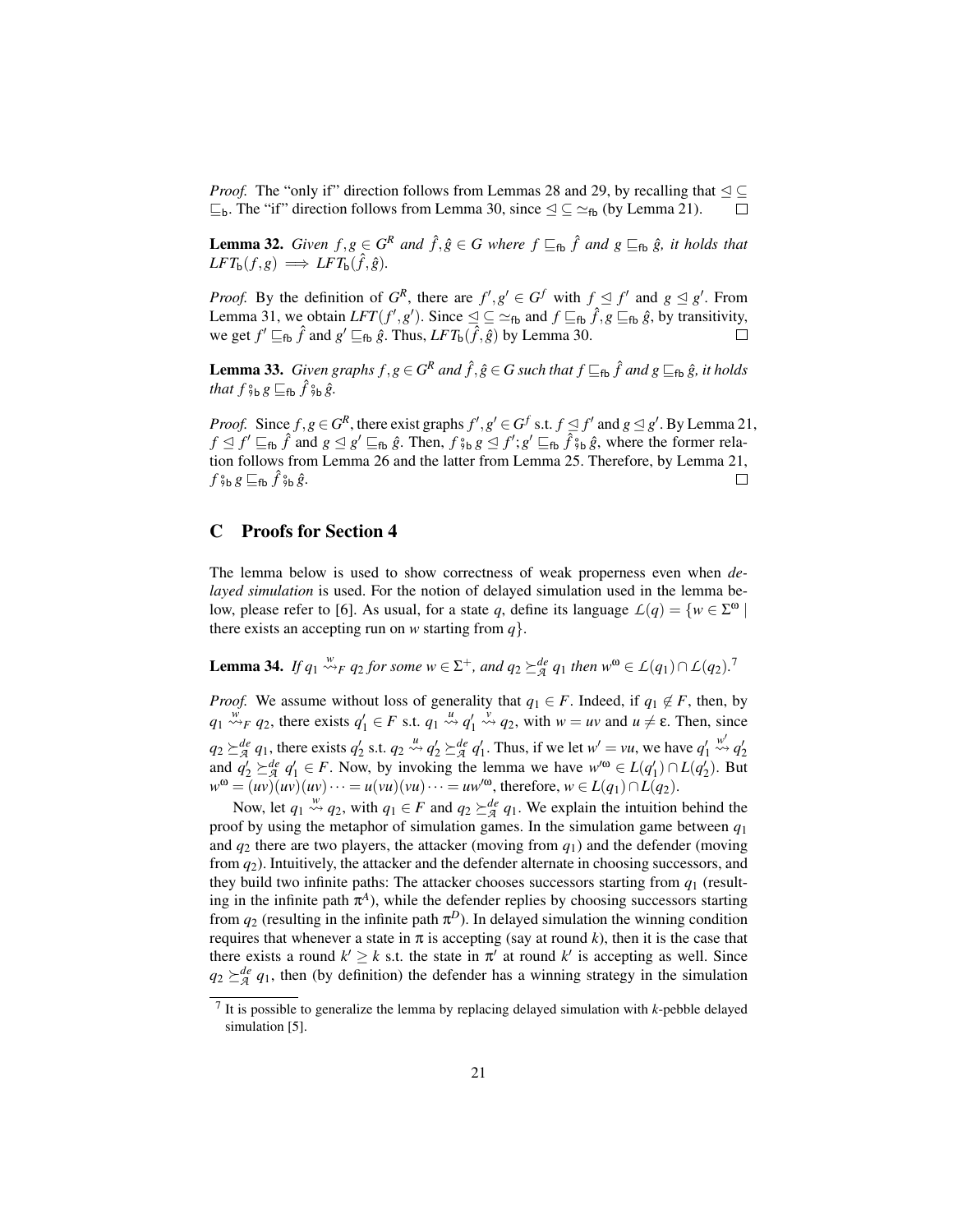game between *q*<sup>1</sup> and *q*2, i.e., a strategy which is winning against *any* attacker's strategy. Throughout the rest of the proof, we therefore assume that the defender is using such a winning strategy.

The simulation game is actually played as follows. The attacker first plays  $q_1 \stackrel{w}{\leadsto} q_2$ , and the defender responds by  $q_2 \stackrel{w}{\leadsto} q_3$ , for some  $q_3 \geq_{\mathcal{A}}^{de} q_2$ , Then, the attacker plays  $q_2 \stackrel{w}{\leadsto} q_3$ , imitating the defender's previous moves, and the defender responds by  $q_3 \stackrel{w}{\leadsto}$  $q_4$ , for some  $q_4 \succeq^{\text{de}} q_3$ , and so on. On "doomsday", the attacker builds the infinite sequence  $\pi^A = q_1 \stackrel{w}{\leadsto} q_2 \stackrel{w}{\leadsto} q_3 \stackrel{w}{\leadsto} q_4 \cdots$ , and the defender builds the infinite sequence  $\pi^{D} = q_2 \stackrel{w}{\leadsto} q_3 \stackrel{w}{\leadsto} q_4 \stackrel{w}{\leadsto} q_5 \cdots$ . If  $w = a_1 a_1 \cdots a_h$ , then we can rewrite  $\pi^A$  as  $\pi^A = q_1 \stackrel{a_1}{\leadsto}$  $q_1^1 \stackrel{a_2}{\leadsto} q_1^2 \stackrel{a_3}{\leadsto} \cdots \stackrel{a_h}{\leadsto} q_2^2 \stackrel{a_1}{\leadsto} q_2^1 \cdots$ , for some intermediate states  $q_1^1, q_1^2, \ldots$ , and by renaming states sequentially as  $s_1, s_2, s_3, \ldots$ , and the input symbols as  $w^{\omega} = b_1 b_2 b_3 \cdots$ , we obtain:

$$
\pi^A = s_1 \stackrel{b_1}{\leadsto} s_2 \stackrel{b_2}{\leadsto} s_3 \cdots \tag{1}
$$

$$
\pi^D = s_h \stackrel{b_{h+1}}{\leadsto} s_{h+2} \stackrel{b_{h+2}}{\leadsto} s_{h+3} \cdots \tag{2}
$$

Since  $s_1 (= q_1)$  is accepting (in  $\pi^A$ ) at round 1, and the defender is playing according to a winning strategy, it is the case that there exists  $k_1 \geq 0$  s.t.  $s_{h+k_1}$  is accepting (in  $\pi^{D}$ ) at round  $k_1$ . But now  $s_{h+k_1}$  is also accepting (in  $\pi^{A}$ ) at a later round  $h + k_1 > k_1$ . Therefore, there exists  $k_2 \ge 0$  s.t.  $s_{h+k_1+k_2}$  is accepting (in  $\pi^D$ ) at round  $k_1 + k_2$ , and so on. It is easy to see that this mechanism guarantees that infinitely many *s<sup>i</sup>* are accepting. Therefore, the sequence  $s_1 s_2 s_3 \cdots$  is an accepting run over  $w^{\omega}$  from  $q_1 (= s_1)$ , and the sequence  $s_h s_{h+1} s_{h+2} \cdots$  is an accepting run over  $w^{\omega}$  from  $q_2 (= s_h)$ . Therefore, *w* <sup>ω</sup> ∈ *L*(*q*1)∩*L*(*q*2).  $\Box$ 

A variant of Lemma 7 was shown in [1]. In our setting, however, the edge-part of a supergraph carries a label, while this was not the case in [1]. We prove that weak properness is sound even in our more general setting. The proof of Lemma 7 relies on Lemma 34, which allows us to prove that weak properness is sound even when based on delayed simulation.

**Lemma 7.**  $L(\mathcal{A}) \subseteq L(\mathcal{B})$  iff for all  $\mathbf{g}, \mathbf{h} \in S^f$ ,  $RDGT(\mathbf{g}, \mathbf{h})$ .

*Proof.* We show instead that there is a pair of supergraphs  $g$ ,  $h$  in  $S^f$  that fails RDGT iff  $L(\mathcal{A}) \nsubseteq L(\mathcal{B})$ . In the following, let  $\mathbf{g} = \langle \langle p_{\mathbf{g}}, l_{\mathbf{g}}, q_{\mathbf{g}} \rangle, g \rangle$  and  $\mathbf{h} = \langle \langle p_{\mathbf{h}}, l_{\mathbf{h}}, q_{\mathbf{h}} \rangle, h \rangle$ .

First, assume that  $\langle \mathbf{g}, \mathbf{h} \rangle$  fails the relaxed double-graph test for some  $\mathbf{g}, \mathbf{h} \in S^f$ . This means that  $\langle \mathbf{g},\mathbf{h} \rangle$  is weakly proper (in the sense of Definition 4), and that  $\langle g,h \rangle$  fails the lasso finding test. Let  $Y_{gh}$  be the  $\omega$ -regular language  $\mathcal{L}(\mathbf{g}) \cdot \mathcal{L}(\mathbf{h})^{\omega}$ .  $Y_{gh}$  is non-empty because  $\mathbf{g}, \mathbf{h} \in S^f$ .

By the definition of being weakly proper, we have  $l<sub>h</sub> = 1$ . Since  $\mathcal{L}(h) \neq \emptyset$ , there is some  $w \in L(\mathbf{h})$  s.t.  $p_{\mathbf{h}} \stackrel{w}{\leadsto} q_{\mathbf{h}}$ , and at least one accepting state from  $F_{\mathcal{A}}$  is visited on the path. Since we also have  $q_{\bf h} \succeq_f^q p_{\bf h}$ , Lemma 34 yields that  $w^{\omega} \in L(p_{\bf h})$ . From  $q_g \succeq_f^g p_h$  we obtain that  $w^{\omega} \in L(q_g)$ . Since  $L(g) \neq \emptyset$ , there is some  $w' \in L(g)$  s.t.  $p_g \stackrel{w'}{\leadsto} q_g$ . Therefore  $w'w^{\omega} \in L(p_g)$ . Since  $p_g \in I_{\mathcal{A}}$  we have  $w'w^{\omega} \in L(\mathcal{A})$ . Furthermore,  $w^{\mathsf{Z}}w^{\mathsf{O}} \in Y_{\mathsf{gh}}$  and thus  $Y_{\mathsf{gh}} \cap L(\mathcal{A}) \neq \emptyset$ .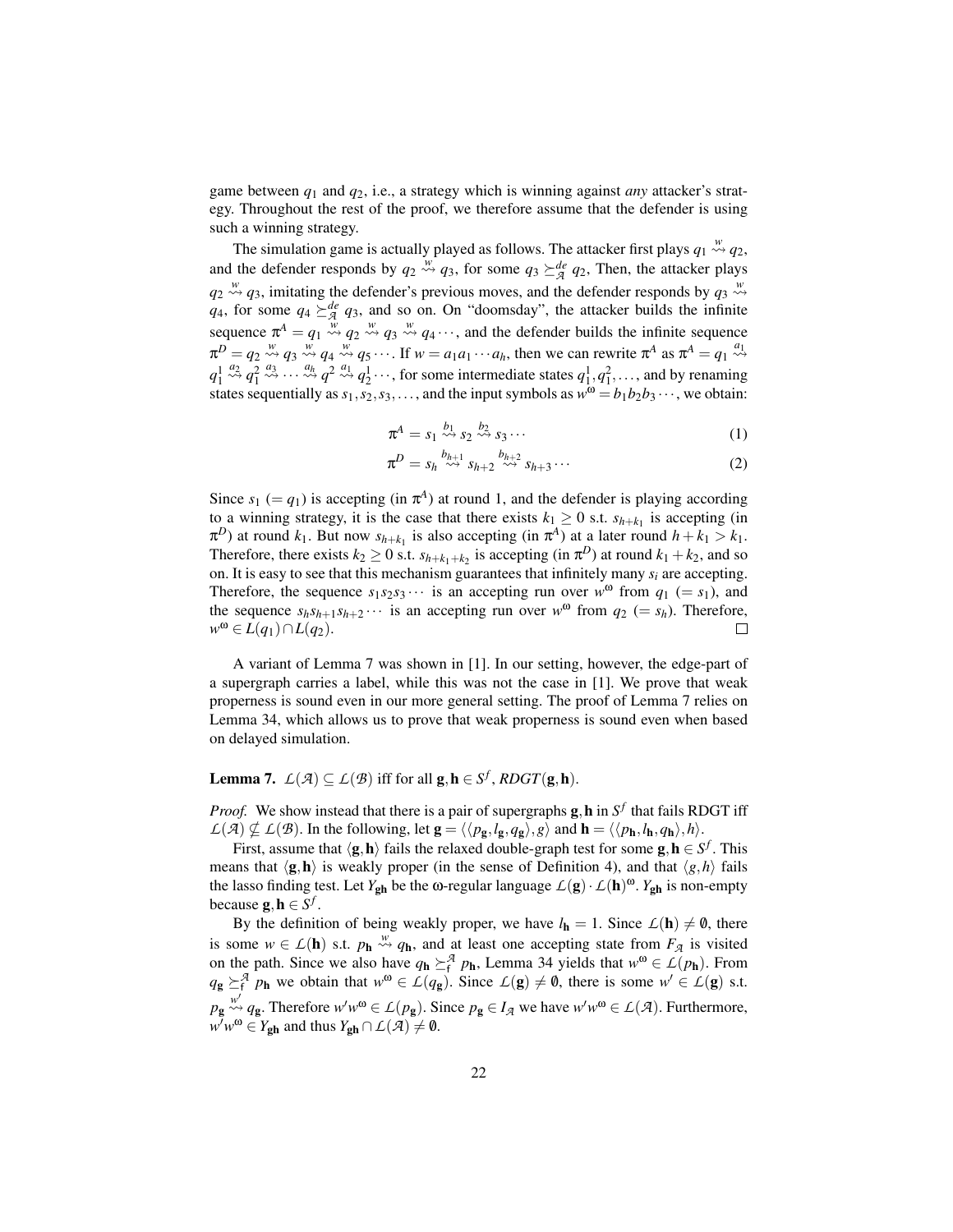Since  $\neg LFT(g, h)$ , by Lemma 19, we obtain  $Y_{gh} ∩ L(B) = ∅$  and thus, by the definition of the languages of supergraphs,  $Y_{gh} \cap L(\mathcal{B}) = \emptyset$ . Since  $Y_{gh} \neq \emptyset$ , we finally have  $\mathcal{L}(\mathcal{A}) \nsubseteq \mathcal{L}(\mathcal{B}).$ 

For the other direction assume  $L(\mathcal{A}) \nsubseteq L(\mathcal{B})$ . Then, by Lemma 4, there is a pair of supergraphs **g**, **h** in *S*<sup>*f*</sup> s.t.  $\neg$ *DGT*(**g**, **h**). This implies that (**g**, **h**) is proper and  $\neg$ *LFT*(*g*, *h*). Since properness implies weak properness (by Definition 4),  $(g, h)$  is weakly proper. Therefore, we obtain  $\neg RDGT(\mathbf{g}, \mathbf{h})$ .  $\Box$ 

**Lemma 8.** For any  $g, h \in S^R$  and  $g', h' \in S^f$  such that  $g \le g'$  and  $h \le h'$ , it holds that  $\mathit{RDGT}_{\mathbf{b}}(\mathbf{g}, \mathbf{h}) \Longleftrightarrow \mathit{RDGT}(\mathbf{g}', \mathbf{h}').$ 

*Proof.* Let  $\mathbf{g} = \langle x, g \rangle$ ,  $\mathbf{h} = \langle y, h \rangle$ ,  $\mathbf{g}' = \langle x', g' \rangle$ ,  $\mathbf{h}' = \langle y', h' \rangle$  with  $\mathbf{g} \leq \mathbf{g}'$  and  $\mathbf{h} \leq \mathbf{h}'$ . By the definition of  $\leq$ , we have  $x = x'$ ,  $y = y'$ ,  $g \leq g'$ ,  $h \leq h'$ . Therefore,  $(g, h)$  is weakly proper iff  $(g', h')$  is weakly proper. Lemma 31 says that  $LFT_b(g, h)$  iff  $LFT(g', h')$ . The statement of the lemma thus follows immediately.  $\Box$ 

In the subsequent proofs, we use the following immediate consequence of Lemma 7 and Lemma 8.

Lemma 35.  $L(\mathcal{A}) \subseteq L(\mathcal{B})$  *iff RDGT*<sub>b</sub>(g, h) *for all* g, h  $\in S^f$ .

**Lemma 5.** For supergraphs  $g, h \in S^R$  and  $g', h' \in S^f$ , if  $g \le g'$ ,  $h \le h'$  and  $g', h'$  are composable, then **g**, **h** are composable and **g**<sup>9</sup><sub>3</sub>b</sup> **h**  $\leq$  **g**'; **h**' and **g**<sup>9</sup><sub>3</sub>b **h**  $\in$  *S*<sup>R</sup>.

*Proof.* Let  $\mathbf{g} = \langle x, g \rangle$  with  $x = \langle p, a, q \rangle$ , and  $\mathbf{h} = \langle y, h \rangle$  with  $y = \langle q', b, r \rangle$ . By the definition of  $\leq$ , we have  $\mathbf{g}' = \langle x, g' \rangle$  and  $\mathbf{h}' = \langle y, h' \rangle$ , where  $g', h' \in G^f$  and  $g \leq g', h \leq h'$ . Since  $g', h'$  are composable, we have  $q = q'$ . Clearly, g and h are composable as well. We now show  $\mathbf{g}_{b} \cdot \mathbf{h} \leq \mathbf{g}' \cdot \mathbf{h}'$ . By the definitions of  $\frac{a}{2b}$  and ; on supergraphs, we have  $g_{b}^{s}$  h =  $\langle x; y, g_{b}^{s} h \rangle$  and  $g'$ ;  $h' = \langle x; y, g'$ ;  $h'$ ). Therefore, by the definition of  $\leq$ , it suf-<br>frees to show  $g_{b}^{s} h \leq g'$ ;  $h'$ . But this follows from the assumptions and by I amma 26 fices to show  $g_{\beta b} h \leq g'$ ;  $h'$ . But this follows from the assumptions and by Lemma 26.

For completeness, we show that  $\mathbf{g}'$ ;  $\mathbf{h}' \in S^f$ , so that  $\mathbf{g}^s_{\beta b} \mathbf{h} \in S^R$ . By the definition of *S*<sup>*f*</sup> and as  $g'$ , **h**<sup>*i*</sup> ∈ *S<sup><i>f*</sup>, there are words *w*<sub>1</sub> ∈ *L*(*x*)∩*L*(*g*<sup>*i*</sup>) and *w*<sub>2</sub> ∈ *L*(*y*)∩*L*(*h*<sup>*i*</sup>). The word  $w_1 \cdot w_2$  must also be in  $L(x, y)$ , and, by Lemma 20, the word  $w_1 \cdot w_2$  is in  $L(g';h')$ as well. This means that  $L(g';h') \cap L(x;y) \neq \mathbf{0}$ , and thus  $g';h' \in S^f$ .  $\Box$ 

Lemma 6. Let  $f \in S$ ,  $g \in S^R$ , and  $h \in S^f$ . If  $f \le g$  and  $g \le h$ , then  $f \le h$  (and thus  $f \in S^R$ ). In particular, the statement holds when  $\mathbf{f} = Min(\mathbf{g})$ .

*Proof.* The statement follows directly from the definition of  $\leq$  and transitivity of  $\leq$ .  $\Box$ 

**Lemma 36.** *For any*  $f, g \in S$ ,  $f \leq g \implies f \simeq_{f_b} g$  *and*  $f \leq g \implies f \simeq_{f_b} g$  *(or, equivalently,*  $\leq \leq \leq_{\text{fb}}$  and  $\leq \leq \leq_{\text{fb}}$  when interpreted on supergraphs).

*Proof.* Immediate from Lemma 21 and the definition of  $\leq$ .

 $\Box$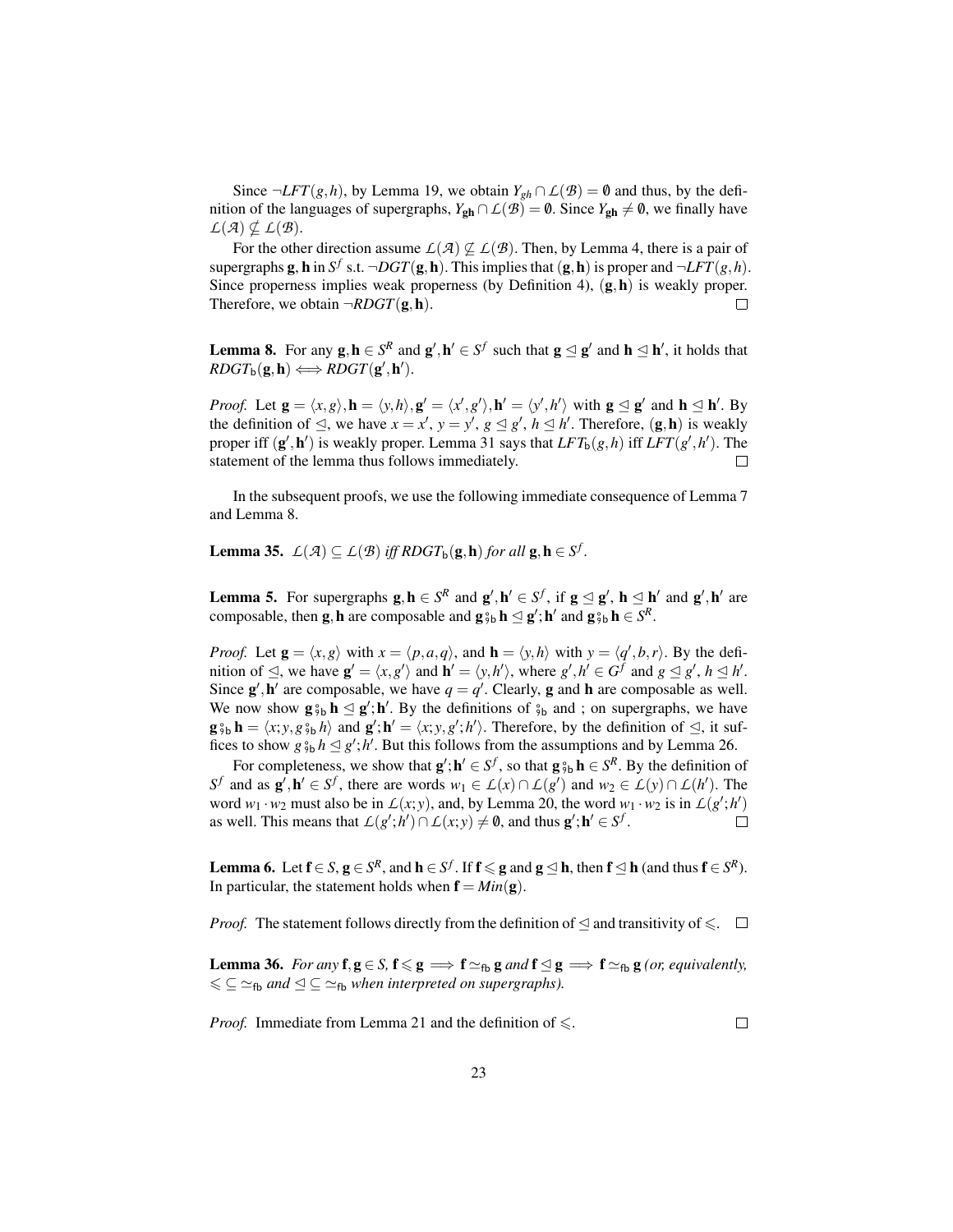**Lemma 9.** For supergraphs  $g, h \in S^R$  and  $g', h' \in S$ , if  $g \sqsubseteq_{fb} g'$  and  $h \sqsubseteq_{fb} h'$ , then  $\mathit{RDGT}_{\mathbf{b}}(\mathbf{g}, \mathbf{h}) \Rightarrow \mathit{RDGT}_{\mathbf{b}}(\mathbf{g}', \mathbf{h}').$ 

*Proof.* We equivalently show that if  $(g', h')$  fails the relaxed double-graph test, then  $(g, h)$  fails the relaxed double-graph test as well. In the following, let  $g' = \langle \langle p, a', q' \rangle, g' \rangle$ and  $\mathbf{h} = \langle \langle r, b', s' \rangle, h' \rangle$ . Assume that  $\langle \mathbf{g}', \mathbf{h}' \rangle$  fails the relaxed double-graph test. Then,  $(g', h')$  is weakly proper, i.e.,  $q' \leq_f r$ ,  $s' \leq_f r$ ,  $p \in I_{\mathcal{A}}$  and  $b' = 1$ , and  $\neg LFT_b(g', h')$ .

From  $g \sqsubseteq_{fb} g'$  and  $h \sqsubseteq_{fb} h'$ , we have that  $g = \langle \langle p, a, q \rangle, g \rangle$  and  $f = \langle \langle r, b, s \rangle, h \rangle$  where  $a \ge a'$ ,  $q \preceq_f q'$ , and  $b \ge b'$ ,  $s \preceq_f s'$ .

Since  $b' = 1$ , we obtain  $b = 1$ . Furthermore,  $p \leq_f p' \leq_f r$  and  $s \leq_f s' \leq_f r$ . This means exactly that the pair  $(g, h)$  is weakly proper. It remains to show that  $\neg LFT_h(g, h)$ .

Since  $g, h \in S^R$  we have  $g, h \in G^R$ , and since  $g \sqsubseteq_{fb} g'$  and  $h \sqsubseteq_{fb} h'$ , we have have  $g \sqsubseteq_{\text{fb}} g'$  and  $h \sqsubseteq_{\text{fb}} h'$ . Thus, from  $\neg LFT_{\text{b}}(g',h')$  and Lemma 32, we obtain  $\neg LFT_{\text{b}}(g,h)$ . Hence,  $(g, h)$  fails the relaxed double-graph test, which concludes the proof.  $\Box$ 

**Lemma 10.** For any  $g, g' \in S^R$  with  $g \sqsubseteq_{fb} g'$  and  $h' \in Min(S^1)$  such that g' and  $h'$ are composable, there exists  $\hat{\mathbf{h}} \in Min(S^1)$  such that for all  $\mathbf{h} \in S^R$  with  $\mathbf{h} \sqsubseteq_{\text{fb}} \hat{\mathbf{h}}$ , g is composable with **h** and  $\mathbf{g} \, \S_{\text{b}} \, \mathbf{h} \sqsubseteq_{\text{fb}} \mathbf{g}' \, \S_{\text{b}} \, \mathbf{h}'.$ 

*Proof.* Let  $\mathbf{g} = \langle x, g \rangle, \mathbf{g}' = \langle x', g' \rangle \in S^R$ , and  $\mathbf{h}' = \langle y', h' \rangle \in Min(S^1)$ . Let  $\mathbf{g}', \mathbf{h}'$  composable and  $g \sqsubseteq_{fb} g'$ . Therefore,  $g \sqsubseteq_{fb} g'$ , and the arcs *x*,  $x'$  and  $y'$  take the following form:  $x = \langle p, a, q \rangle$ ,  $x' = \langle p, a', q' \rangle$  and  $y' = \langle q', b', r' \rangle$ , with  $x' \sqsubseteq_f x$ , i.e.,  $a' \le a$  and  $q' \preceq_f q$ . We prove that 1) there exists  $\hat{\mathbf{h}} \in S^1$  s.t.  $\mathbf{g}, \hat{\mathbf{h}}$  are composable and  $\mathbf{g}^2{}_{\beta b} \hat{\mathbf{h}} \sqsubseteq_{\mathbf{f} \mathbf{b}} \mathbf{g}'^2{}_{\beta b} \mathbf{h}'$ , and 2) the same is true for any representative **h** subsuming  $\hat{\bf h}$ , that is, for every  ${\bf h} \in S^R$  s.t.  ${\bf h} \sqsubseteq_{f{\bf b}} \hat{\bf h}$ , **g**, **h** are composable and  $\mathbf{g}_{\theta}^{\circ}$  **h**  $\subseteq_{\text{fb}} \mathbf{g}'_{\theta}^{\circ}$  **h**'.<br>We first show Point 1). Since **h**' is in

We first show Point 1). Since  $h'$  is in  $Min(S^1)$ , there exists  $h'' \in S^1$  s.t.  $h' \leq h''$ . By the definition of  $\leq$ , we have  $h'' = \langle y', \hat{h} \rangle$  where  $h' \leq \hat{h}$ . Since  $q' \leq_f q$ , by a reasoning analogous to Lemma 22 (1), there is an arc  $\hat{y} = \langle q, \hat{b}, \hat{r} \rangle \in E_{A}$ , with  $b' \leq \hat{b}$  and  $r' \preceq_f \hat{r}$ , s.t. the supergraph  $\hat{\mathbf{h}} = \langle \hat{y}, \hat{h} \rangle$  has non-empty language. Clearly,  $\mathbf{g}, \hat{\mathbf{h}}$  are composable, and their composition is  $\mathbf{g}_{\hat{y}_b} \hat{\mathbf{h}} = \langle x, \hat{y}, g_{\hat{y}_b} \hat{h} \rangle$ . Since  $\mathbf{g}'_{\hat{y}_b} \mathbf{h}' = \langle x', y', g'_{\hat{y}_b} h' \rangle$  and clearly  $x'$ ;  $y' \sqsubseteq_f x$ ;  $\hat{y}$ , it remains to prove  $g \hat{y}_b \hat{h} \sqsubseteq_{fb} g' \hat{y}_b h'$ . From  $g \sqsubseteq_{fb} g'$ , we have  $g \sqsubseteq_{fb} g'$ . Since  $h' \in \hat{h}$ , we have  $\hat{h} \in \hat{G}^R$ , and so *h*' ⊴  $\hat{h}$ , we have  $\hat{h} \sqsubseteq_{\text{fb}} h'$  by Lemma 21. Since ⊴ is reflexive, we have  $\hat{h} \in G^R$ , and so  $g \hat{\mathfrak{z}}_b$   $\hat{h} \sqsubseteq_{\text{fb}} g' \hat{\mathfrak{z}}_b$  *h'* by Lemma 33. Therefore,  $g \hat{\mathfrak{z}}_b$   $\hat{h} \sqsubseteq_{\text{fb}} g' \hat{\mathfrak{z}}_b$  **h'** holds by the definition of  $E_{\text{fb}}$ .

For Point 2), let  $h \in S^R$  be any representative s.t.  $h \sqsubseteq_{fb} \hat{h}$ . Then,  $h = \langle y, h \rangle$  with  $\hat{y} \sqsubseteq_f y$ and  $h \sqsubseteq_{\text{fb}} \hat{h}$ , where  $h \in G^R$ . Thus, *y* has the form  $y = \langle q, b, r \rangle$ , with  $\hat{b} \le b$  and  $r' \preceq_f \hat{r} \preceq_f r$ . Clearly, **g**, **h** are still composable, and  $\mathbf{g}_{b}^{\circ} \mathbf{h} = \langle x, y, g_{b}^{\circ} h \rangle$ . Notice that  $x; \hat{y} \sqsubseteq_{f} x; y$ . Since  $g_{ab}$   $h \sqsubseteq_{fb} g_{ab}$   $\hat{h}$  by Lemma 33, we have  $g_{ab}^c$  h  $\sqsubseteq_{fb} g_{ab}^c$  h $\sqsubseteq_{fb} g'_{ab}$  h' by the definition of  $\sqsubseteq_{\text{fb}}$ . By transitivity, we finally obtain  $\mathbf{g} \, \S_{\text{b}} \, \mathbf{h} \sqsubseteq_{\text{fb}} \mathbf{g}' \, \S_{\text{b}} \, \mathbf{h}'.$  $\Box$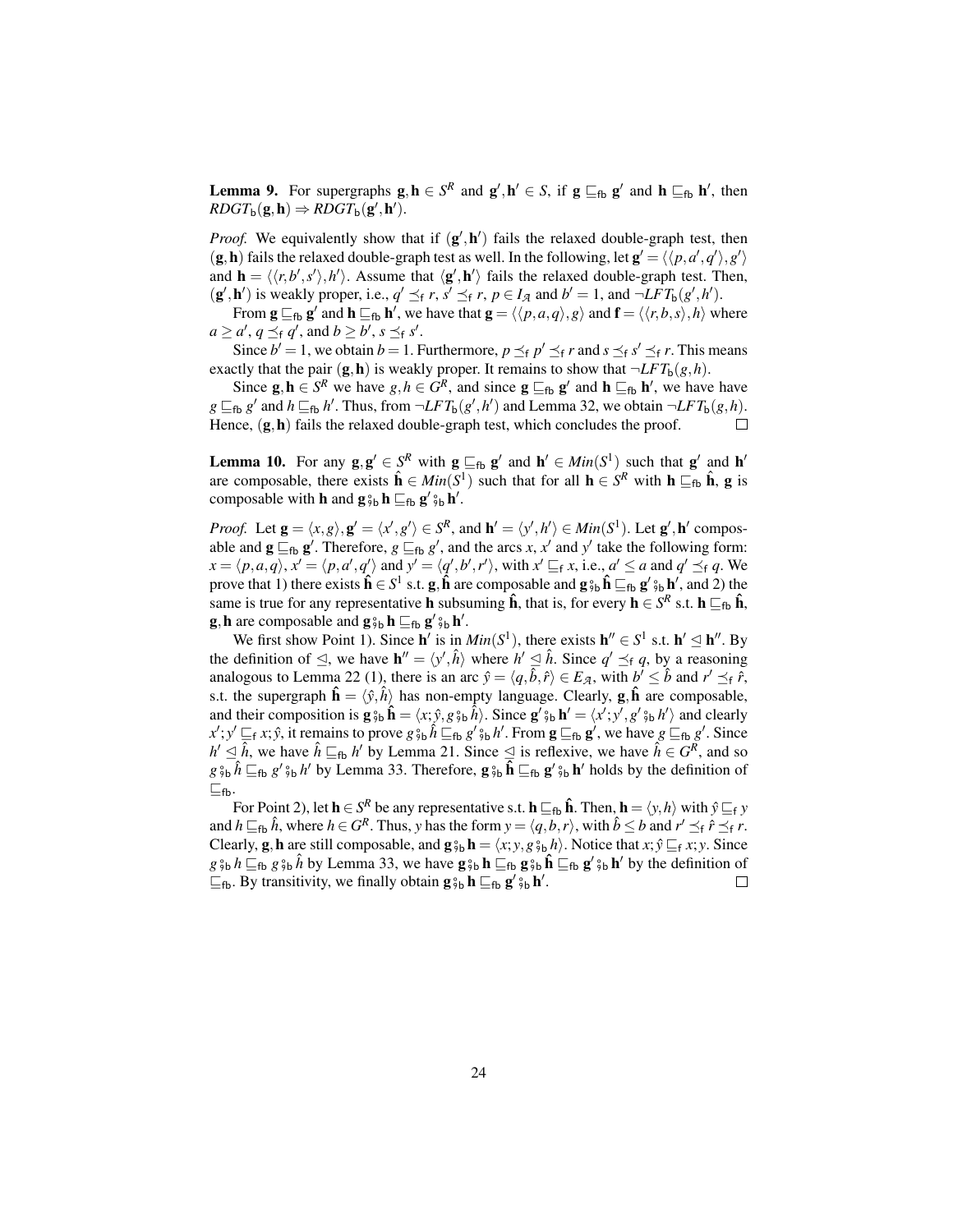

Fig. 1. A running example

#### D A Running Example

Below, we illustrate on an example the notions of minimization and subsumption discussed in the paper. We consider the BA from Figure 1. The following forward simulation relations hold in the given automata (we do not list the relations corresponding to the identity):  $p_0 \preceq_f q_0$ ,  $p_1 \preceq_f p_0$ ,  $p_1 \preceq_f q_0$ ,  $q_0 \preceq_f p_0$ ,  $q_1 \preceq_f p_0$ , and  $q_1 \preceq_f q_0$ . The backward simulation relations are then the following (again ignoring the identity):  $p_0 \leq_b q_0$ ,  $p_1 \preceq_b p_0$ ,  $p_1 \preceq_b q_0$ ,  $q_0 \preceq_b p_0$ ,  $q_1 \preceq_b p_0$ ,  $q_1 \preceq_b p_1$ , and  $q_1 \preceq_b q_0$ .

We first consider using only *forward simulation* for minimization (denoted *Minf*) and subsumption as proposed in [1]. The following one-letter supergraphs are generated:

- Using letter *a*: The corresponding non-minimized one-letter graph over *B* is  $g^a$  =  $\{(q_1,0,q_1), (q_1,1,q_0), (q_0,1,q_1), (q_0,1,q_0)\}.$  The first edge is  $\sqsubseteq_f$ -subsumed by the second, and the third by the fourth. Hence,  $Min_f(g^a) = \{(q_1, 1, q_0), (q_0, 1, q_0)\}.$ Based on  $g_m^a = Min_f(g^a)$ , two one-letter supergraphs are obtained:  $\mathbf{g}_1^a = ((p_0, 1, p_1),$  $g_m^a$ ) and  $g_2^a = ((p_0, 1, p_0), g_m^a)$ . However, since  $g_2^a \sqsubseteq_f g_1^a$ , we may discard  $g_1^a$ .
- Using letter *b*: The corresponding non-minimized one-letter graph over *B* is  $g^b$  =  ${(q_1,0,q_1), (q_0,1,q_0)}$ . Minimization will not help here, and we can notice that  $g^b \sqsubseteq_f g^a_m$ . Based on  $g^b$ , three one-letter supergraphs are obtained:  $g^b_1 = ((p_1, 1, p_1),$  $g_1^b$ ),  $g_2^b$  = (( $p_0, 1, p_1$ ),  $g^b$ ), and  $g_3^b$  = (( $p_0, 1, p_0$ ),  $g^b$ ). Since  $g_3^b \subseteq_f g_2^b$ , we may discard  $\mathbf{g}_2^b$ . Moreover, since  $\mathbf{g}_3^b \sqsubseteq_f \mathbf{g}_2^a$ , we may discard  $\mathbf{g}_2^a$  too.
- $\overline{\phantom{a}}$  Using letter *c*: The corresponding non-minimized one-letter graph over *B* is  $g^c$  =  $\{(q_1,0,q_1), (q_1,1,q_0), (q_0,1,q_0)\}.$  Here, the first edge is  $\sqsubseteq_f$ -subsumed by the second, and hence,  $Min_f(g^c) = g_m^c = g_m^a$ . Based on  $g_m^c$ , three one-letter supergraphs are obtained:  $\mathbf{g}_1^c = ((p_1, 1, p_0), g_m^c), \mathbf{g}_2^c = ((p_0, 1, p_1), g^c), \text{ and } \mathbf{g}_3^c = ((p_0, 1, p_0), g^c).$ However, since  $\mathbf{g}_3^b \sqsubseteq_f \mathbf{g}_3^c \sqsubseteq_f \mathbf{g}_2^c$ , we retain  $\mathbf{g}_1^c$  only.
- Using letter *d*: The corresponding non-minimized one-letter graph over *B* is  $g^d$  =  $\{(q_1,0,q_1), (q_1,1,q_0), (q_0,1,q_0)\}.$  Here, the first edge is  $\sqsubseteq_f$ -subsumed by the second, and hence,  $Min_f(g^d) = g_m^d = g_m^a$ . Based on  $g_m^d$ , two one-letter supergraphs are obtained:  $\mathbf{g}_1^d = ((p_1, 1, p_1), g_m^d)$  and  $\mathbf{g}_2^d = ((p_0, 1, p_0), g_m^d)$ . However, since  $\mathbf{g}_1^b \sqsubseteq_f \mathbf{g}_1^d$ and  $\mathbf{g}_3^b \sqsubseteq_f \mathbf{g}_2^d$ , we may discard both  $\mathbf{g}_1^d$  and  $\mathbf{g}_2^d$ .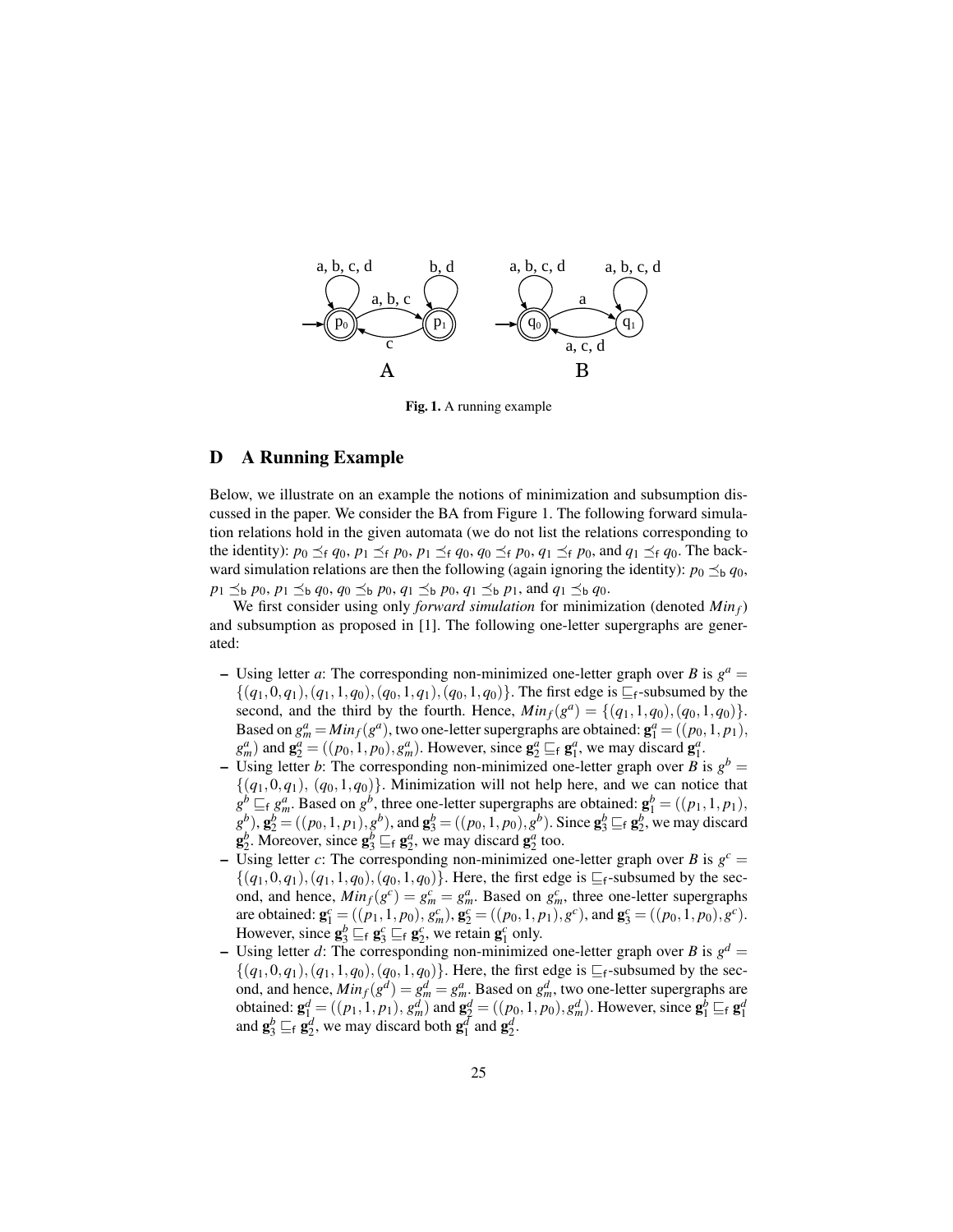Hence, the main loop of the inclusion checking is started with the set of supergraphs  $\{g_1^b, g_2^b, g_1^c\}$ . These supergraphs will be used for generating new supergraphs by right extension. In the main loop, assume we start by processing  $\mathbf{g}_1^b$ . It is clearly the case that *RDGT*( $\mathbf{g}_1^b$ , $\mathbf{g}_1^b$ ) passes since  $p_1$  is not an initial state. It is then possible to extend  $\mathbf{g}_1^b$  by  $g_1^b$  and  $g_1^c$ . However, since  $g_1^b$ ;  $g_1^b = g_1^b$  and  $g_1^b$ ;  $g_1^c = g_1^c$ , no new supergraph is generated. In a similar manner, the main loop will process the two other supergraphs. All *RDGT* tests (testing the supergraphs being processed against themselves as well as against the previously processed supergraphs) will pass, and no new supergraph will be generated. Hence, the algorithm will terminate with the result that the conclusion holds.

Next, we illustrate the effect of using both forward and backward simulation for minimization and subsumption as proposed in this paper. The following one-letter supergraphs are generated this time:

- Using letter *a*: The corresponding non-minimized one-letter graph over *B* is  $g^a$  =  $\{(q_1,0,q_1), (q_1,1,q_0), (q_0,1,q_1), (q_0,1,q_0)\}\$ as before. However, now, all the first three edges are  $\sqsubseteq_{\text{fb}}$ -subsumed by the last one, and hence,  $Min(g^a) = \{(q_0, 1, q_0)\}.$ Based on  $h^a = Min(g^a)$ , two one-letter supergraphs are obtained:  $\mathbf{h}_1^a = ((p_0, 1, p_1),$  $h^a$ ) and  $h_2^a = ((p_0, 1, p_0), h^a)$ . However, since  $h_2^a \sqsubseteq_{fb} h_1^a$ , we may discard  $h_1^a$ .
- Using letter *b*: The corresponding non-minimized one-letter graph over *B* is  $g^b$  =  $\{(q_1,0,q_1), (q_0,1,q_0)\}\.$  Since the first edge is  $\sqsubseteq_{\text{fb}}$ -subsumed by the second one,  $h^b = Min(g^b) = \{(q_0, 1, q_0)\} = h^a$ . Based on  $h^b$ , three one-letter supergraphs are obtained:  $h_1^b = ((p_1, 1, p_1), h^b), h_2^b = ((p_0, 1, p_1), h^b),$  and  $h_3^b = ((p_0, 1, p_0), h^b)$ . Since  $\mathbf{h}_3^b \sqsubseteq_{\text{fb}} \mathbf{h}_2^b$ , we may discard  $\mathbf{h}_2^b$ . Moreover, we have that  $\mathbf{h}_3^b = \mathbf{h}_2^a$ .
- Using letter *c*: The corresponding non-minimized one-letter graph over *B* is  $g^c$  =  $\{(q_1,0,q_1), (q_1,1,q_0), (q_0,1,q_0)\}.$  Here, the first edge is  $\sqsubseteq_{fb}$ -subsumed by the second, the second by the third, and hence,  $Min(g^c) = h^c = h^a$ . Based on  $h^c$ , three one-letter supergraphs are obtained:  $h_1^c = ((p_1, 1, p_0), h^c), h_2^c = ((p_0, 1, p_1), h^c),$ and  $\mathbf{h}_3^c = ((p_0, 1, p_0), h^c)$ . However, since  $\mathbf{h}_3^c \sqsubseteq_{fb} \mathbf{h}_2^c$ ,  $\mathbf{h}_2^c$  can be discarded. Moreover,  $\mathbf{h}_3^c = \mathbf{h}_2^a$ . Further,  $\mathbf{h}_1^c \sqsubseteq_{fb} \mathbf{h}_1^b$ , and so  $\mathbf{h}_1^b$  can be discarded too.
- Using letter *d*: The corresponding non-minimized one-letter graph over *B* is  $g^d$  =  $\{(q_1,0,q_1), (q_1,1,q_0), (q_0,1,q_0)\}.$  Here, the first edge is  $\sqsubseteq_{\text{fb}}$ -subsumed by the second, the second by the third, and hence,  $Min(g^d) = h^d = h^a$ . Based on  $h^d$ , two oneletter supergraphs are obtained:  $h_1^d = ((p_1, 1, p_1), h^d)$  and  $h_2^d = ((p_0, 1, p_0), h^d)$ . However, since  $\mathbf{h}_1^c \sqsubseteq_{\text{fb}} \mathbf{h}_1^d$ ,  $\mathbf{h}_1^d$  can be discarded. Moreover,  $\mathbf{h}_2^d = \mathbf{h}_2^d$ .

Hence, the main loop of the inclusion checking is started with the set of supergraphs  $\{h_2^a, h_1^c\}$ . The main loop will process the two supergraphs, all tests on them will pass, and no new supergraph will be generated. Hence, the algorithm terminates with the conclusion that the inclusion holds. Note that, even in this simple example, one less supergraph is generated compared to the approach above, and, moreover, there is only a single minimized graph component used that is smaller than the graph components used before.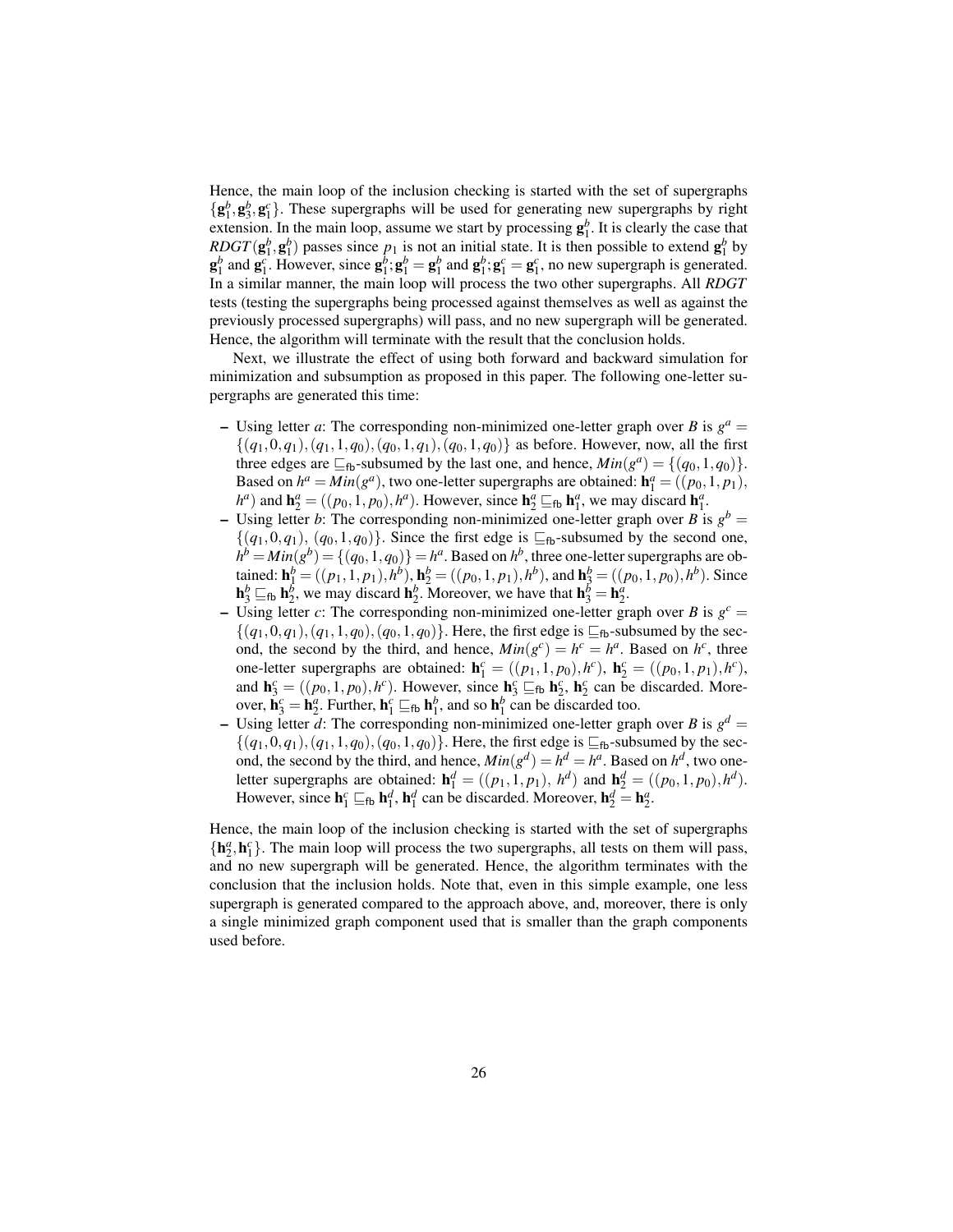## E Proofs for Sections 5 and 6

**Lemma 11.** ∀g, **h** ∈  $S^R$ . **C**(g)  $\Rightarrow$  *RDGT*<sub>b</sub>(g, **h**).

*Proof.* To show the correctness of C, we assume the contrary and derive a contradiction. Let  $\mathbf{g} = \langle \langle p_{\mathbf{g}}, l_{\mathbf{g}}, q_{\mathbf{g}} \rangle, g \rangle$  and  $\mathbf{h} = \langle \langle p_{\mathbf{h}}, l_{\mathbf{h}}, q_{\mathbf{h}} \rangle, h \rangle$ , and assume C(g) and  $\neg RDGT_{\mathbf{b}}(\mathbf{g},\mathbf{h})$ . From  $\neg RDGT_{\mathbf{b}}(\mathbf{g}, \mathbf{h})$ , we obtain  $p_{\mathbf{g}} \in I_{\mathcal{A}}$ , and thus, by  $\mathsf{C}(\mathbf{g})$ , there exists some edge  $\langle x, a, y \rangle \in g$  s.t.  $x \in I_{\mathcal{B}}, a \ge 0$  and  $q_{\mathbf{g}} \preceq_f^{AB} y$ . Furthermore,  $\neg RDGT_{\mathbf{b}}(\mathbf{g}, \mathbf{h})$  implies  $p_{\mathbf{h}} \preceq_f^{A}$ *q*<sub>g</sub>, and thus *p*<sub>h</sub>  $\leq$ <sup>*AB*</sup></sup> *y*. In particular, *L*(*p*<sub>h</sub>) ⊆ *L*(*y*). (This inclusion is all we need here, and thus  $\leq^{\mathcal{AB}}_f$ ,  $\leq^{\mathcal{A}}_f$  could be replaced by any relation implying  $\omega$ -language inclusion.) Since  $g, h \in S^R$ , there exist supergraphs  $g', h' \in S^f$  s.t.  $g \le g'$  and  $h \le h'$ . We have  $\mathbf{g}' = \langle \langle p_{\mathbf{g}}, l_{\mathbf{g}}, q_{\mathbf{g}} \rangle, g' \rangle \in S^f \text{ s.t. } g \leq g' \text{ and } g' \in G^f \text{, and } \mathbf{h}' = \langle \langle p_{\mathbf{h}}, l_{\mathbf{h}}, q_{\mathbf{h}} \rangle, h' \rangle \in S^f \text{ s.t. } h \leq h'$ and  $h' \in G^{\bar{f}}$ . Now  $\neg RDGT_{b}(\mathbf{g}, \mathbf{h})$  implies  $l_{\mathbf{h}} = 1$  and  $q_{\mathbf{h}} \succeq_f^{\mathcal{A}} p_{\mathbf{h}}$  (even delayed simulation would suffice here). Thus, since  $L(h') \neq \emptyset$ , there exists some  $w \in \Sigma^+ \cap L(h')$  s.t.  $p_h \stackrel{w}{\leadsto}$ *q*h, and at least one accepting state from *F<sup>A</sup>* is visited on the path. By Lemma 34, we have  $w^{\omega} \in L(p_h)$ . Since  $L(p_h) \subseteq L(y)$ , we obtain  $w^{\omega} \in L(y)$ . Thus, there exists an infinite sequence of states  $y_i$  ( $i = 0, 1, 2, ...$ ) s.t.  $y_0 = y$  and  $y_i \stackrel{w}{\leadsto} y_{i+1}$  for every *i*, and an accepting state from  $F_{\mathcal{B}}$  is visited in infinitely many (but not necessarily all) of these sequences  $y_i \stackrel{w}{\leadsto} y_{i+1}$ . Since  $h' \in G^f$ , there exist arcs  $\langle y_i, l_i, y_{i+1} \rangle \in h'$  with  $l_i \geq 0$  for every *i*, and  $l_i = 1$  for infinitely many *i*. Furthermore,  $\langle x, a, y \rangle \in g$  with  $a \ge 0, x \in I_B$ and  $g \leq g'$ , i.e., there exists a witness  $\bar{g}$  s.t.  $g \leq \bar{g} \simeq_b g'$ . By Definition 1, there exists an arc  $\langle x, a', y \rangle \in \bar{g}$  with  $a' \ge a \ge 0$ . By the definition of  $\simeq_b$ , there is an arc  $\langle x', a'', y \rangle \in g'$ with  $a'' \ge a' \ge 0$  and  $x' \succeq^B_b x \in I_B$ , and thus  $x' \in I_B$ . So, we have proved *LFT*(*g'*, *h'*). Finally, Lemma 31 implies  $LFT_b(g,h)$ , which implies  $RDGT_b(g,h)$ , contradicting our assumption. П

**Lemma 12.** Let  $g, h \in S$  s.t.  $g \sqsubseteq_{fb} h$ . Then  $C(g) \Rightarrow C(h)$ .

*Proof.* Let  $\mathbf{g} = \langle \langle p_{\mathbf{g}}, l_{\mathbf{g}}, q_{\mathbf{g}} \rangle, g \rangle$  and  $\mathbf{h} = \langle \langle p_{\mathbf{h}}, l_{\mathbf{h}}, q_{\mathbf{h}} \rangle, h \rangle$ . Since  $\mathbf{g} \sqsubseteq_{\text{fb}} \mathbf{h}$ , we have  $p_{\mathbf{g}} = p_{\mathbf{h}}$ .

If  $C(g)$ , then there are two cases. If  $p_g \notin I_{\mathcal{A}}$ , then  $p_h \notin I_{\mathcal{A}}$ , and thus  $C(h)$ . Otherwise,  $p_g \in I_{\mathcal{A}}$  and there is some arc  $\langle x, a, y \rangle \in g$  s.t.  $x \in I_{\mathcal{B}}$  and  $q_g \preceq_f^{A\mathcal{B}} y$ . Since  $g \sqsubseteq_{fb} h$ , we have  $g \subseteq_b h$ , and thus there exists some  $\langle x', a', y' \rangle \in h$  s.t.  $x \leq_b^B x' \in I_B$ ,  $a' \geq a \geq 0$  and  $q_{\mathbf{h}} \preceq_f^{\mathcal{A}} q_{\mathbf{g}} \preceq_f^{\mathcal{A}\mathcal{B}} y \preceq_f^{\mathcal{B}} y'$ , which implies  $C(\mathbf{h})$ .

**Lemma 13.** Let  $g \in S^R$  and  $h \in Min(S^1)$  be composable. Then  $C(g) \Rightarrow C(g\zeta_b h)$ .

*Proof.* Let  $\mathbf{g} = \langle \langle p_{\mathbf{g}}, l_{\mathbf{g}}, q_{\mathbf{g}} \rangle, g \rangle \in S^R$  and  $\mathbf{h} = \langle \langle p_{\mathbf{h}}, l_{\mathbf{h}}, q_{\mathbf{h}} \rangle, h \rangle \in Min(S^1)$  be two composable supergraphs. In particular this implies that  $q_g = p_h$ . Let  $f := g_{\phi}$  h, with  $f =$  $\langle \langle p_f, l_f, q_f \rangle, f \rangle$ . Then, by Definition 2, we have  $p_f = p_g$ ,  $l_f = \max\{l_g, l_h\}$ ,  $q_f = q_h$  and  $f = g \xi_b h$ . If  $C(g)$ , then there are two cases.

- − If  $p_g \notin I_{\mathcal{A}}$ , then  $p_f \notin I_{\mathcal{A}}$ , and thus C(f) because  $p_f = p_g$ .
- − Otherwise, we have  $p_g \in I_{\mathcal{A}}$  and there is some  $\langle x, a, y \rangle \in g$  s.t.  $x \in I_{\mathcal{B}}$  and  $q_g \preceq_f^{\mathcal{A}\mathcal{B}} y$ . Since  $h \in Min(S^1)$  is single-letter supergraph, there exists some letter  $e \in \Sigma$  s.t.  $q_h \in \delta_A(p_h, e)$ . Since  $p_h = q_g \preceq_f^{AB} y$ , there exists some state *z* s.t.  $z \in \delta_B(y, e)$  and  $q_{\bf h} \preceq_f^{AB} z$ . Since  ${\bf h} \in Min(S^1)$ , there exists some supergraph  ${\bf h}' = \langle \langle p_{\bf h}, l_{\bf h}, q_{\bf h} \rangle, h' \rangle \in$  $S^1$  with  $h \le h' \in G^f$ . It follows that  $\langle y, l, z \rangle \in h'$  for some  $l \ge 0$ . By Definition 1, there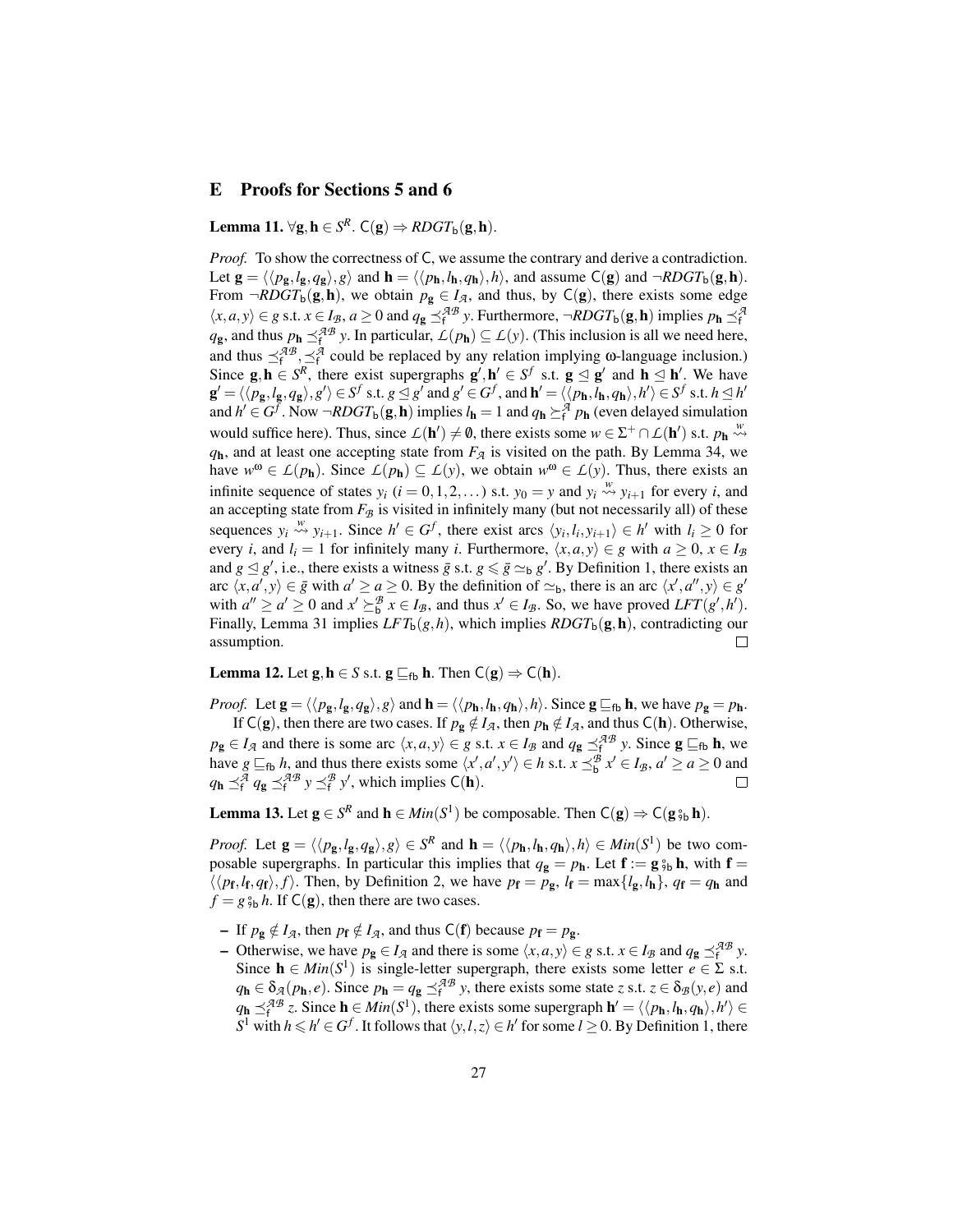is some  $\langle y', l', z' \rangle \in h$  s.t.  $y' \succeq_b^B y, l' \ge l$  and  $z' \succeq_f^B z$ . Therefore,  $\langle x, \max\{a, l'\}, z' \rangle \in$  $g \hat{\zeta}_b h = f$ , where  $x \in I_B$  and  $q_f = q_h \preceq_f^{AB} z \preceq_f^{B} z'$ . This implies  $C(f)$ , as needed.

**Lemma 14.** Let  $g, h \in S^R$ . If  $\neg RDGT_b(g, h)$ , then there exists a  $\sqsubseteq_{fb}$ -minimal supergraph **f** in  $Min(S_{A,B}^1)$  and  $e \in S^R$  s.t.  $\neg RDGT_{b}(\mathbf{g}_{\theta b}^s \mathbf{f}, \mathbf{e}).$ 

*Proof.* Let  $\mathbf{g} = \langle \langle p_{\mathbf{g}}, l_{\mathbf{g}}, q_{\mathbf{g}} \rangle$ ,  $g \rangle$  and  $\mathbf{h} = \langle \langle p_{\mathbf{h}}, l_{\mathbf{h}}, q_{\mathbf{h}} \rangle$ ,  $h \rangle$  in  $S^R$ . Then, there exist supergraphs  $g', h' \in S^f$  s.t.  $g \le g'$  and  $h \le h'$ . So, we get  $g' = \langle \langle p_g, l_g, q_g \rangle, g' \rangle$  and  $h' =$  $\langle \langle p_{\mathbf{h}}, l_{\mathbf{h}}, q_{\mathbf{h}} \rangle, h' \rangle$ , with  $g \leq g'$  and  $h \leq h'$ .

From  $\neg RDGT_{\mathbf{b}}(\mathbf{g}, \mathbf{h})$ , we obtain  $p_{\mathbf{g}} \in I_{\mathcal{A}}, q_{\mathbf{g}} \succeq_f^{\mathcal{A}} p_{\mathbf{h}}, q_{\mathbf{h}} \succeq_f^{\mathcal{A}} p_{\mathbf{h}}, l_{\mathbf{h}} = 1$  and  $\neg LFT_{\mathbf{b}}(g, h)$ . By Lemma 31, we have  $\neg LFT(g',h')$ .

By Lemma 3,  $\exists \mathbf{g}_1, \dots, \mathbf{g}_n \in S^1_{\mathcal{A}, \mathcal{B}}$ :  $\mathbf{g}' = \mathbf{g}_1; \dots; \mathbf{g}_n$  and  $\exists \mathbf{h}_1, \dots, \mathbf{h}_m \in S^1_{\mathcal{A}, \mathcal{B}}$ :  $\mathbf{h}' =$  $\mathbf{h}_1; \ldots; \mathbf{h}_m$ . Let  $a_i \in \Sigma$  be the letter associated with the single-letter supergraph  $\mathbf{g}_i$ , let  $b_j$ be the letter associated with the single-letter supergraph  $\mathbf{h}_j$ , and let  $w_1 = a_1 \dots a_n$  and  $w_2 = b_1 \dots b_m$ . Notice that  $p_g \stackrel{w_1}{\leadsto} q_g$  and  $p_h \stackrel{w_2}{\leadsto} q_h$ . By Lemma 34, we get  $w_2^0 \in L(p_h)$ . Since  $q_g \succeq_f^\mathcal{A} p_h$ , we have  $L(p_h) \subseteq L(q_g)$ , and thus we obtain  $w_2^0 \in L(q_g)$  and  $w_1 w_2^0 \in L(q_h)$  $L(p_g) \subseteq L(\mathcal{A})$ . However,  $w_1 w_2^{\omega} \notin L(\mathcal{B})$  because  $\neg LFT(g',h')$ .

Let  $\mathbf{h}_j = \langle \langle p_{\mathbf{h}}^j$  $j_{\bf h}^j, l_{\bf h}^j$  $j$ ,  $q_{\mathbf{h}}^{j}$  $h$ <sup>*j*</sup>,  $h$ <sub>*b<sub>j</sub></sub>* where  $h$ <sub>*b<sub>j</sub>*</sub> is the single-letter graph for letter *b<sub>j</sub>*. In par-</sub> ticular,  $q_{\mathbf{h}}^j = p_{\mathbf{h}}^{j+1}$  $q_{\mathbf{h}}^{j+1}$ , since the supergraphs are composable. Since  $q_{\mathbf{h}}^{m} = q_{\mathbf{h}} \succeq_{\mathbf{f}}^{\mathcal{A}} p_{\mathbf{h}} = p_{\mathbf{h}}^{1}$ and  $p_{\mathbf{h}}^1 \stackrel{b_1}{\leadsto} q_{\mathbf{h}}^1 = p_{\mathbf{h}}^2$ , there exists a state  $q_e$  s.t.  $q_{\mathbf{h}} = q_{\mathbf{h}}^{m} \stackrel{b_1}{\leadsto} q_e \geq f_e^2 p_{\mathbf{h}}^2$ . Thus, there is a single-letter supergraph  $\mathbf{h}'_1 = \langle \langle q_{\mathbf{h}}, l, q_{\mathbf{e}} \rangle, h_{b_1} \rangle \in S^1_{\mathcal{A}, \mathcal{B}} \text{ s.t. } l \geq l^1_{\mathbf{h}}.$  Let  $\mathbf{e} = \mathbf{h}_2; \dots; \mathbf{h}_m; \mathbf{h}'_1 =$  $\langle\langle p_{\mathbf{e}}, l_{\mathbf{e}}, q_{\mathbf{e}} \rangle, e \rangle$  with  $e = h_{b_2}; \dots h_{b_m}; h_{b_1} \in G^f$ ,  $p_{\mathbf{e}} = p_{\mathbf{h}}^2$ ,  $l_{\mathbf{e}} \ge l_{\mathbf{h}} = 1$  and  $q_{\mathbf{e}} \succeq_f^\mathcal{A} p_{\mathbf{e}}$ .

Similarly, since  $q_g \succeq_f^\mathcal{A} p_h = p_h^1 \stackrel{b_1}{\leadsto} q_h^1 = p_h^2 = p_e$ , there exists a state  $q'_f$  s.t.  $q_g \stackrel{b_1}{\leadsto}$  $q'_f \succeq^{\mathcal{A}}_f p_e$ . Thus, there is a single-letter supergraph  $f' = \langle \langle p'_f, l'_f, q'_f \rangle, f' \rangle \in S^{\hat{I}}_{\mathcal{A},\mathcal{B}}$ , where  $f' = h_{b_1}, p'_{\mathbf{f}} = q_{\mathbf{g}}$  and  $l'_{\mathbf{f}} \geq 0$ .

We get  $g'; f' = \langle \langle p_g, l', q'_f \rangle, g'; f' \rangle$ , and the pair  $\langle g'; f', e \rangle$  satisfies the weak properness condition because  $p_g \in I_A$ ,  $q'_f \succeq^A_f p_e$ ,  $l_e = 1$  and  $q_e \succeq^A_f p_e$ . Furthermore, we know that  $w_1 w_2^{\omega} \notin L(\mathcal{B})$ . Since  $w_1 b_1 (b_2 ... b_n b_1)^{\omega} = w_1 w_2^{\omega}$ , we obtain  $w_1 b_1 (b_2 ... b_n b_1)^{\omega} \notin L(\mathcal{B})$ .  $L(\mathcal{B})$ , and thus  $\neg LFT(g'; f', e)$ . By Lemma 31, we get  $\neg LFT_b(g'; f', e)$ . Therefore,  $\neg RDGT_{\mathbf{b}}(\mathbf{g}'; \mathbf{f}', \mathbf{e})$ . Since  $g', f' \in G^f$  and  $\trianglelefteq$  is reflexive and implies  $\simeq_{\text{fb}}$ , Lemma 26 yields  $g'$ ;  $f' \simeq_{\text{fb}} g' \overset{\circ}{\underset{\smile}{\beta}} f'$ . Thus, we get  $g'$ ;  $f' \simeq_{\text{fb}} g' \overset{\circ}{\underset{\smile}{\beta}} f'$ .<br>Now shoose as  $f = \langle f, g \rangle$ ,  $f \rangle$  a supercraph in

Now, choose as  $f = \langle \langle p_f, l_f, q_f \rangle, f \rangle$  a supergraph in  $Min(S^1_{A,B})$  which is minimal w.r.t.  $\sqsubseteq_{\text{fb}}$  and  $f \sqsubseteq_{\text{fb}} f'$ . (This exists because  $f' \in S^1_{\mathcal{A},\mathcal{B}}$  and *Min* preserves  $\simeq_{\text{fb}}$ .) By the definition of  $\sqsubseteq_{\text{fb}}$ , we have  $p_{\text{f}} = p'_{\text{f}} = q_{\text{g}}$ , and thus **g** and **f** are composable. Since also **g**  $\sqsubseteq_{\text{fb}}$  **g'**, we get  $\mathbf{g}_{b}^{\circ} \mathbf{f} \sqsubseteq_{\text{fb}} \mathbf{g}'_{b} \mathbf{f}' \simeq_{\text{fb}} \mathbf{g}' ; \mathbf{f}'$  by Lemma 10.

Finally, by Lemma 9, we obtain  $\neg RDGT_b(g_{\S b}^{\circ} f, e)$ , which concludes the proof.  $\square$ 

The following lemma is a slightly modified version of Lemma 14. Like Lemma 14, it justifies the optimization of removing *L*-labels from supergraphs in the set *Processed*. However, it works even under the weaker assumptions on the RDGT, as mentioned in the footnote on Def. 4.

**Lemma 37.** Let  $g, h \in S^R$ . If  $\neg RDGT_b(g, h)$ , then there exist supergraphs  $f, e \in S^f$  s.t.  $\neg RDGT_{\mathbf{b}}(\mathbf{g}_{\theta} \mathbf{b} \mathbf{f}, \mathbf{e})$ .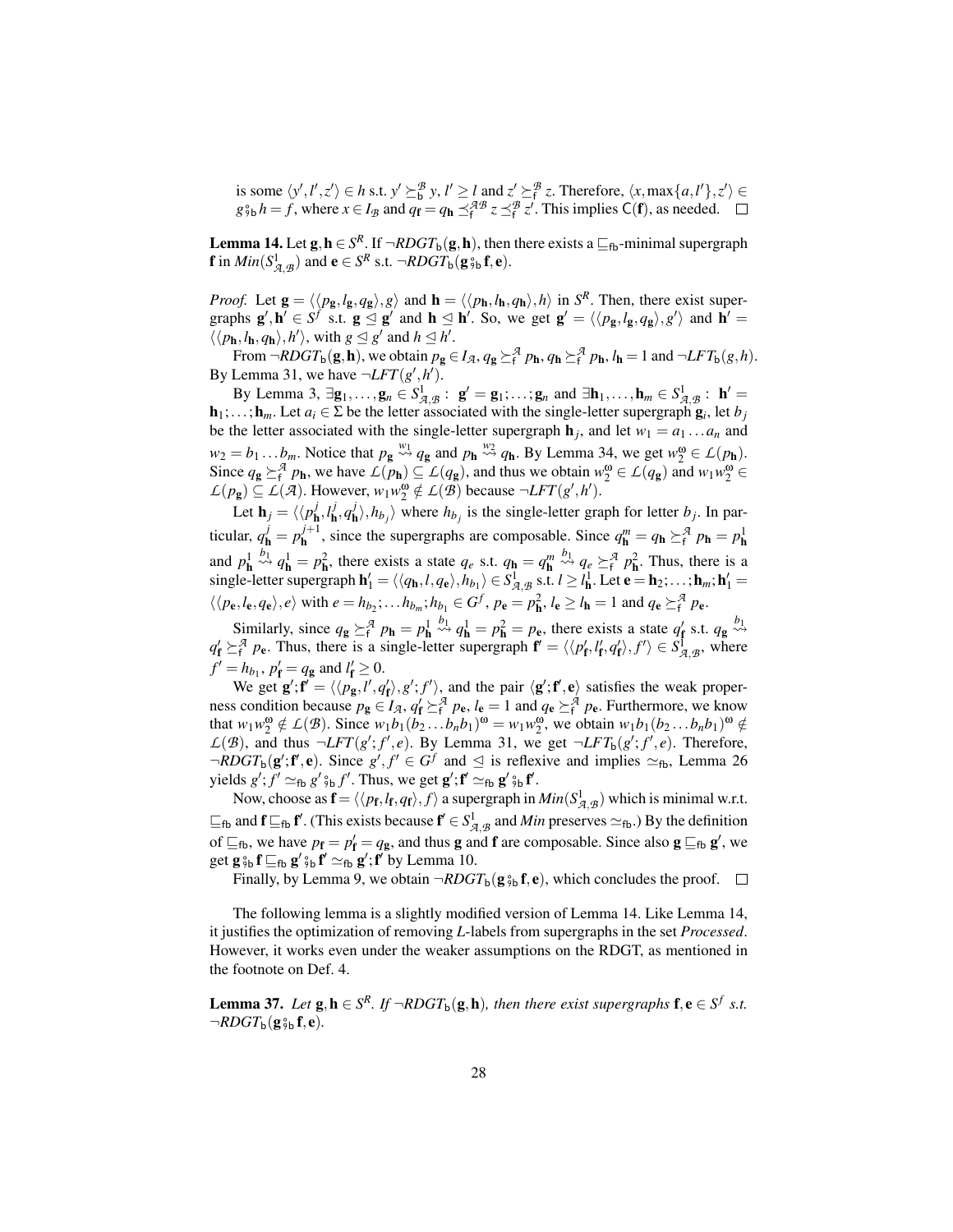*Proof.* Let  $\mathbf{g} = \langle \langle p_{\mathbf{g}}, l_{\mathbf{g}}, q_{\mathbf{g}} \rangle$ ,  $g \rangle$  and  $\mathbf{h} = \langle \langle p_{\mathbf{h}}, l_{\mathbf{h}}, q_{\mathbf{h}} \rangle$ ,  $h \rangle$  in  $S^R$ . Then, there exist supergraphs  $g', h' \in S^f$  s.t.  $g \le g'$  and  $h \le h'$ . So, we get  $g' = \langle \langle p_g, l_g, q_g \rangle, g' \rangle$  and  $h' =$  $\langle \langle p_{\mathbf{h}}, l_{\mathbf{h}}, q_{\mathbf{h}} \rangle, h' \rangle$ , with  $g \leq g'$  and  $h \leq h'$ .

Using only the weak version of the RDGT (i.e., with inclusion and delayed simulation instead of direct simulation, as explained in the footnote on Def. 4) it follows from  $\neg RDGT_{\mathbf{b}}(\mathbf{g}, \mathbf{h})$  that  $p_{\mathbf{g}} \in I_{\mathcal{A}}, L(q_{\mathbf{g}}) \supseteq L(p_{\mathbf{h}}), q_{\mathbf{h}} \succeq_{\mathcal{A}}^{de} p_{\mathbf{h}}, l_{\mathbf{h}} = 1$  and  $\neg LFT_{\mathbf{b}}(g, h)$ . By Lemma 31, we have  $\neg LFT(g',h')$ .

Since  $g', h' \in S^f$ , there exist words  $w_1, w_2 \in \Sigma^+$  s.t.  $p_g \stackrel{w_1}{\leadsto} q_g$  and  $p_h \stackrel{w_2}{\leadsto} q_h$ . By Lemma 34, we get  $w_2^{\omega} \in L(p_h)$ . Since  $L(p_h) \subseteq L(q_g)$ , we obtain  $w_2^{\omega} \in L(q_g)$  and  $w_1w_2^{\omega} \in L(p_g) \subseteq L(\overline{A})$ . However,  $w_1w_2^{\omega} \notin L(\overline{B})$  because  $\neg LFT(g',h')$ .

Since  $w_2^0 \in L(q_g)$ , there exists an infinite sequence of states  $x_1, x_2, \ldots$  in *A* s.t.  $q_g \stackrel{w_2}{\leadsto} x_1$ , and  $x_i \stackrel{w_2}{\leadsto} x_{i+1}$  for every  $i \ge 0$ , and for infinitely many such *i* an accepting state from  $F_A$  is visited between  $x_i$  and  $x_{i+1}$ . Since the number of states of  $A$  is finite, there exists a  $j \ge 1$  and a  $k \ge 1$  s.t.  $x_j \stackrel{w_2^k}{\leadsto} x_j$ , and an accepting state from  $F_{\mathcal{A}}$  is visited on the way. Let  $x = x_j$ . Then, there exists a supergraph  $e = \langle \langle x, l_e, x \rangle, e \rangle \in S^f$  with  $l_e = 1$ and  $e = h; \ldots (k \text{ times}) \ldots; h$ . Moreover, there exists a supergraph  $\mathbf{f} = \langle \langle q_{\mathbf{g}}, l_{\mathbf{f}}, x \rangle, f \rangle \in S^f$ with  $l_f \geq 0$  and  $f = h$ ;...(*j* times)...;*h*.

We get  $g'$ ;  $f = \langle \langle p_g, l', x \rangle, g'; f \rangle$  with  $l' \ge 0$ , and the pair  $\langle g'; f, e \rangle$  satisfies the modified weak properness condition because  $p_g \in I_A$ ,  $\mathcal{L}(x) \subseteq \mathcal{L}(x)$ ,  $l_e = 1$  and  $x \succeq_{\mathcal{A}}^{de} x$ .

Furthermore, we know that  $w_1 w_2^{\omega} \notin L(\mathcal{B})$ . Since  $w_1 w_2^j$  $\frac{d}{dx}$  $(w_2^k)$ <sup>ω</sup> =  $w_1w_2^{\omega}$ , we obtain  $w_1w_2^j$  $\frac{1}{2}(w_2^k)^{\omega} \notin L(\mathcal{B})$ , and thus  $\neg LFT(g'; f, e)$ . By Lemma 31, we have  $\neg LFT_b(g'; f, e)$ . Therefore,  $\neg RDGT_b(g'; \mathbf{f}, \mathbf{e})$ . Since  $g', f' \in G^f$  and  $\trianglelefteq$  is reflexive and implies  $\simeq_{\text{fb}}$ , Lemma 26 yields  $g'; f' \simeq_{\text{fb}} g' \hat{\varphi}_{\text{bf}} f'$ . Thus, we get  $g'; f' \simeq_{\text{fb}} g' \hat{\varphi}_{\text{bf}} f'$ .<br>Since  $g \sqsubset_{\text{bc}} g'$  then by Lemma 10, we get  $g' \circ f \sqsubset_{\text{bc}} g' \circ f$ .

Since  $g \sqsubseteq_{fb} g'$ , then, by Lemma 10, we get  $g_{\beta b} f \sqsubseteq_{fb} g'_{\beta b} f' \simeq_{fb} g'; f'$ . Finally, by Lemma 9, we obtain  $\neg RDGT_{\rm b}(g_{\hat{y}_{\rm b}}f, e)$ .  $\Box$ 

**Lemma 15** Let  $(X, g)$ ,  $(Y, h)$  be metagraphs where all contained supergraphs are in  $S<sup>R</sup>$ . If  $\neg RDGT_b^M((X,g),(Y,h))$  then  $\mathcal{L}(\mathcal{A}) \nsubseteq \mathcal{L}(\mathcal{B})$ .

*Proof.* Let  $(X, g)$ ,  $(Y, h)$  be two metagraphs where all contained supergraphs are in  $S<sup>R</sup>$ s.t.  $\neg RDGT_b^M((X,g),(Y,h)).$ 

We show that  $L(\mathcal{A}) \nsubseteq L(\mathcal{B})$  by assuming the contrary and deriving a contradiction. So now we assume that  $L(\mathcal{A}) \subseteq L(\mathcal{B})$ .

Since  $g, h \in G^R$  there exist graphs  $g', h' \in G^f$  s.t.  $g \leq g'$  and  $h \leq h'$ .

Since  $\neg RDGT_b^M((X,g),(Y,h))$  we have  $\neg LFT_b(g,h)$  by Definition 9. By Lemma 31 we obtain  $\neg LFT(g',h')$ .

Let  $Z_{g'h'}$  be the  $\omega$ -regular language  $L(g') \cdot L(h')^{\omega}$ . The language  $Z_{g'h'}$  is non-empty because  $g', h' \in G^f$ .

Since  $\neg RDGT_b^M((X,g),(Y,h))$  we have  $LFT_f(X,Y)$  by Definition 9.

By Definition 8, there is an arc  $\langle p, a_0, q_0 \rangle$  in *X* and an infinite sequence of arcs  $\langle q'_0, a_1, q_1 \rangle, \langle q'_1, a_2, q_2 \rangle, \ldots$  in *Y* s.t.  $p \in I_{\mathcal{A}}, q'_i \preceq_f q_i$  for all  $i \in \mathbb{N}$ , and  $a_j = 1$  for infinitely many  $j \in \mathbb{N}$ .

Since the number of states in automaton  $A$  is finite, we obtain that there exists a finite sequence of arcs  $\langle q'_0, a_1, q_1 \rangle, \langle q'_1, a_2, q_2 \rangle, \dots \langle q'_k, a_k, q_k \rangle$  in Y s.t.  $q'_0 \preceq_f q_k, q'_i \preceq_f q_i$ for all  $0 \le i \le k$ , and  $a_j = 1$  for at least one  $j \in \{1, \ldots, k\}$ .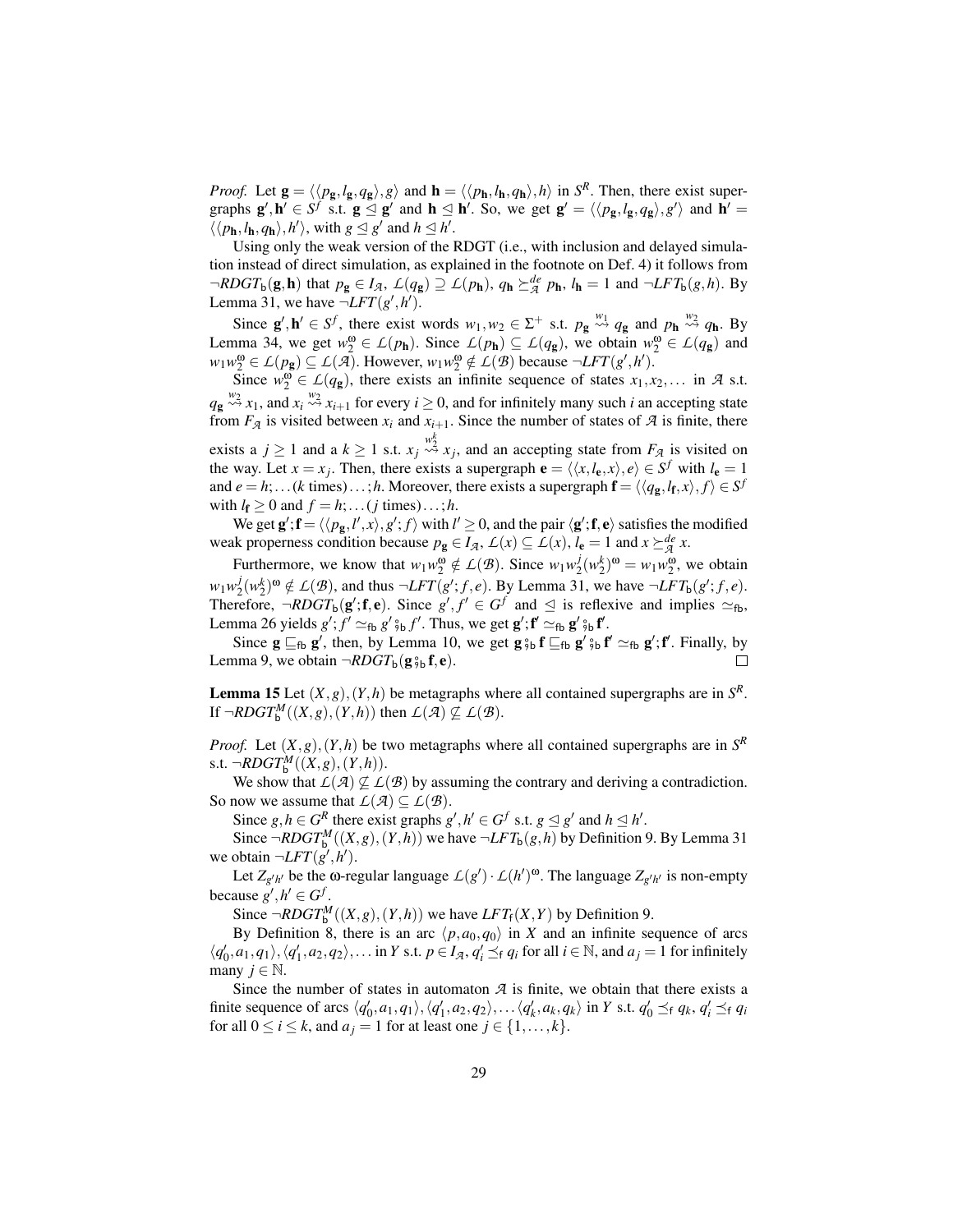By the condition that all supergraphs contained in  $(X, g)$ ,  $(Y, h)$  are in  $S<sup>R</sup>$ , we obtain  $\langle\langle p, a_0, q_0 \rangle, g \rangle \in S^R$  and  $\langle\langle q'_{i-1}, a_i, q_i \rangle, h \rangle \in S^R$  for  $1 \le i \le k$ . Thus  $\langle\langle p, a_0, q_0 \rangle, g' \rangle \in S^f$ and  $\langle \langle q'_{i-1}, a_i, q_i \rangle, h' \rangle \in S^f$  for  $1 \le i \le k$ . Therefore, there exists a word  $w \in L(g')$  with *p*  $\stackrel{w}{\longrightarrow} q_0$ , and words  $w_1, \ldots, w_k \in L(h')$  with  $q'_{i-1}$   $\stackrel{w_i}{\longrightarrow} q_i$  for 1 ≤ *i* ≤ *k* s.t. at least one accepting state is visited in the computation  $q'_{j-1}$  $\xrightarrow{w_j} q_j$ .

Thus there exists some state  $q'_k$  with  $q'_0 \preceq_f q_k \preceq_f q'_k$  s.t.  $q'_0 \stackrel{w_1...w_k}{\leadsto} _F q'_k$ . By Lemma 34 we obtain  $(w_1w_2...w_k)^{\omega} \in L(q_0) \subseteq L(q_0)$  (and this is even true when using delayed simulation  $\preceq^{de}$  instead of direct simulation  $\preceq_f$ ). So we obtain  $w(w_1w_2 \dots w_k)^{\omega} \in L(p) \subseteq$  $L(\mathcal{A})$ , because  $p \in I_{\mathcal{A}}$ . Furthermore,  $w(w_1w_2 \ldots w_k)^{\omega} \in Z_{g'h'}$  and thus  $Z_{g'h'} \cap L(\mathcal{A}) \neq \emptyset$ .

Since we have  $\neg LFT(g',h')$ , by Lemma 19, we obtain  $Z_{g'h'} \cap L(\mathcal{B}) = \emptyset$ . However, since  $Z_{g'h'} \cap L(\mathcal{A}) \neq \emptyset$ , this is a contradiction to our assumption  $L(\mathcal{A}) \subseteq L(\mathcal{B})$ .  $\Box$ 

# F Auxiliary Procedures and Proof of Correctness of the Algorithm

Here we describe the auxiliary procedures *Clean*<sub>1</sub>, *Clean*<sub>2</sub>, *Clean*<sub>3</sub> which are used in Algorithm 1. They perform the operation of function *Clean* (described in Section 6), plus some extra bookkeeping and optimizations described below.

The procedure *Clean*<sub>3</sub> is similar to *Clean*<sub>1</sub>, except that the roles of the arguments is reversed.

The procedure *Clean*<sub>2</sub> is similar to *Clean*<sub>1</sub>, but does some extra bookkeeping to handle the case where supergraphs in *Processed* regain the *L*-label.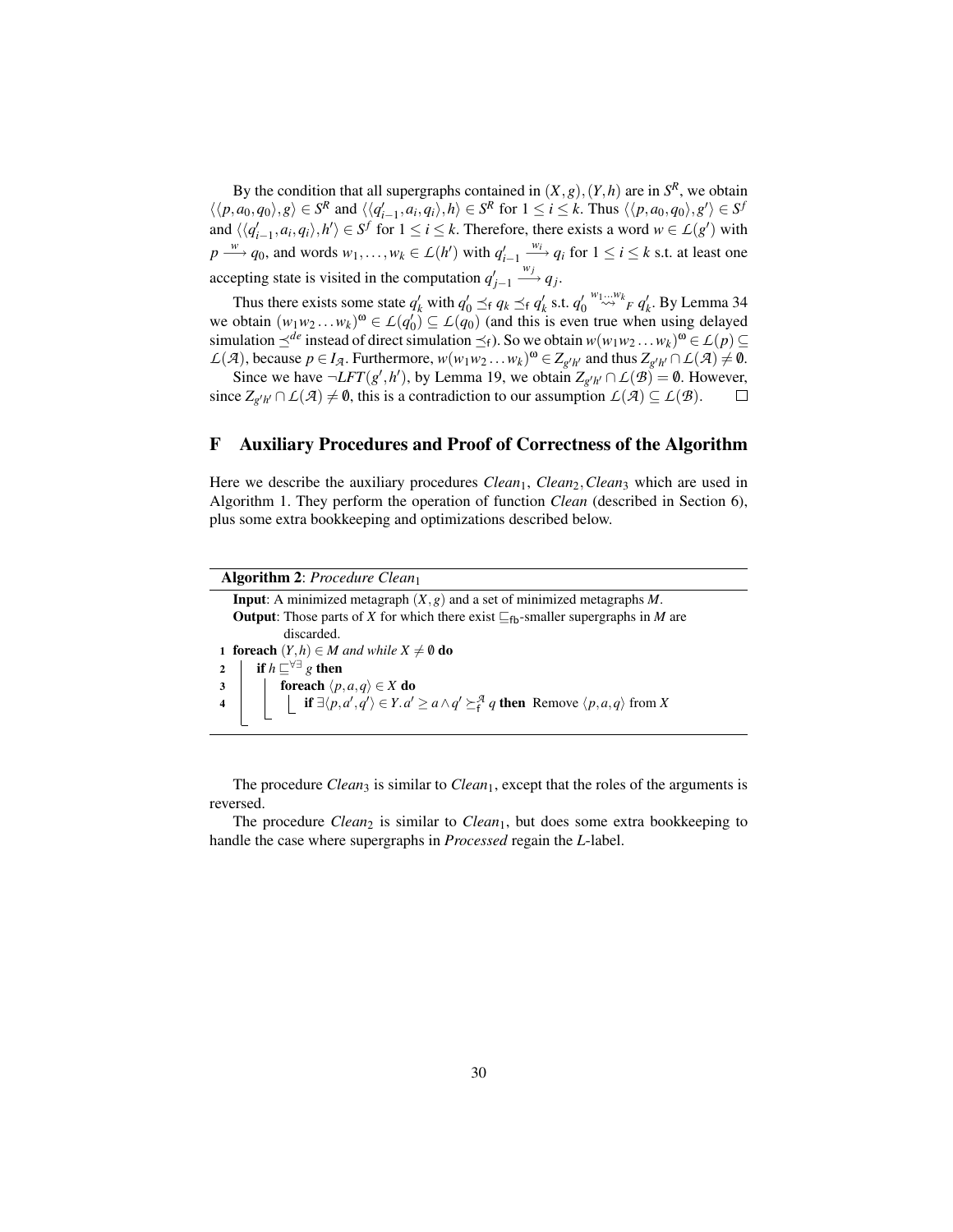#### Algorithm 3: *Procedure Clean*<sup>3</sup>

**Input:** A set of minimized metagraphs *M* and a minimized metagraph  $(X, g)$ . **Output:** Those parts of the metagraphs in *M* for which there exist  $\mathcal{F}_{\text{fb}}$ -smaller supergraphs in  $(X, g)$  are discarded. Empty metagraphs are discarded. 1 foreach  $(Y,h) \in M$  do 2 **if**  $g \sqsubseteq^{\forall \exists} h$  then 3  $\Big|\Big|$  foreach  $\langle p,a,q \rangle \in Y$  do **4**  $\left| \begin{array}{c} \vdots \\ \vdots \\ \vdots \end{array} \right|$  **if**  $\exists \langle p, a', q' \rangle \in X$ .  $a' \ge a \land q' \ge \frac{a}{f}$  *q* then Remove  $\langle p, a, q \rangle$  from *Y*  $5 \mid \text{if } Y = \emptyset \text{ then Remove } (Y,h) \text{ from } M$ 

#### Algorithm 4: *Procedure Clean*<sup>2</sup>

Input: A minimized metagraph (*X*,*g*) and the set *Processed*. **Output:** Those parts of *X* for which there exist  $\mathcal{F}_{\text{fb}}$ -smaller supergraphs in *Processed* are discarded. Certain *A*-arcs in *Processed* may regain the *L*-label if they cause *L*-labeled arcs in *X* to be discarded. This then requires some extra RDGT. 1 **foreach**  $(Y, h) \in \mathit{Proceed} and while  $X \neq \emptyset$  do$ 2 **if**  $h \sqsubseteq \forall \exists g$  then  $\begin{array}{|c|c|c|}\n\hline\n3 & 1 & \text{regained} := \emptyset; \\
\hline\n\end{array}$ 4 **foreach**  $\langle p, a, q \rangle \in X$  do **5**  $\vert$  **if** ∃ $\langle p, a', q' \rangle$  ∈  $Y$ .  $a' \ge a \land q' \succeq^{\mathcal{A}}_{f} q$  then 6 | | | Remove  $\langle p, a, q \rangle$  from *X*;  $\begin{array}{|c|c|c|c|}\n\hline\n\text{ } & & \text{if } L(\langle p,a,q \rangle) \land \neg L(\langle p,a',q' \rangle) \text{ then}\n\end{array}$ 8 | | | | Label  $\langle p, a', q' \rangle$  with *L*; **9** i i i i i *regained* := *regained* ∪ { $\langle p, a', q' \rangle$ } 10 **if** *regained*  $\neq$  0 **then i** 1  $\Box$  **if**  $\exists$ (*Z*,*f*) ∈ *Processed* : ¬*RDGT*<sup>*M*</sup><sub>**b**</sub>((*regained*,*h*),(*Z*,*f*)) **then return** *FALSE*;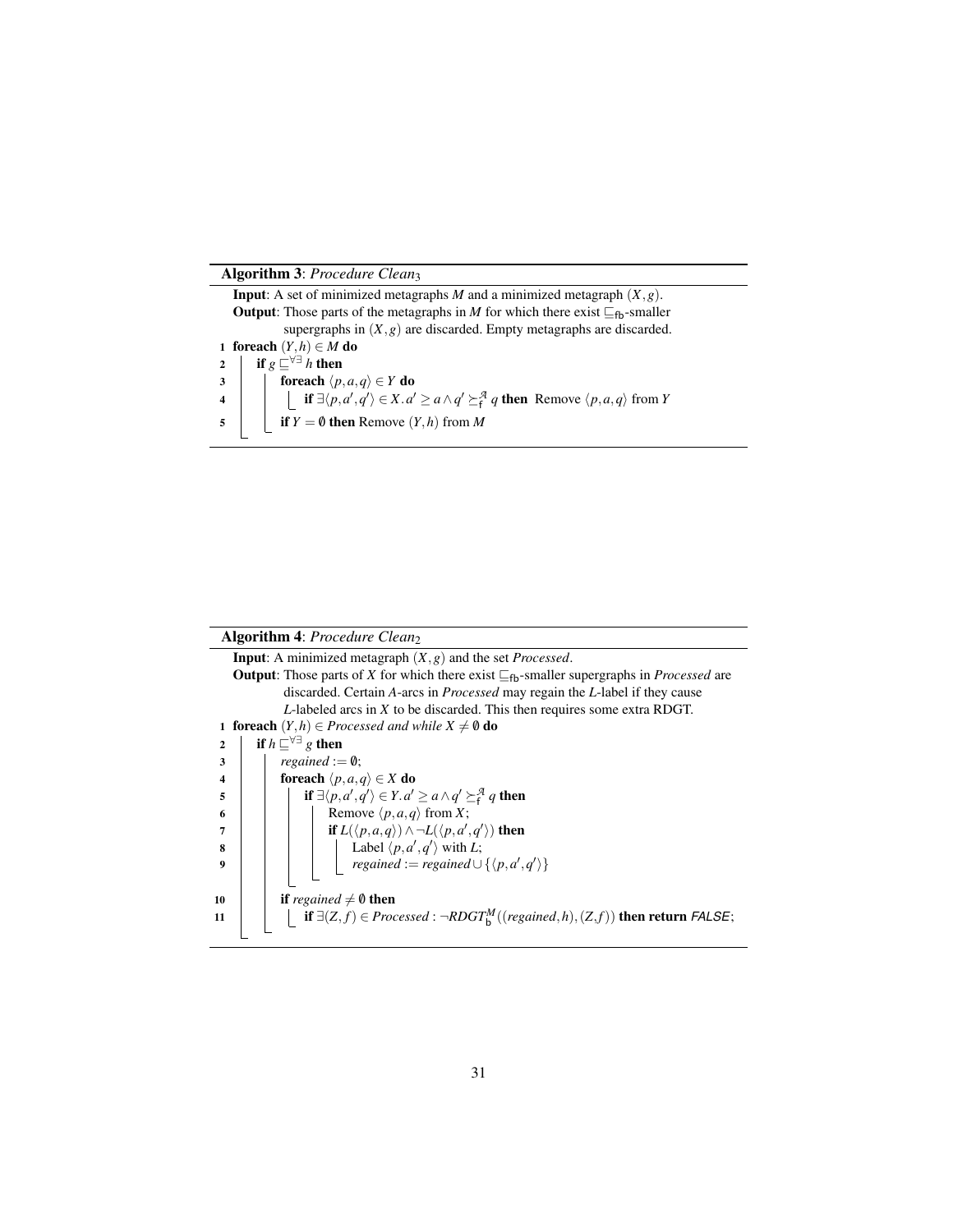**Theorem 1.** Algorithm 1 terminates. It returns TRUE iff  $\mathcal{L}(\mathcal{A}) \subseteq \mathcal{L}(\mathcal{B})$ .

*Proof.* Termination. First we show that all the auxiliary procedures used in Algorithm 1 always terminate. The functions  $C$  and  $RDGT<sub>b</sub>$  are simple tests on finite metagraphs which always terminate. The functions *Min<sup>M</sup>* and *RightExtend* are simple operations on finite metagraphs which always terminate. The operations *Clean*<sub>1</sub>, *Clean*<sub>2</sub> and *Clean*<sub>3</sub> always terminate because their loops are just simple iterations through finite sets.

Now we consider the termination of Algorithm 1. First, the set  $M<sup>1</sup>$  of single letter metagraphs is finite and thus *Next* is finite on line 1. The loop of lines 2–6 successively removes elements from *Next* until it is empty and thus terminates. Parts of *Next* are added to the set *Init* which is therefore also finite, and thus *Next* is finite on line 7. The loop of lines 8–10 just iterates through finite sets and thus terminates. Now we consider the main loop of lines 11–21. All operations inside this main loop are just iterations through finite sets and thus terminate. The main loop itself removes elements from *Next* (line 12) and adds them to *Processed* (line 15; with the *L*-labels removed, but this does not matter here), but it also possibly adds new elements to *Next* (line 21). By contraposition, assume that the main loop does not terminate. Then, since the number of supergraphs is finite, some supergraph must be added to *Next* twice (as part of some metagraph). However, this is impossible, because newly created metagraphs are subjected to the *Clean* operation (lines 18-19) w.r.t. *Next* and *Processed*, and thus every already existing supergraph would be removed. Contradiction. Therefore, the main loop terminates. By combining the termination properties proved above, we obtain that Algorithm 1 terminates.

Correctness; First implication. We prove that if Algorithm 1 returns FALSE then  $L(\mathcal{A}) \not\subset L(\mathcal{B})$ . If the algorithm returns FALSE (either on lines 13–14, or on line 11 in procedure *Clean*<sub>2</sub>), then there exist metagraphs  $(X, g)$ ,  $(Y, h)$  s.t.  $\neg RDGT_b^M((X, g), (Y, h))$ . Since we obtained these metagraphs from  $M<sup>1</sup>$  by applying the operations *RightExtend*, *Min<sub>M</sub>* and *Clean*<sub>1</sub>, *Clean*<sub>2</sub>, *Clean*<sub>3</sub>, it follows from Lemma 5 and Lemma 6 that all supergraphs contained in  $(X, g)$  and  $(Y, h)$  are in  $S<sup>R</sup>$ . Thus, by Lemma 15, we obtain  $L(\mathcal{A}) \nsubseteq L(\mathcal{B}).$ 

**Correctness; Reverse implication.** We prove that if  $\mathcal{L}(\mathcal{A}) \not\subseteq \mathcal{L}(\mathcal{B})$  then Algorithm 1 returns FALSE. If  $\mathcal{L}(\mathcal{A}) \not\subseteq \mathcal{L}(\mathcal{B})$  then, by Lemma 35, there exist supergraphs  $\mathbf{g}', \mathbf{h}' \in \mathcal{S}^f$ s.t.  $\neg ROGT_{\mathsf{b}}(\mathbf{g}', \mathbf{h}').$ 

By Lemma 3, all supergraphs from  $S^f$  (and thus in particular  $\mathbf{g}',\mathbf{h}'$ ) can be generated by composing (w.r.t. ;) single letter supergraphs from *S* 1 .

However, Algorithm 1 does not necessarily generate  $g', h'$  because it uses *Min*minimization,  $\frac{6}{2}b$ -composition and  $E_{fb}$ -subsumption. If the algorithm would not discard any supergraphs because of  $\subseteq_{\text{fb}}$ -subsumption, then, by Lemma 5 and Lemma 6, it would generate a representative supergraph in  $S<sup>R</sup>$  for every supergraph in  $S<sup>f</sup>$ , i.e., it would generate supergraphs  $g, h \in S^R$  s.t.  $g \le g'$  and  $h \le h'$ .

Algorithm 1 does not necessarily generate  $g,h$  because it discards supergraphs which are  $\mathcal{L}_{\text{fb}}$ -larger than others (in the *Clean*-operations). However, in these cases the algorithm always retains the  $\mathcal{L}_{\text{fb}}$ -smaller supergraphs. Since we generate new supergraphs by right-extension with single-letter supergraphs, by Lemma 10, the algorithm will generate supergraphs  $e, f \in S^R$  s.t.  $e \sqsubseteq_{fb} g$  and  $f \sqsubseteq_{fb} h$ .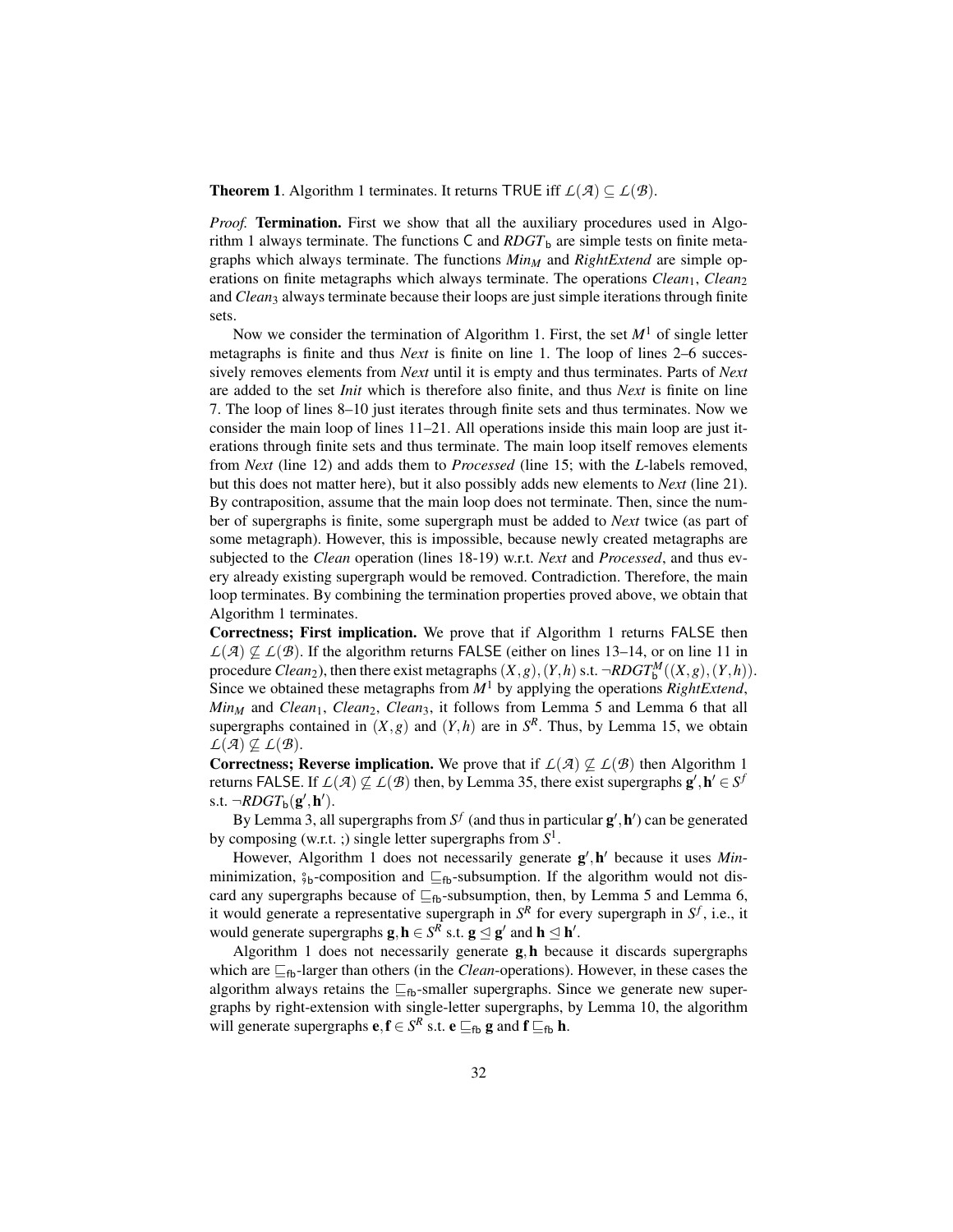Since  $\neg RDGT_{\text{b}}(\mathbf{g}', \mathbf{h}')$  and  $\mathbf{e} \sqsubseteq_{\text{fb}} \mathbf{g} \sqsubseteq_{\text{fb}} \mathbf{g}'$  and  $\mathbf{f} \sqsubseteq_{\text{fb}} \mathbf{h} \sqsubseteq_{\text{fb}} \mathbf{h}'$ , we obtain  $\neg RDGT_{\text{b}}(\mathbf{e}, \mathbf{f})$ by Lemma 9.

If the optimization on line 15 of removing *L*-labels from supergraphs in *Processed* were not used then we would have the following situation. (The correctness of line 15 will be discussed below.) Since  $\neg RDGT_{b}(e, f)$  we have  $\neg C(e)$  by Lemma 11 and thus *L*(e) because the *L*-label is assigned after testing condition C in line 10 and in function *RightExtend* in line 17. The supergraphs e,f will be created as parts of some metagraphs  $(X, e), (Y, f)$ . Since  $\neg RDGT_{\mathbf{b}}(\mathbf{e}, \mathbf{f})$  and  $L(\mathbf{e})$ , it follows from Definitions 4, 8 and 9, that  $\neg$ *RDGT*<sup>*M*</sup><sub>**b**</sub> $(Y, f)$ ). Thus Algorithm 1 will return FALSE on lines 13-14.

Finally, we prove the correctness of the optimization of line 15. The problematic case is the following. Since we remove the *L*-label from supergraphs in *Processed*, it could happen that **e** is in *Processed* and  $\neg L(\mathbf{e})$  in spite of the fact that  $\neg C(\mathbf{e})$ . Thus we might not get  $\neg RDGT_b^M((X, e), (Y, f))$  as required, if **e** in  $(X, e)$ . However, by Lemma 14, other supergraphs  $e', f' \in S^R$  will be generated where  $e'$  is a single-letter right-extension of **e** and  $\neg RDGT_b(e', f')$ . If **e**' (as part of some metagraph) is still in *Next* when it is RDGT tested with  $f'$  (as part of another metagraph) then the counterexample will be found here (by Definitions 4, 8 and 9 as above). Otherwise, we apply Lemma 14 again end expect the counterexample from another right-extension of  $e'$ , and so on. This chain cannot go on indefinitely because we use subsumption. There are three ways how it can end.

- 1. Some multi-step extension of e eventually finds the counterexample and the algorithm returns FALSE.
- 2. The (multi-step)extension of **e** will be discarded because there is a  $\mathbb{F}_{\text{fb}}$ -smaller supergraph  $\hat{\mathbf{e}}$  in *Next*. This case can happen only finitely often, because there are no infinite decreasing  $\sqsubseteq_{\text{fb}}$ -chains. In this case  $\hat{e}$  or one of its (multi-step) rightextensions can find the counterexample (by monotonicity of RDGT w.r.t.  $\sqsubseteq_{\text{fb}}$ ) and the algorithm correctly returns FALSE.
- 3. The extension of **e** will be discarded because there is a  $\mathbb{E}_{\text{fb}}$ -smaller  $\hat{\mathbf{e}}$  in *Processed*. In this case  $\hat{e}$  will regain the *L*-label by line 8 of procedure *Clean*<sub>2</sub>. Furthermore, it will recover the skipped RDGT against elements of *Processed* in line 11 of procedure *Clean2*. If f is in *Processed* by this time then the counterexample will be found here. Otherwise, if f is still in *Next* or if f will be generated later and then be in *Next*, then the counterexample will be found in the regular RDGT in line 14 of Algorithm 1. In every case the algorithm correctly returns FALSE.

By combining the two correctness implications shown above with the fact that Algorithm 1 terminates and returns TRUE iff it does not return FALSE, the result follows.  $\Box$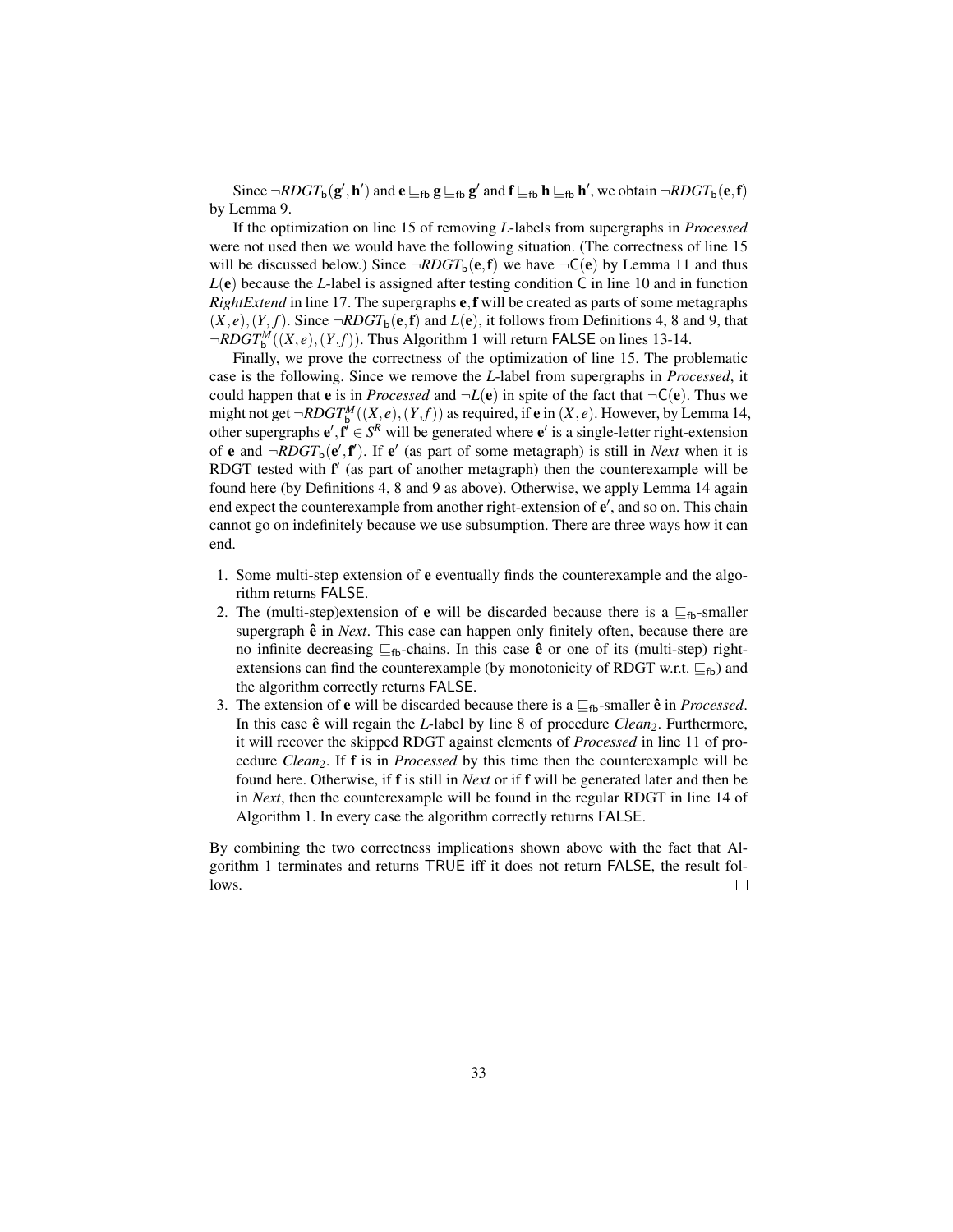# G Further Optimizations and Implementation Details

Here we describe some optimizations used in our implementation and the command line options used to activate them.

*Removing dead states.* The option -rd removes dead states (and their transitions) from the input automata. Dead states are states that cannot be reached from any initial state, or states from which no accepting loop is reachable. Note that even reachable accepting states can be dead, because they might not be able to reach any accepting loop. Removing dead states preserves the language of Büchi automata, as required.

*Using backward simulation.* The option -b activates the use of backward-simulation for subsumption, as described in the paper. (Forward-simulation is always used.) This leads to a larger subsumption relation and thus to fewer generated supergraphs/metagraphs. On average, this makes the algorithm faster. However, it cannot be guaranteed that every single instance is solved more quickly, for several reasons. First, computing backward simulation has a small overhead. Second, a different subsumption relation can influence the search order, and thus a counterexample might be found only later. Finally, in some rare cases, implementation details of the used data-structures cause paradoxical results. E.g., the data-structure for storing sets of arcs controlled by the -l option (see below) works better if the backward simulation relation is small.

*Quotienting.* The option  $-q$  reduces the size of the input-automata by quotienting them w.r.t. forward-simulation, i.e., by collapsing forward-simulation equivalent states into a single state. This operation preserves the language (and even forward-simulation itself). Quotienting w.r.t. forward-simulation is almost always beneficial.

If additionally the option  $-\alpha r$  is used, then the automata are repeatedly quotiented w.r.t. forward-simulation and backward-simulation until either a fixpoint is reached or the number of such operations exceeds a given threshold (currently 10). Quotienting w.r.t. forward-simulation/backward-simulation preserves the language. However, quotienting w.r.t. forward-simulation does not preserve backward-simulation, and viceversa; thus the need for repeated quotienting. In most practical examples, the fixpoint is reached after 3-4 quotienting iterations. However, in the worst case the number of quotienting iterations could be very high, and thus we impose this limit of 10. The smaller automata obtained by repeated quotienting can make the algorithm faster, but this is not certain in every case. Since quotienting w.r.t. forward-simulation does not preserve backward-simulation (and vice-versa), this option yields a different subsumption on the obtained automaton, and this might unpredictably work either better or worse.

*Using Forward-simulation between A and B.* The option -c activates the use of forwardsimulation between the automata *A* and *B*, as described in Section 5.

In the special case where forward-simulation holds even between the *initial* states of *A* and *B*, condition C is true for *every* generated supergraph. Thus all *L*-labels are removed and the algorithm terminates immediately, reporting inclusion.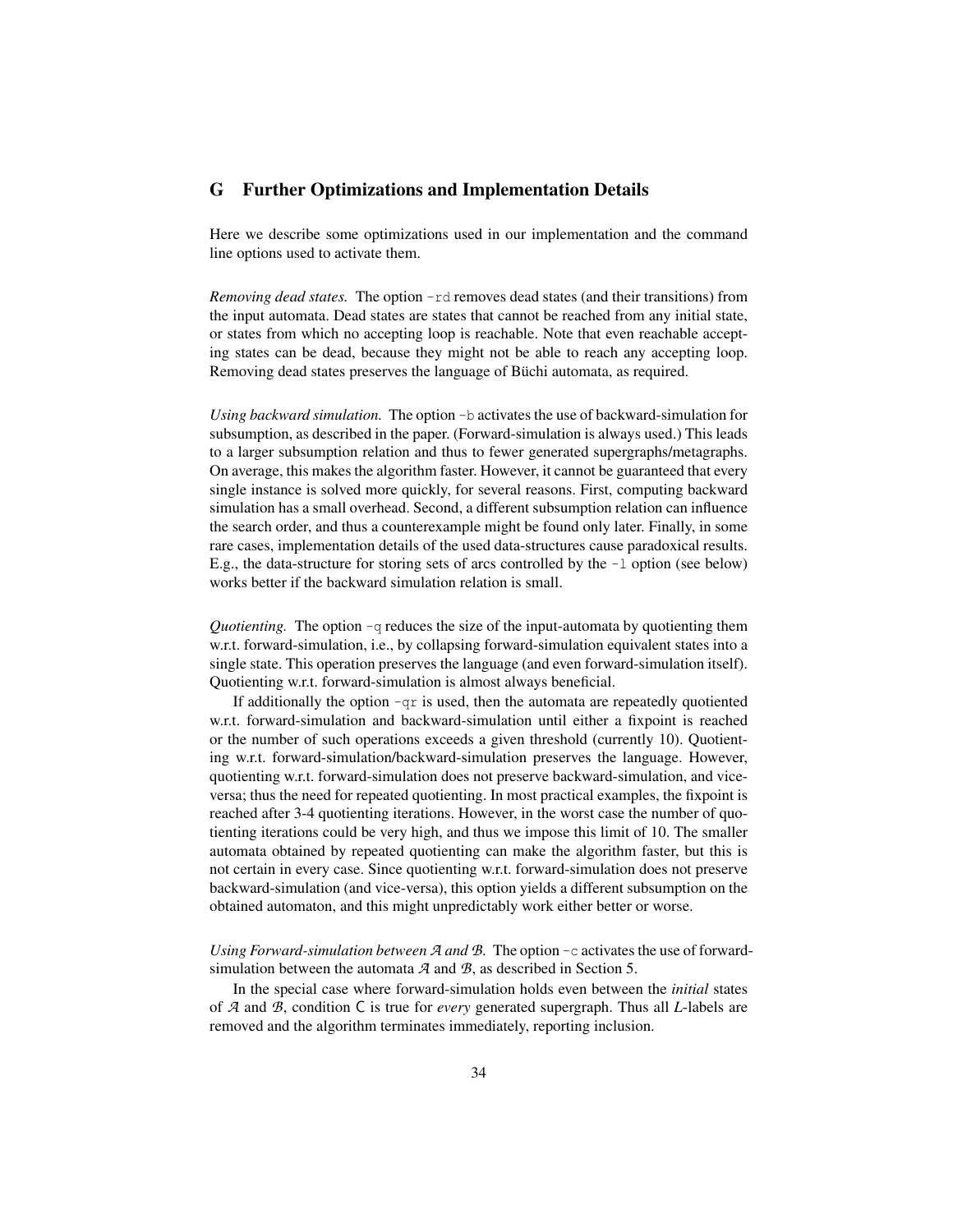However, condition C can also help in other cases where simulation does not hold between the initial states but "more deeply" inside the automata. In such cases the number of *L*-labeled supergraphs drops to zero long before the set *Next* gets empty, and the algorithm reports language inclusion.

In order to maximize the chance of this early termination, we make another optimization: Our Algorithm (Section 7) maintains two sets of supergraphs/metagraphs called *Next* and *Processed*, where *Next* contains supergraphs that will generate new supergraphs by right extension, while the supergraphs in *Processed* have already done this.

By Lemma 14, if some supergraph f can find a counterexample (to inclusion) when used on the left in the RDGT, then at least one of its children (i.e., 1-letter rightextensions) can also find such a counterexample. Thus a supergraph f in *Processed* does not need to have the *L*-label (even if it does not satisfy C) because there is still some *L*-labeled child (i.e., right-extension) of f in *Next* which can find the counterexample instead (provided that any counterexample exists). I.e., the role of a supergraph f on the left side of the RDGT can be assumed by one of its own children. Therefore, the algorithm (in line 15) removes the *L*-label from all supergraphs that are moved from *Next* to *Processed*.

The only problematic case is when saturation occurs. Some supergraph f in *Processed* (now without the *L*-label) might be  $\subseteq_{\text{fb}}$ -smaller than another supergraph  $f' \in$  *Next* which has the *L*-label, causing f' to be discarded. This discarded supergraph f' might be the child (or descendent) of f which is needed to find the counterexample. (Another scenario is that  $f'$  was  $\mathcal{F}_{fb}$ -smaller than this descendent of  $f$  and thus took its place.) So by discarding  $f'$  we might lose our chance to find the counterexample. We fix this problem in the following way. In this described case, the old supergraph f in *Processed* must regain the *L*-label, and some skipped RDGT-tests must be recovered. This is implemented in the procedure *Clean*<sub>2</sub> (Appendix F).



Fig. 2. Using condition C can help even if simulation does not hold between the initial states.

Example: Consider the example in Figure 2. *C* is a large automaton with initial state  $1<sub>C</sub>$  and the automata *A* and *B* are very similar.

We have  $L(\mathcal{A}) \subseteq L(\mathcal{B})$ , but  $1_B$  cannot simulate  $1_A$ . The single-letter supergraph for letter '*a*' has the form  $\langle \langle 1_A, 0, 2_A \rangle, \{\langle 1_B, 0, 2_B \rangle, \langle 1_B, 0, 3_B \rangle\} \rangle$ . Since it does not satisfy condition C, it retains the *L*-label. However, it cannot witness any counterexample, and gets moved from *Next* to *Processed*. Crucially, it loses the *L*-label when it moves to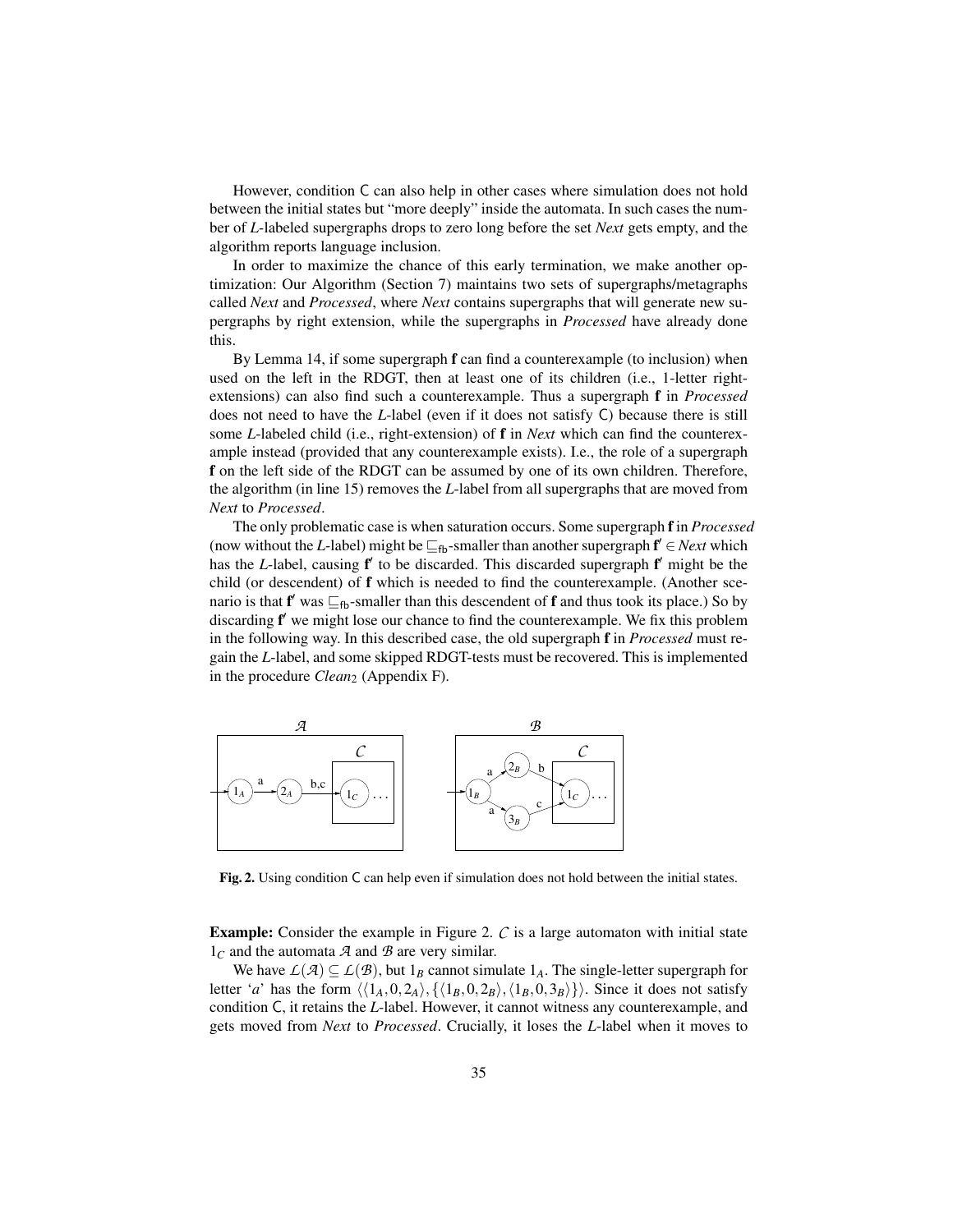*Processed* (line 15 in the algorithm) because its children in *Next* would be sufficient to find the counterexample (if any existed). The two children supergraphs in *Next*, corresponding to strings '*ab*' and '*ac*' respectively, are in this case identical and have the form  $\langle \langle 1_A, 0, 1_C \rangle, \{ \langle 1_B, 0, 1_C \rangle \} \rangle$ . This supergraph in *Next* does satisfy the condition C and thus loses the *L*-label. Then there are no more supergraphs with the *L*-label and the algorithm reports inclusion. Note that this only works because the first supergraph lost the *L*-label when it moved to *Processed* because otherwise the number of *L*-labeled supergraphs would always have stayed  $> 1$ .

*Extended Forward-Simulation.* The option -fplus activates the use of extended forward simulation, both inside automata *A* and *B* and between *A* and *B*. The extended forward simulation relation  $\leq^+$  is defined as follows. We have  $p \leq^+ q$  iff  $p \leq_f q$  or  $p \in F$  and  $q \notin F$  and for every transition  $p \stackrel{\sigma}{\to} p'$ ,  $\sigma \in \Sigma$ , there exists a transition  $q \stackrel{\sigma}{\to} q'$ s.t.  $q' \in F$  and  $p' \preceq_f q'$ .

The extended forward simulation  $\preceq_f^+$  is larger than the standard direct forwardsimulation  $\preceq_f$ , and can replace  $\preceq_f$  for all different applications in our algorithm, namely quotienting, subsumption and condition C. Furthermore,  $\preceq_f^+$  is very easy to compute, once  $\preceq_f$  is given.

Intuitively, the relation  $\preceq_f^+$  allows to delay the acceptance condition by one step only. This is compatible with our subsumption relations on arcs and graphs because for an arc  $\langle p,a,q \rangle$  to have label *a* = 1 it is sufficient (though not necessary) that *p*  $\in$  *F* or  $q \in F$ . So delaying the acceptance condition by one step never changes the label. (This would not be true any more if one allowed a delay of 2 or more, because the computation witnessing the arc  $\langle p, a, q \rangle$  might only be one step long.)

On the other hand,  $\preceq_f^+$  is still smaller than delayed simulation [6]. However, we do not use delayed simulation for several reasons:

- While delayed simulation can be used for quotienting and condition C, it cannot be used for subsumption on graphs. Intuitively, the 0/1-labels of arcs in graphs record the fact that some accepting state has been visited in a given finite computation between two states. While the relations  $\preceq_f$  and  $\preceq_f^+$  preserve this property, delayed simulation does not because it just expresses the obligation to visit some accepting state in the indefinite future (without any fixed bound). There are simple counterexamples that show that replacing direct simulation with delayed simulation in the subsumption would yield incorrect results.
- Unlike  $\leq_f$  and  $\leq_f^+$ , delayed simulation is not very efficiently computable in practice.

The overhead for computing  $\preceq_f^+$  is negligible. On most examples, the effect of -fplus is small, but it can help in some cases (where many states, but not all, are accepting).

*The new RDGT.* The RDGT on metagraphs, as described in Def. 9, took about 1/3 of the total runtime of the algorithm in its first implementation. (The number of performed RDGT is proportional to the square of the number of generated metagraphs.) Thus we optimized the RDGT by using an abstraction of the metagraphs. Due to this optimization, the contribution of the RDGT to the total runtime is now almost negligible. In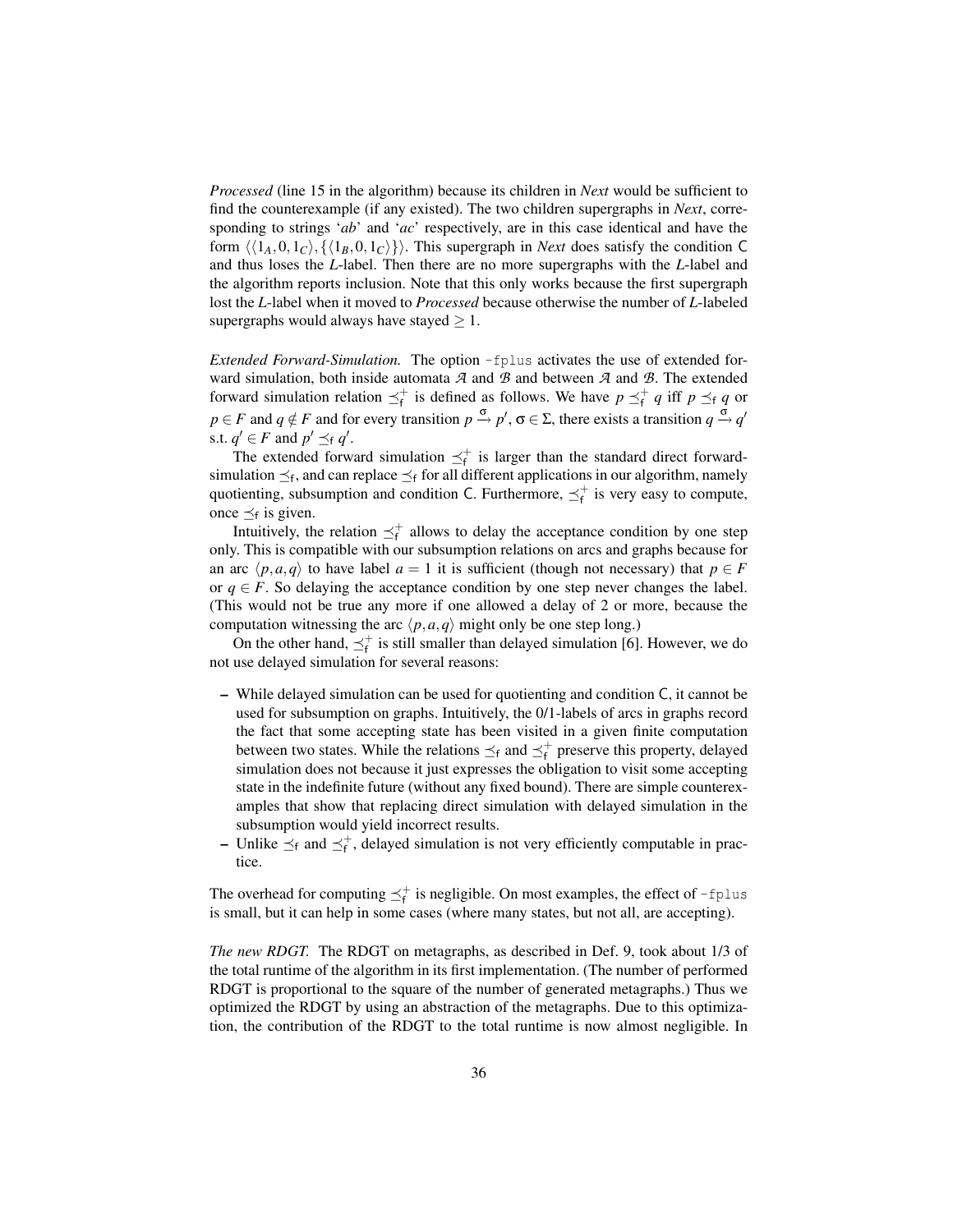order to test  $RDGT_b^M((X,g),(Y,h))$ , it is not necessary to know the metagraphs  $(X,g)$ and  $(Y,h)$  exactly. Instead, it suffices to know an abstraction of the test-relevant information in them, which depends on whether the metagraph is used on the left side or the right side of the RDGT. About *X* it is sufficient to know which states in *A* can be reached from an initial state by some single arc in *X*. Let *X<sup>L</sup>* be this set of states and  $X_L \downarrow_f$  its downward-closure w.r.t. forward-simulation. (If some arc in *X* does not have the *L*-label, then its target state does not need to be considered because it will certainly not be part of any counterexample.) About *Y* it is sufficient to know from which states in *A* infinite accepting sequences start, where these sequences consist of *Y*-arcs and forward-simulation downward-jumps, as in the definition of *LFT*<sup>f</sup> in Def. 8. Let *Y<sup>R</sup>* be this set of states and  $Y_R \uparrow_f$  its upward-closure w.r.t. forward-simulation. Then, we have  $LFT_f(X,Y) \Leftrightarrow X_L \downarrow_f \cap Y_R \uparrow_f \neq \emptyset.$ 

Similarly, about *g* it is sufficient to know which states in *B* can be reached from an initial state by some single arc in *g*. Let  $g<sub>L</sub>$  be this set of states and  $g<sub>L</sub> \uparrow$  *b* its upwardclosure w.r.t. backward-simulation. About *h* it is sufficient to know from which states in *B* infinite accepting sequences start, where these sequences consist of *h*-arcs and backward-simulation upward-jumps, as in the definition of LFT<sub>b</sub> in Def. 5. Let  $h_R$  be this set of states and  $h_R \downarrow_b$  its downward-closure w.r.t. backward-simulation. Then we have  $LFT_b(g,h) \Leftrightarrow g_L \uparrow_b \cap h_R \downarrow_b \neq \emptyset$ . For each metagraph these respective sets of states (for left and right roles) are computed *only once* when the metagraph is created, and then stored separately (as bitvectors). Since the RDGT now only needs to check the non-emptiness of the intersection of sets of states, it can be done very efficiently by operations on bitvectors.

Moreover, a separate subsumption relation is applied to this test-relevant information. Consider two metagraphs  $(X^1, g^1)$  and  $(X^2, g^2)$  and their test-relevant information for the left role  $(X_L^1\downarrow_f, g_L^1\uparrow_b)$  and  $(X_L^2\downarrow_f, g_L^2\uparrow_b)$ . If  $X_L^1\downarrow_f\supseteq X_L^2\downarrow_f$  and  $g_L^1\uparrow_b\subseteq g_L^2\uparrow_b$  then the information  $(X_L^2 \downarrow_f, g_L^2 \uparrow_b)$  can be discarded. (Similarly for the right roles.) Indeed in most examples the number of different combinations of test-relevant information (for left and right) is much lower than the number of generated metagraphs.

Note that the test-relevant information  $(X_L \downarrow_f, g_L \uparrow_b)$  and  $(X_R \uparrow_f, g_R \downarrow_b)$  for a metagraph (*X*,*g*) cannot completely replace this metagraph itself. This is because it does not encode enough information to generate new metagraphs by right-extension. Intuitively, the property that a state is part of a loop of the form  $(ab)$ <sup> $\omega$ </sup> gives no information about loops of the form (*abc*) <sup>ω</sup>, or vice-versa.

The option  $-v$  (verbose) displays more information about the current status of the algorithm. It shows the number of metagraphs in *Next* and *Processed*, as well as the number of different test-relevant information (for left and right) derived from metagraphs in *Processed*.

*Layered Arc Sets.* The option  $-1$  (layered arc sets) activates a different internal datastructure for storing sets of arcs. It happens very often that the algorithm searches a set of arcs for an arc with a particular left end point. This data-structure makes it very easy to access the subset of arcs with a given left end point, which increases the speed of the algorithm significantly for larger automata.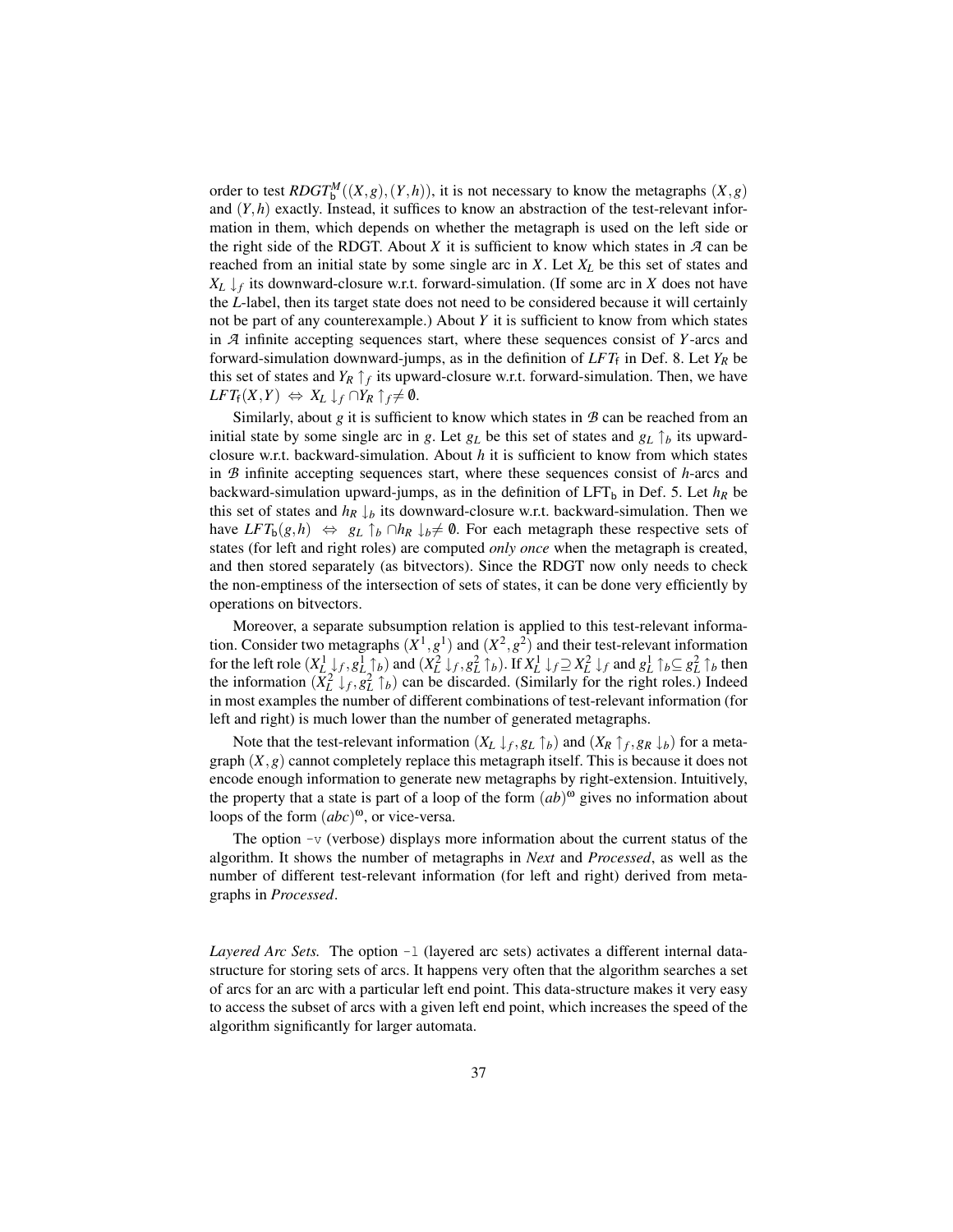*BFS vs. DFS vs. SFS* The default search strategy is breadth-first search (BFS). Here the set *Next* behaves as a queue where metagraphs are added at the end and removed from the front. The option -DFS switches the strategy to depth-first search, where *Next* behaves as a stack and metagraphs are added and removed at the front. In most cases where language inclusion holds, BFS performs slightly better than DFS. In those cases where there is a counterexample, BFS and DFS are incomparable, i.e., one could find the counterexample much earlier than the other, or vice-versa. It would be possible to try various other search heuristics here. We consider another heuristic -SFS (smallestfirst search), which picks the metagraph from *Next* that has the ⊆-smallest graph. It often performs better than BFS, but not uniformly.

#### *Summary.*

- In general, the best performance is achieved with the options
	- $-q$  -rd -fplus  $-l$  -b -qr -c.
- If this fails, then one might try running it without the -qr option, or change the search strategy with the -DFS or -SFS option.
- $-$  By using the verbose option  $-v$ , one can track the progress of the algorithm. If the size of the set *Next* (first column) is large, then the algorithm is unlikely to report the result 'Inclusion' soon. However, it could still report 'Non-inclusion' at any moment.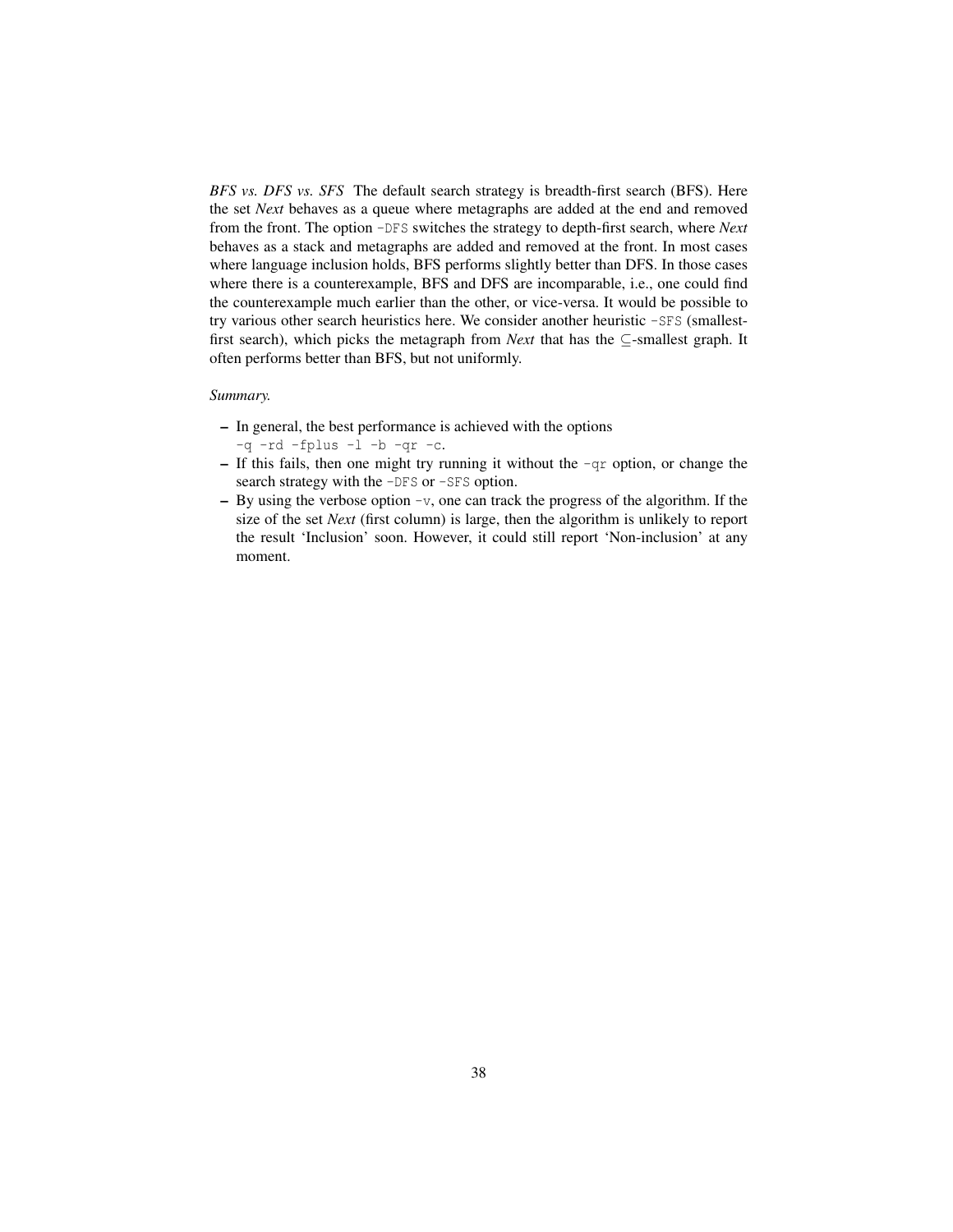Table 5. Peterson. Simulation holds between initial states. One may find that with the option -c (using the simulation between automata), the algorithm may detect simulation between the initial states while doing repeated quotienting w.r.t. forward/backward simulation (option  $-qr$ ) and terminate before the repeated quotienting is done. This also happens in many other tables.

|                  |    |    | B  |    | Minimized $\mathcal{A}$ Minimized $\mathcal{B}$ |    |    |    | $#$ of                                                                     | Time  |
|------------------|----|----|----|----|-------------------------------------------------|----|----|----|----------------------------------------------------------------------------|-------|
|                  |    |    |    |    |                                                 |    |    |    | Version Trans. States Trans. States Trans. States Trans. States Metagraphs |       |
| default          |    |    |    |    | 22                                              | 14 | 13 | 9  | 126                                                                        | 0.39s |
| -b               |    |    |    |    | 22                                              | 14 | 13 | q  | 126                                                                        | 0.54s |
|                  | 33 | 20 | 34 | 20 | 22                                              | 14 | 10 |    | 126                                                                        | 0.61s |
|                  |    |    |    |    | 29                                              | 18 | 34 | 20 | 0                                                                          | 0.3s  |
| $-qr -c$ -DFS    |    |    |    |    | 29                                              | 18 | 34 | 20 | 0                                                                          | 0.2s  |
| Algorithm of [1] |    |    |    |    | 22                                              | 14 | 13 | q  |                                                                            | 0.46s |

| Version          | Я  |    | $\mathcal{B}$ |     |    |    | Minimized $\mathcal{A}$  Minimized $\mathcal{B}$ |     | # of                                                               | Time   |
|------------------|----|----|---------------|-----|----|----|--------------------------------------------------|-----|--------------------------------------------------------------------|--------|
|                  |    |    |               |     |    |    |                                                  |     | Trans. States Trans. States Trans. States Trans. States Metagraphs |        |
| default          |    |    |               | 161 | 48 | 22 | 324                                              | 108 | 49964                                                              | 11h3m  |
| -b               |    |    |               |     | 48 | 22 | 324                                              | 108 | 43301                                                              | 7h21m  |
|                  | 49 | 23 | 482           |     | 48 | 22 | 324                                              | 108 | 43301                                                              | 7h23m  |
|                  |    |    |               |     | 48 | 22 | 482                                              | 161 | 0                                                                  | 0.1s   |
| $-qr -c -DFS$    |    |    |               |     | 29 | 18 | 482                                              | 161 | 0                                                                  | 0.12s  |
| Algorithm of [1] |    |    |               |     | 48 | 22 | 324                                              | 108 |                                                                    | 12h36m |

Table 6. Phils. Simulation holds between initial states.

#### H Further Details of the Experiments

For the experiments on models from [14], we provide further data in this section, e.g, the size of the automata after minimization (dead state removal and quotienting) and the number of metagraphs added to the set *Next*. In Table 5-18, we present the results of several different versions of the algorithm and also the algorithm of [1]. The default options are  $-q$  -rd -fplus -1, and for a row that begins with -b -qr, we mean that the options  $-q$  -rd -fplus -1 -b -qr are enabled.

The results of the pretest on the Tabakov-Vardi random can be found in Table 19. Here one can observe that for cases where simulation holds between initial states, the time needed is negligible. Also the time needed to find counterexamples is very small. Only the "inclusion" cases are interesting. Based on the above observation, we picked two important configurations (highlighted in the table) (Hard: td=2, ad=0.1, size=30) and (Easy, but nontrivial:  $td=3$ ,  $ad=0.6$ ,  $size=50$ ) for larger experiments. In both the above two configurations, the percentage of the "inclusion" cases are close to 50% and the time needed is not negligible.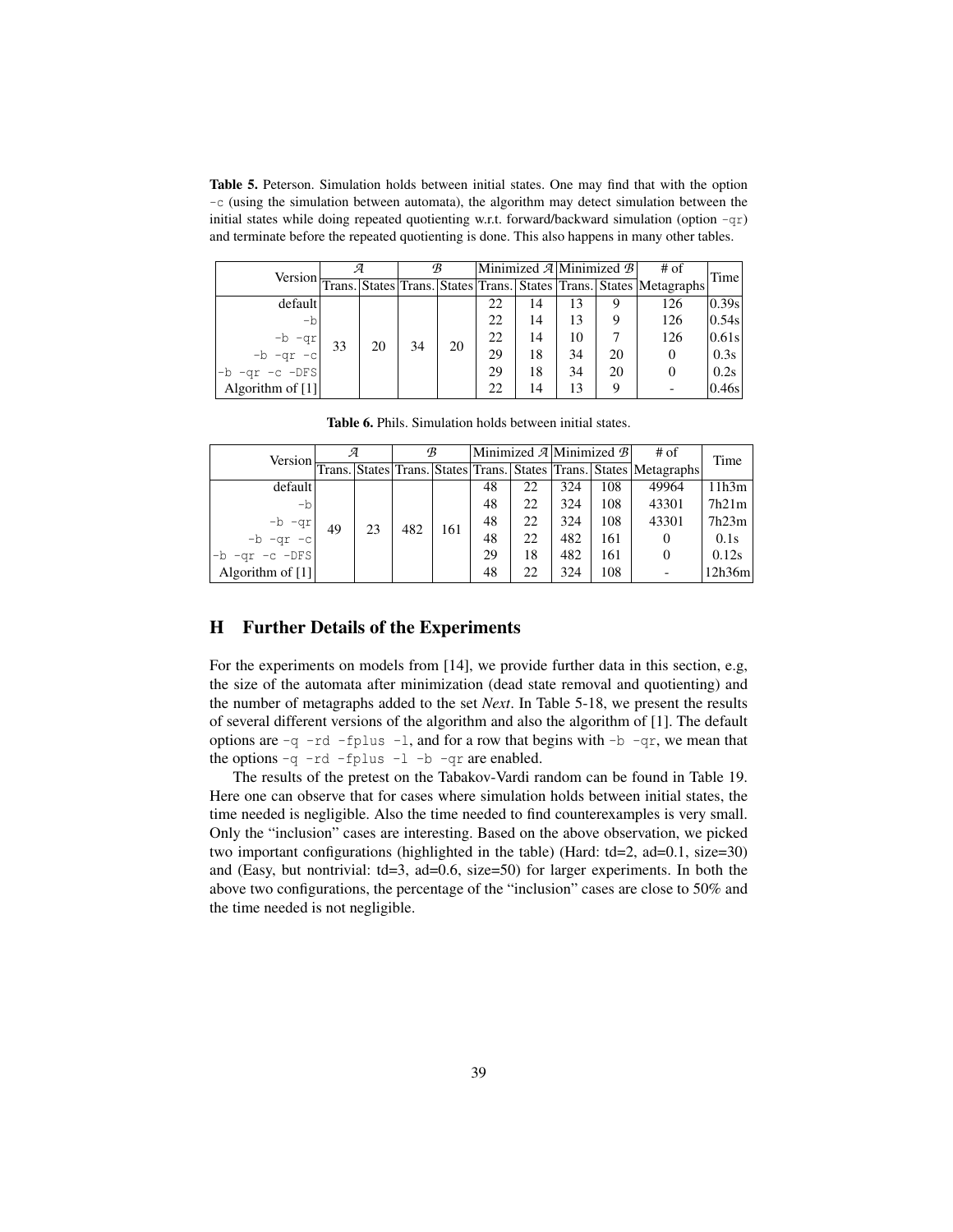|                    | я |  | B                    |  | Minimized $\mathcal{A}$ Minimized $\mathcal{B}$ |    |     |     | $#$ of                                                                     | Time  |
|--------------------|---|--|----------------------|--|-------------------------------------------------|----|-----|-----|----------------------------------------------------------------------------|-------|
|                    |   |  |                      |  |                                                 |    |     |     | Version Trans. States Trans. States Trans. States Trans. States Metagraphs |       |
| default            |   |  |                      |  | 19                                              | 12 | 213 | 94  | 2172                                                                       | 2m43s |
| -bl                |   |  | 3222 1408 21503 7963 |  | 19                                              | 12 | 213 | 94  | 2052                                                                       | 2m32s |
| $-b -qr$           |   |  |                      |  | 17                                              |    | 211 | 93  | 2021                                                                       | 2m49s |
| $-b -qr -c$        |   |  |                      |  | 48                                              | 22 | 482 | 161 | 0                                                                          | 1m24s |
| $-qr -c -DFS$      |   |  |                      |  | 29                                              | 18 | 482 | 161 | 0                                                                          | 1m25s |
| Algorithm of $[1]$ |   |  |                      |  | 48                                              | 22 | 324 | 108 |                                                                            | >24h  |

Table 7. Mcs. Simulation holds between initial states.

Table 8. Bakery. Simulation holds between initial states.

|                       | я |  |  | B |      |      | Minimized $\mathcal{A}$ Minimized $\mathcal{B}$ |      | $#$ of                                                                     | Time |
|-----------------------|---|--|--|---|------|------|-------------------------------------------------|------|----------------------------------------------------------------------------|------|
|                       |   |  |  |   |      |      |                                                 |      | Version Trans. States Trans. States Trans. States Trans. States Metagraphs |      |
| default               |   |  |  |   | 1364 | 766  | 1365                                            | 767  |                                                                            | >24h |
| -b                    |   |  |  |   | 1364 | 766  | 1365                                            | 767  |                                                                            | >24h |
|                       |   |  |  |   | 826  | 497  | 827                                             | 498  |                                                                            | >24h |
|                       |   |  |  |   | 2633 | 1468 | 2632                                            | 1467 |                                                                            | 12s  |
| $-qr -c -DFS$<br>$-b$ |   |  |  |   | 2633 | 1468 | 2632                                            | 1467 |                                                                            | 12s  |
| Algorithm of $[1]$    |   |  |  |   | 1364 | 766  | 1365                                            | 767  |                                                                            | >24h |

Table 9. Fischer. Simulation holds between initial states. Here the option -b (using backward simulation) helps to reduces the number of metagraphs added to *Next* by almost 50%. However, the run time is still longer than the default version. We did some further experiments and find that this is caused by using the option -1 (layered arc sets). The option -1 works better when backward simulation is smaller. We tried to disable the -1 option and again compare the two versions. The version without -b needs 12m37s while the one with -b uses only 4m1s.

|                       | Я    |     | B |             | Minimized $\mathcal{A}$ Minimized $\mathcal{B}$ |     |      |      | $#$ of                                                       | Time  |
|-----------------------|------|-----|---|-------------|-------------------------------------------------|-----|------|------|--------------------------------------------------------------|-------|
|                       |      |     |   |             |                                                 |     |      |      | Version Trans. States Trans. States Trans. States Metagraphs |       |
| default               |      |     |   |             | 60                                              | 28  | 1176 | 426  | 1075                                                         | 2m38s |
| -b                    |      |     |   | 3850   1532 | 60                                              | 28  | 1176 | 426  | 596                                                          | 2m50s |
|                       | 1395 | 634 |   |             | 40                                              | 16  | 774  | 219  | 323                                                          | 27s   |
| $-b -qr - c$          |      |     |   |             | 1395                                            | 634 | 3850 | 1532 | $\overline{0}$                                               | 3.6s  |
| $-qr$ -c -DFS<br>$-b$ |      |     |   |             | 1395                                            | 634 | 3850 | 1532 | 0                                                            | 3.7s  |
| Algorithm of [1]      |      |     |   |             | 60                                              | 28  | 1176 | 426  |                                                              | 4h50m |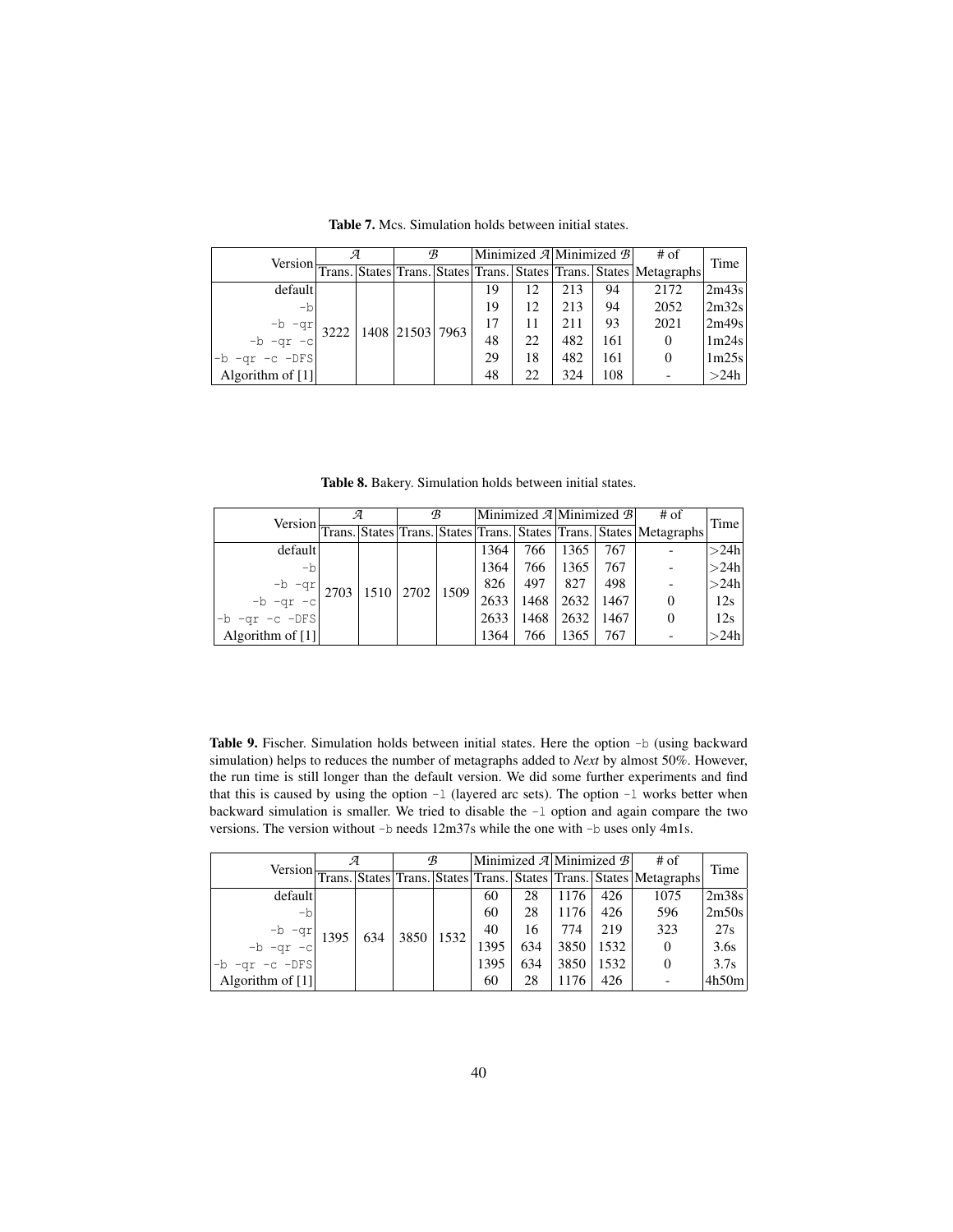Table 10. FischerV2. Simulation holds between initial states. Here one finds that -b helps a lot, even though the number of metagraphs is not much lower. This is because in this example backward simulation helps a lot in reducing the size (number of arcs) of each metagraph. We record the sum of the numbers of arcs of all the generated metagraphs after minimization. The version without -b generates 771783 arcs while the one with -b generates only 196143 arcs.

| Version-              |     | я  |     | B  |     | Minimized $\mathcal{A}$  Minimized $\mathcal{B}$ |     |    | $#$ of                                                                 | Time                          |
|-----------------------|-----|----|-----|----|-----|--------------------------------------------------|-----|----|------------------------------------------------------------------------|-------------------------------|
|                       |     |    |     |    |     |                                                  |     |    | Trans. States Trans. States Trans.   States Trans.   States Metagraphs |                               |
| default               |     |    |     |    | 147 | 56                                               | 147 | 56 | 1534                                                                   | 5m14s                         |
| -b                    |     | 56 | 147 | 56 | 147 | 56                                               | 147 | 56 | 1361                                                                   | 1m26s                         |
|                       | 147 |    |     |    | 147 | 56                                               | 147 | 56 | 1361                                                                   | 1 <sub>m</sub> 1 <sub>s</sub> |
| $-b -qr$<br>-b -qr -c |     |    |     |    | 147 | 56                                               | 147 | 56 |                                                                        | 0.1s                          |
| $-qr$ -c -DFS         |     |    |     |    | 147 | 56                                               | 147 | 56 |                                                                        | 0.1s                          |
| Algorithm of $[1]$    |     |    |     |    | 147 | 56                                               | 147 | 56 |                                                                        | 13m15s                        |

Table 11. FischerV3. Language inclusion holds, but simulation does not hold between initial states.

|                  | я    |     | B    |     | Minimized A Minimized B |    |     |    | $#$ of                                                                     | Time |
|------------------|------|-----|------|-----|-------------------------|----|-----|----|----------------------------------------------------------------------------|------|
|                  |      |     |      |     |                         |    |     |    | Version Trans. States Trans. States Trans. States Trans. States Metagraphs |      |
| default          |      |     |      |     | 127                     | 59 | 126 | 58 | 961                                                                        | 45s  |
| -b               |      |     | 1401 | 638 | 127                     | 59 | 126 | 58 | 431                                                                        | 10s  |
|                  | 1400 | 637 |      |     | 97                      | 40 | 95  | 37 | 653                                                                        | 11s  |
| -b -qr -c        |      |     |      |     | 97                      | 40 | 95  | 37 | $\theta$                                                                   | 7s   |
| $-qr -c$ $-DFS$  |      |     |      |     | 97                      | 40 | 95  | 37 | $\theta$                                                                   | 9s   |
| Algorithm of [1] |      |     |      |     | 127                     | 59 | 126 | 58 |                                                                            | 3h6m |

Table 12. FischerV4. Language inclusion holds, but simulation does not hold between initial states.

|                    | Я   |    |      | B   |                                                                            | Minimized $\mathcal{A}$ Minimized $\mathcal{B}$ |      |     | $#$ of | Time  |
|--------------------|-----|----|------|-----|----------------------------------------------------------------------------|-------------------------------------------------|------|-----|--------|-------|
|                    |     |    |      |     | Version Trans. States Trans. States Trans. States Trans. States Metagraphs |                                                 |      |     |        |       |
| default            |     | 56 | 1506 | 526 | 147                                                                        | 56                                              | 1381 | 451 |        | >24h  |
| -b                 |     |    |      |     | 147                                                                        | 56                                              | 1381 | 451 | 4631   | 1h31m |
|                    | 147 |    |      |     | 147                                                                        | 56                                              | 1375 | 449 | 5091   | 2h12m |
| -b -qr<br>-c -d-   |     |    |      |     | 147                                                                        | 56                                              | 1375 | 449 | 5091   | 2h12m |
| $-qr -c -DFS$      |     |    |      |     | 147                                                                        | 56                                              | 1375 | 449 | 6665   | 1h37m |
| Algorithm of $[1]$ |     |    |      |     | 147                                                                        | 56                                              | 1381 | 451 |        | >24h  |

Table 13. BakeryV2. Language inclusion holds, but simulation does *not hold* between the initial states. Note that option -c helps a lot here.

|                                   | Я    |      |                  | B |      | Minimized $\mathcal{A}$ Minimized $\mathcal{B}$ |      |     | $#$ of                                                      | Time |
|-----------------------------------|------|------|------------------|---|------|-------------------------------------------------|------|-----|-------------------------------------------------------------|------|
| Version $\frac{1}{\text{Trans.}}$ |      |      |                  |   |      |                                                 |      |     | States Trans. States Trans. States Trans. States Metagraphs |      |
| default                           |      |      |                  |   | 1241 | 674                                             | 1240 | 673 |                                                             | >24h |
| -b                                |      |      |                  |   | 1241 | 674                                             | 1240 | 673 |                                                             | >24h |
|                                   | 2090 | 1149 | $2091 \mid 1150$ |   | 1241 | 674                                             | 1240 | 673 |                                                             | >24h |
| $-b -qr$<br>-b -qr -c             |      |      |                  |   | 1241 | 674                                             | 1240 | 673 |                                                             | 18s  |
| $-b -qr -c -DFS$                  |      |      |                  |   | 1241 | 674                                             | 1240 | 673 |                                                             | >24h |
| Algorithm of [1]                  |      |      |                  |   | 1241 | 674                                             | 1240 | 673 |                                                             | >24h |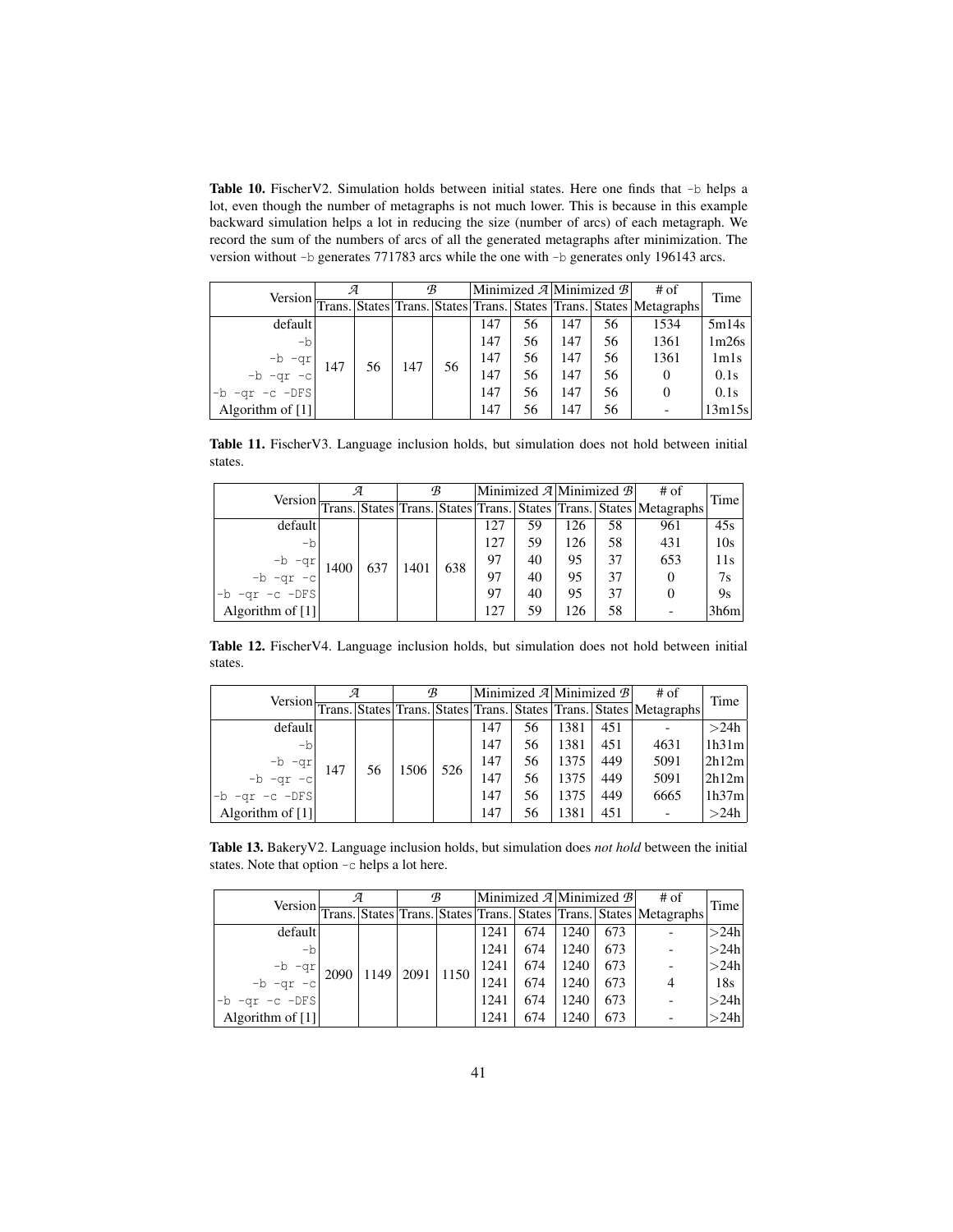| <b>Version</b>   | я    |  | B                    |  |      |     | Minimized $\mathcal{A}$  Minimized $\mathcal{B}$ |     | $#$ of                                                             | Time   |
|------------------|------|--|----------------------|--|------|-----|--------------------------------------------------|-----|--------------------------------------------------------------------|--------|
|                  |      |  |                      |  |      |     |                                                  |     | Trans. States Trans. States Trans. States Trans. States Metagraphs |        |
| default          |      |  |                      |  | 1241 | 674 | 1517                                             | 853 |                                                                    | 5s     |
| -b               | 2090 |  | $1149$   2697   1506 |  | 1241 | 674 | 1517                                             | 853 |                                                                    | 6s     |
|                  |      |  |                      |  | 1241 | 674 | 1052                                             | 620 |                                                                    | 16s    |
| $-b -qr$ .       |      |  |                      |  | 1241 | 674 | 1052                                             | 620 |                                                                    | 15s    |
| $-qr -c -DFS$    |      |  |                      |  | 1241 | 674 | 1052                                             | 620 |                                                                    | 16s    |
| Algorithm of [1] |      |  |                      |  | 1241 | 674 | 1517                                             | 853 |                                                                    | 12m19s |

Table 14. BakeryV3. Language inclusion does not hold.

Table 15. FischerV5. Language inclusion does not hold.

|                  | Я |             |      | B   |      |     |    | Minimized $\mathcal{A}$ Minimized $\mathcal{B}$ | $#$ of                                                                     | Time              |
|------------------|---|-------------|------|-----|------|-----|----|-------------------------------------------------|----------------------------------------------------------------------------|-------------------|
|                  |   |             |      |     |      |     |    |                                                 | Version Trans. States Trans. States Trans. States Trans. States Metagraphs |                   |
| default          |   |             |      |     | 1176 | 426 | 64 | 29                                              | 988                                                                        | 1 <sub>m</sub> 6s |
| -b               |   |             |      |     | 1176 | 426 | 64 | 29                                              | 852                                                                        | 1m47s             |
|                  |   | 3850   1532 | 1420 | 643 | 774  | 219 | 42 | 16                                              | 702                                                                        | 39s               |
| -b -qr -c        |   |             |      |     | 774  | 219 | 42 | 16                                              | 702                                                                        | 36s               |
| $-qr -c -DFS$    |   |             |      |     | 774  | 219 | 42 | 16                                              | 1686                                                                       | 49s               |
| Algorithm of [1] |   |             |      |     | 1176 | 426 | 64 | 29                                              |                                                                            | 7h28m             |

Table 16. PhilsV2. Language inclusion does not hold.

| Version-         |        |     |     | B  |     | Minimized $\mathcal{A}$ Minimized $\mathcal{B}$ |    |    | # of                                                        | Time  |
|------------------|--------|-----|-----|----|-----|-------------------------------------------------|----|----|-------------------------------------------------------------|-------|
|                  | Trans. |     |     |    |     |                                                 |    |    | States Trans. States Trans. States Trans. States Metagraphs |       |
| default          |        |     | 212 | 80 | 324 | 108                                             | 48 | 22 | 30                                                          | 0.7s  |
| -b               |        |     |     |    | 324 | 108                                             | 48 | 22 | 30                                                          | 0.8s  |
|                  | 482    | 161 |     |    | 324 | 108                                             | 48 | 22 | 30                                                          | 1s    |
| -b -qr -c        |        |     |     |    | 324 | 108                                             | 48 | 22 | 30                                                          | 1s    |
| $-b -qr -c -DFS$ |        |     |     |    | 324 | 108                                             | 48 | 22 | 1120                                                        | 11.5s |
| Algorithm of [1] |        |     |     |    | 324 | 108                                             | 48 | 22 |                                                             | 1.1s  |

Table 17. PhilsV3. Language inclusion does not hold.

|                       |     |     |     | B  |     | Minimized $\mathcal{A}$ Minimized $\mathcal{B}$ |    |    | $#$ of                                                                     | Time  |
|-----------------------|-----|-----|-----|----|-----|-------------------------------------------------|----|----|----------------------------------------------------------------------------|-------|
|                       |     |     |     |    |     |                                                 |    |    | Version Trans. States Trans. States Trans. States Trans. States Metagraphs |       |
| default               |     |     | 212 | 80 | 392 | 134                                             | 48 | 22 | 30                                                                         | 0.7s  |
| -b                    |     | 161 |     |    | 392 | 134                                             | 48 | 22 | 30                                                                         | 0.8s  |
|                       | 464 |     |     |    | 392 | 134                                             | 48 | 22 | 30                                                                         | 1.2s  |
| $-b -qr$<br>-b -qr -c |     |     |     |    | 392 | 134                                             | 48 | 22 | 30                                                                         | 1.1s  |
| $-qr -c -DFS$         |     |     |     |    | 392 | 134                                             | 48 | 22 | 1875                                                                       | 25.7s |
| Algorithm of [1]      |     |     |     |    | 392 | 134                                             | 48 | 22 |                                                                            | 1s    |